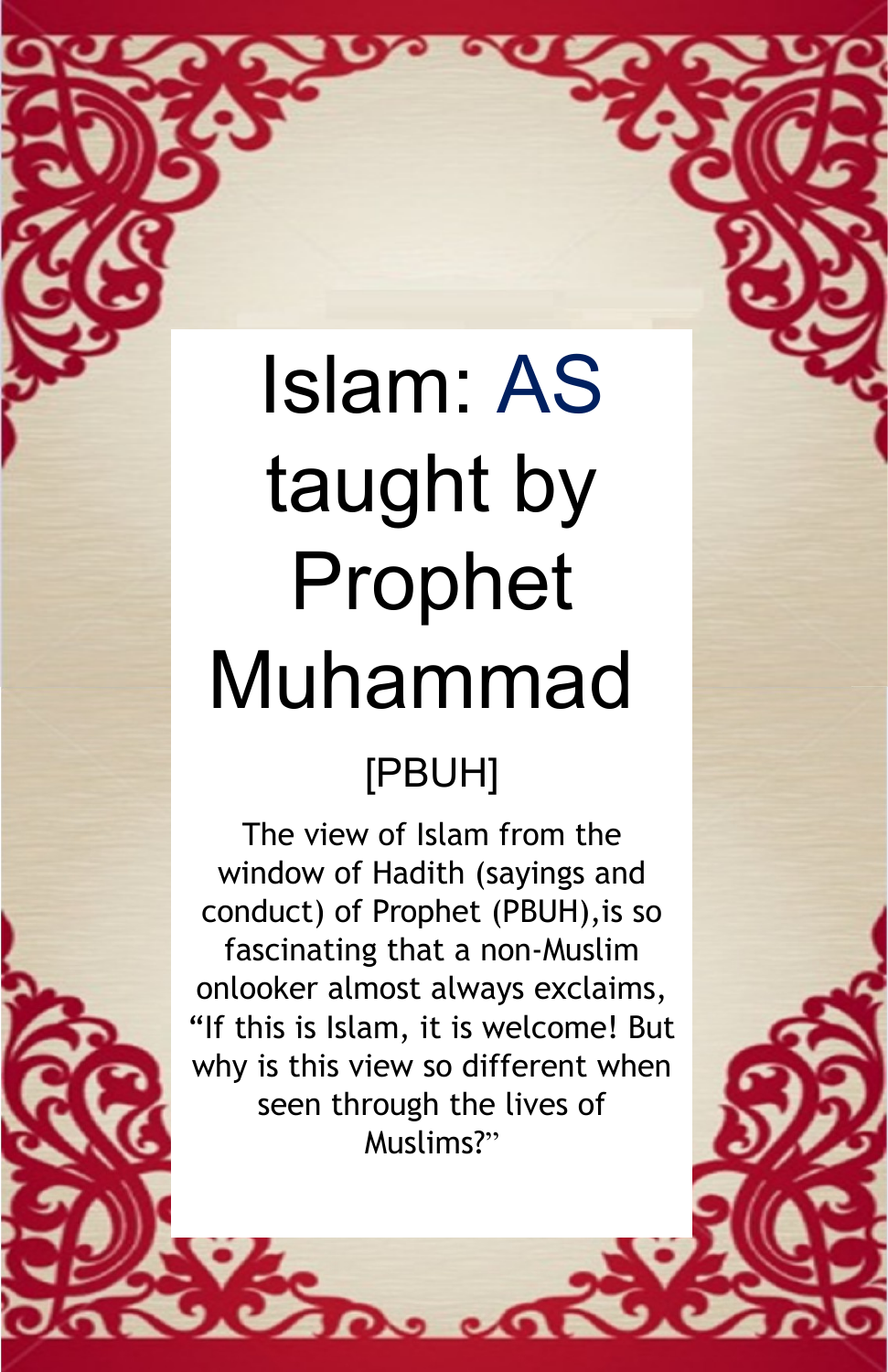### English translation of the Hindi book "*Islam ka swaroop*". Collection of teachings of Prophet Muhammad [PBUH]

| Subject:            | A collection based on authentic<br><b>Hadith books</b>                       |
|---------------------|------------------------------------------------------------------------------|
| <u>Compiler:</u>    | Syed Abdullah Tariq                                                          |
| Translator:         | Seemi Rafique<br>Mohammad Azimuddin                                          |
| Editor:             | Khurshid Imam                                                                |
| Contributive Price: | Rs. 30/-                                                                     |
| First Edition:      | 2016                                                                         |
| Publisher:          | <b>WORK</b> [World Organization of<br>Religions and knowledge]-<br>Bangalore |
| Phone/WhatsApp:     | +91-8884542768, 9740872008                                                   |
| F-mail:             | serviceforhumanity@gmail.com                                                 |
| Website:            | www.workglobal.in                                                            |
| Blog:               | www.khurshidimam.blogspot.com                                                |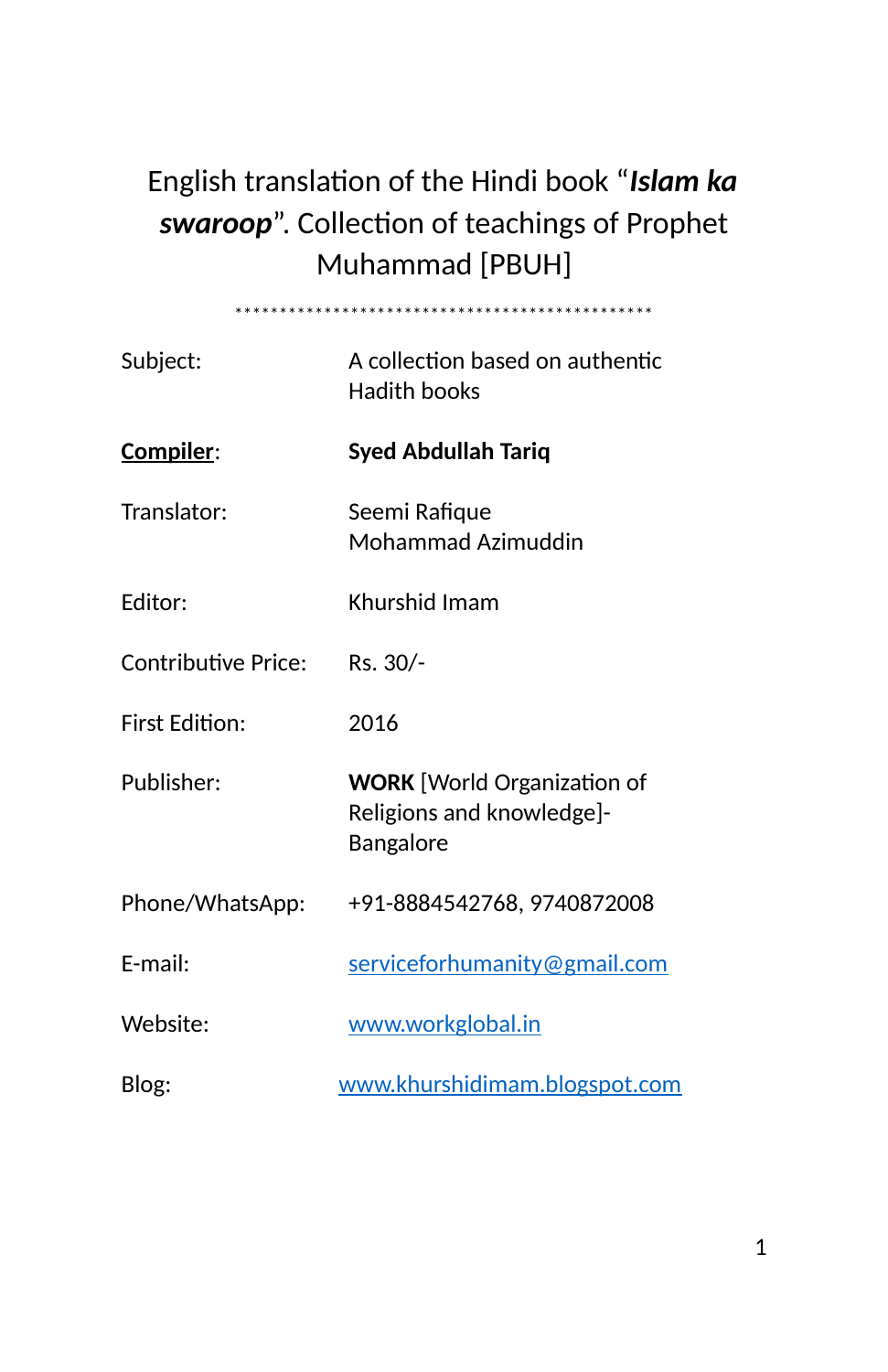### **\*\*\*\*\*\*\*\*** Dedicated to **\*\*\*\*\*\*\*\***

### My (late) friend **Chinmaya Patel**

Who hated Islam when he learnt it from the lives of Muslims but the human inside him could not bear the hatred for long.

Then he restarted learning it from the original sources: understood it and embraced it.

He is now rejoicing in the bliss and bounty provided by Allah, wishing others to follow his path of success.

### **Syed Abdullah Tariq**

President: WORK [World Organization of religions and knowledge]

13 March 2016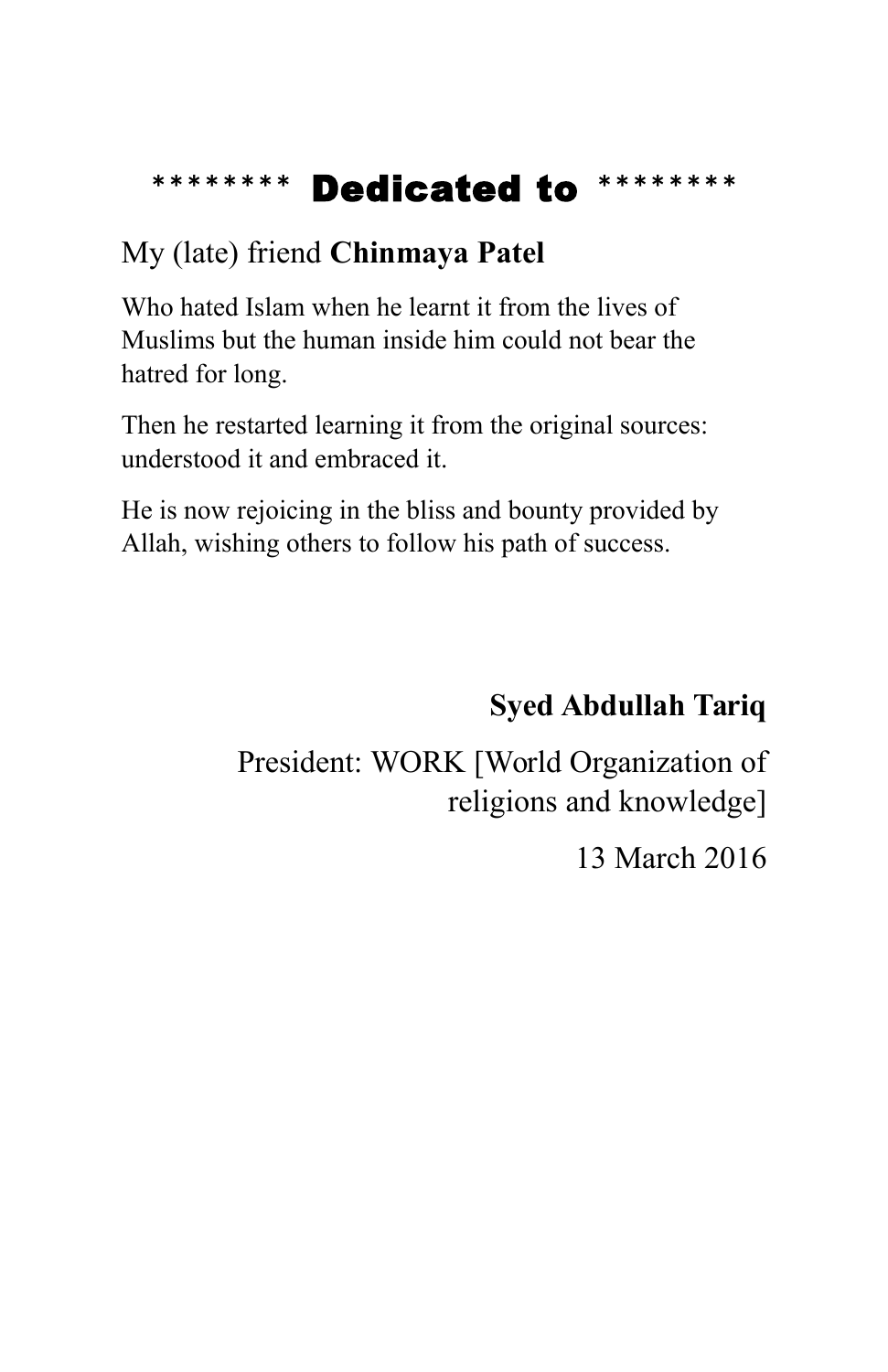### ||Shree:||

### "*Yo vai bhuma tat sukham*" [Chandogya Upanishad 7-23-1]

(*Bhuma* (one that is infinitely great and possesses infinite attributes) is bliss.)

\*\*\*\*\*\*\*\*\*\*\*\*\*\*\*\*\*\*\*\*\*\*\*\*\*\*\*\*\*\*\*\*\*

In the tradition of ensuing the exalted Qur'an, *Hadith* enjoys the same authenticity and sanctity as the Smiritis succeeding the Vedas teaching. Many compilations of Hadith (sayings of Prophet Muhammad (PBUH)) have come up, but have been in Persian and Urdu languages. I came across one such compilation in which compiler tried to present Hadith in Hindi language. However, the uncompromising uses of Persian words at certain places have been posing difficulties for Hindi-oriented people like me. To relieve the ignorant like me of the agony, Brother **Syed Abdullah Tariq** has worked very hard in coming up with Hindi compilation of useful Hadith, which is a praiseworthy effort.

If we are able to transcript their conduct in our lives by seeing, listening and studying about the ideal behaviors of noble persons, the reading of these Hadith can be truly meaningful and we can experience the divine pleasure in accordance with the joint preaching of Vedas and Quran. In today's perspective, the preaching of true conduct is merely given second hand. But due to selfish mind, man is diverting from *Iman* (the Faith). This alone is the root cause for the sorrow state of our society and nation. Therefore it is our responsibility to establish divinity in our conduct and behaviors by following the teachings of the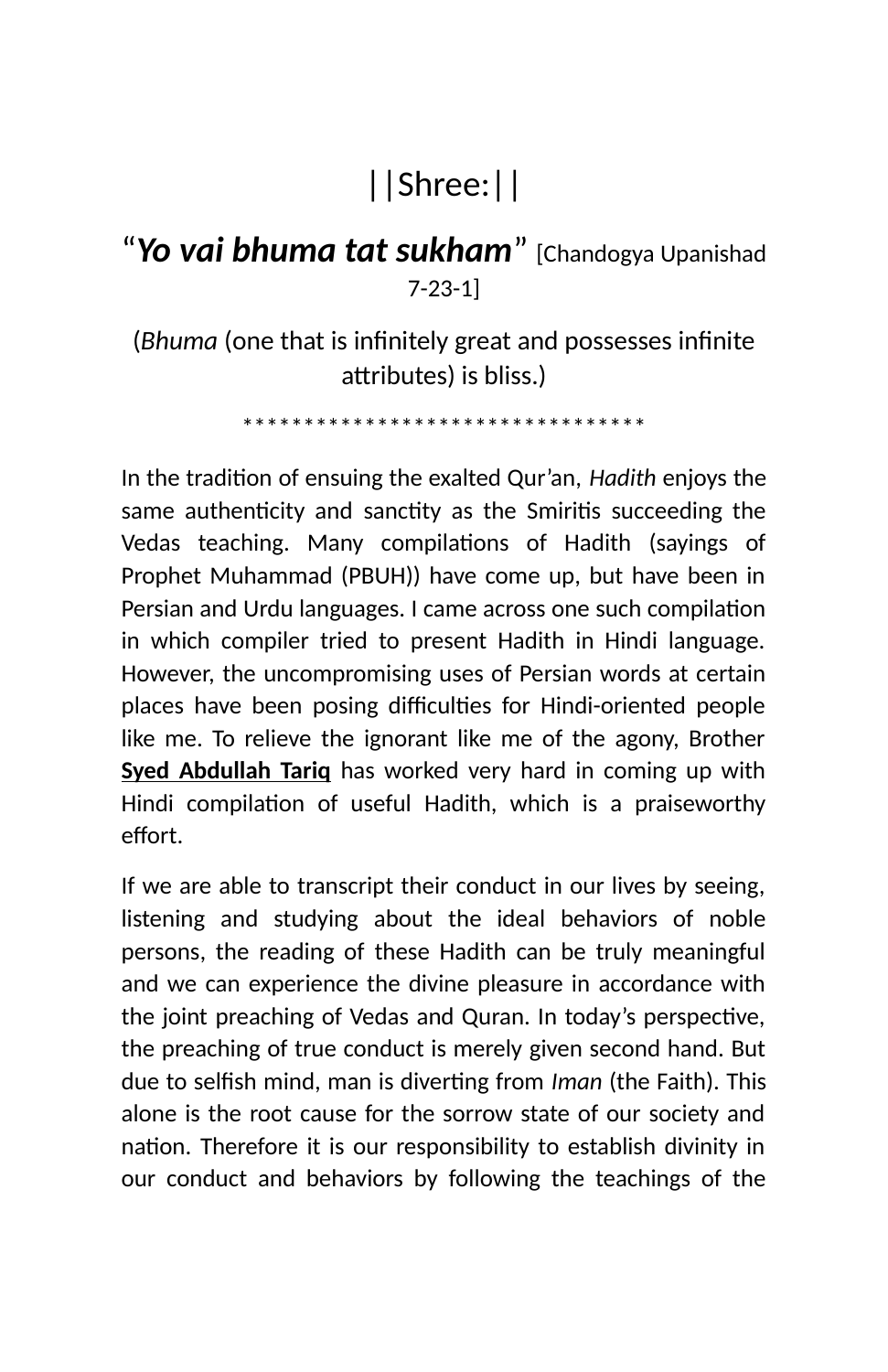messengers of God. By doing so, according to *"satyam vai devaah anrtam vai manushyaah; Shatpath Brah. "* (True indeed are Gods, False indeed are humans), we can teach the lesson of goodwill and *"vasudhaiva kutumbakam"* (the whole world is one single family of God) to the entire nation. A liberal has said:

*"mai khojta phirta nahin bhagvaan ko, mai khojta phirta nahin dhanvaan ko; \*\* Kintu jiske paas mein eemaan ho, mai khojta phirta usi insaan ko;*

*Vedon mein likha hai ki bhagvaan bada hota hai, Geeta mein padha maine ki gyan bada hota hai; \*\* Is nangi-bhookhi duniya mein sun lena ae mere bhai, na bhagvaan bada, na gyan bada, eemaan bada hota hai."*

(I do not search for the God, I do not search for the rich person;

But the one who has *Iman* (Faith), I keep searching for such a man;

In Vedas it is written that God is great, In Geeta I studied that knowledge is great; In this hungry-wild world, listen O my brother, neither God is great, nor knowledge is great, but *Iman* is great.)

I am convinced that this effort of Honorable brother Tariq is the noble work of bringing Faith and mutual brotherhood to the mankind. Obeying only this Will and assertion of God, for this age, (I offer) my wholehearted initiation for this precious compilation. Blessing.

### *Dr. Rajendra Prasad Mishra*

HOD and Professor in Dept. of Veda, JRR Sanskrit University, Jaipur, india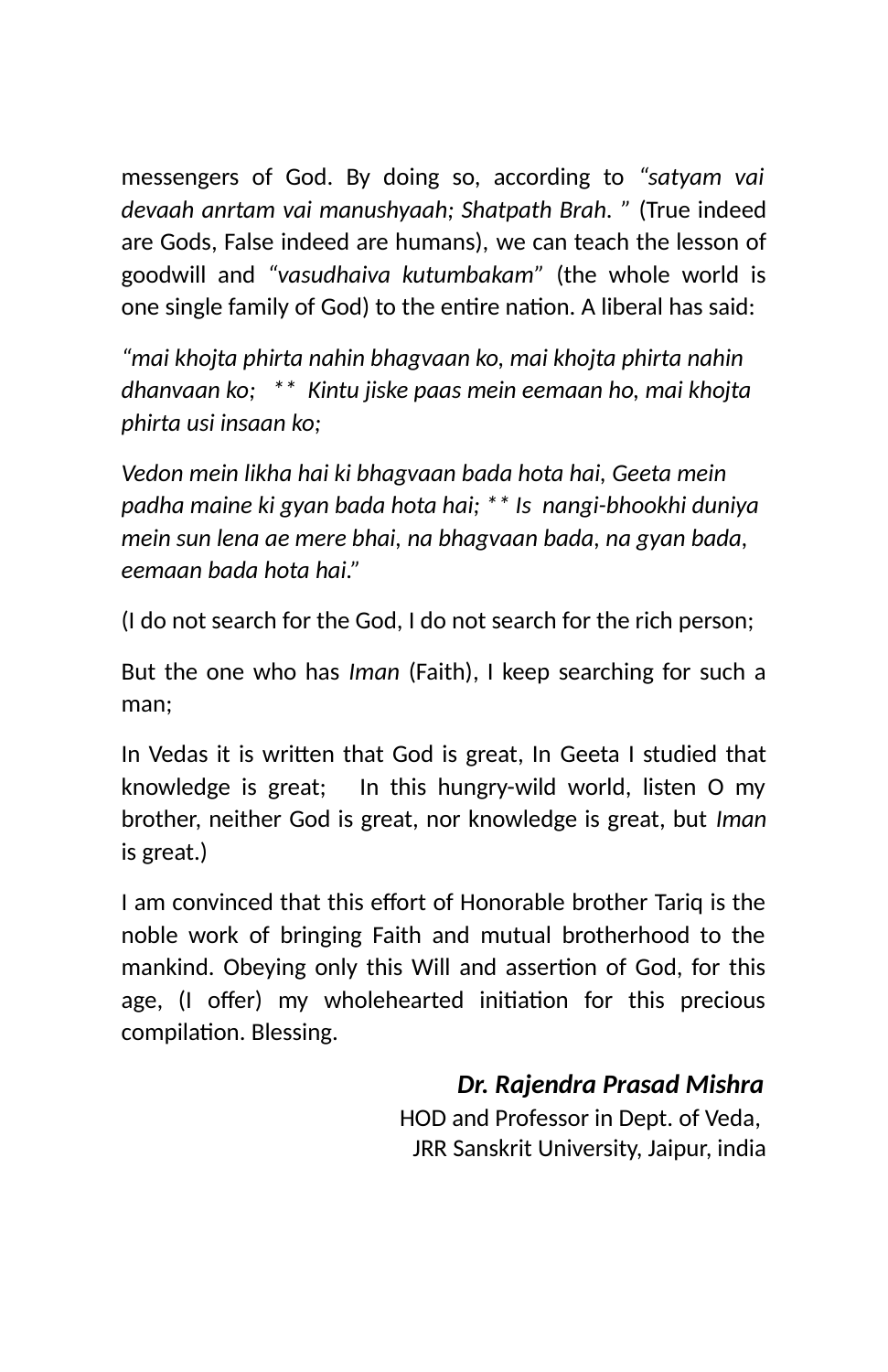## Table of Contents

| This Only Is Islam1                            |    |
|------------------------------------------------|----|
| An introduction to the Hadith Literature       | 2  |
| <b>Shirk (Associating Partners with God)</b> 3 |    |
| Heaven and Hell3                               |    |
|                                                |    |
|                                                |    |
| Misuse of Knowledge13                          |    |
| <b>Temporary World and Permanent Hereafter</b> | 14 |
| <b>Good Manners and Morality. 18</b>           |    |
| Tolerance26                                    |    |
| Rights of the People28                         |    |
| Neighbors29                                    |    |
| Orphans31                                      |    |
|                                                |    |
| Communal Harmony32                             |    |
| Oppression34                                   |    |
| Basis of (Social) Status37                     |    |
|                                                |    |
|                                                |    |
|                                                |    |
| Marital Life45                                 |    |
| Treatment of Animals47                         |    |
| Manners of the Road48                          |    |
| Manners of Gathering49                         |    |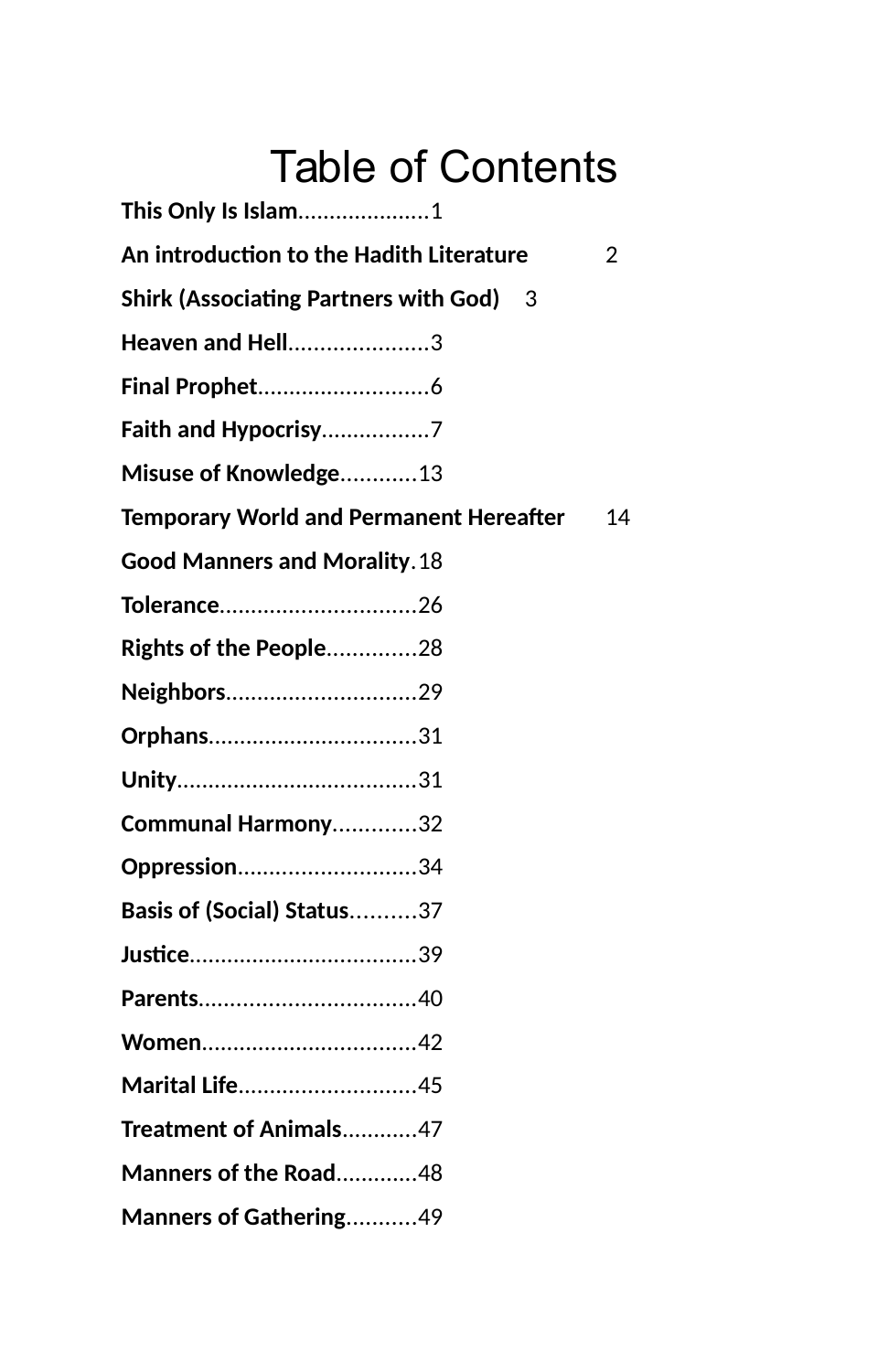| <b>Dining Etiquettes and Treating Guests</b> 50   |    |
|---------------------------------------------------|----|
|                                                   |    |
| Middle Path54                                     |    |
| Self-Respect56                                    |    |
| <b>Business and Legitimate Earning</b><br>57      |    |
| Loan and Interest60                               |    |
|                                                   |    |
| <b>Objects Lying on the Way66</b>                 |    |
|                                                   |    |
|                                                   |    |
| <b>Legal and Illegal Male-Female Relationship</b> | 69 |
| Ambassador70                                      |    |
| Superstitions70                                   |    |
| Invaluable Instructions71                         |    |
| <b>Islamic Manners73</b>                          |    |
| Way of Life of Prophet Muhammad (PBUH)            | 75 |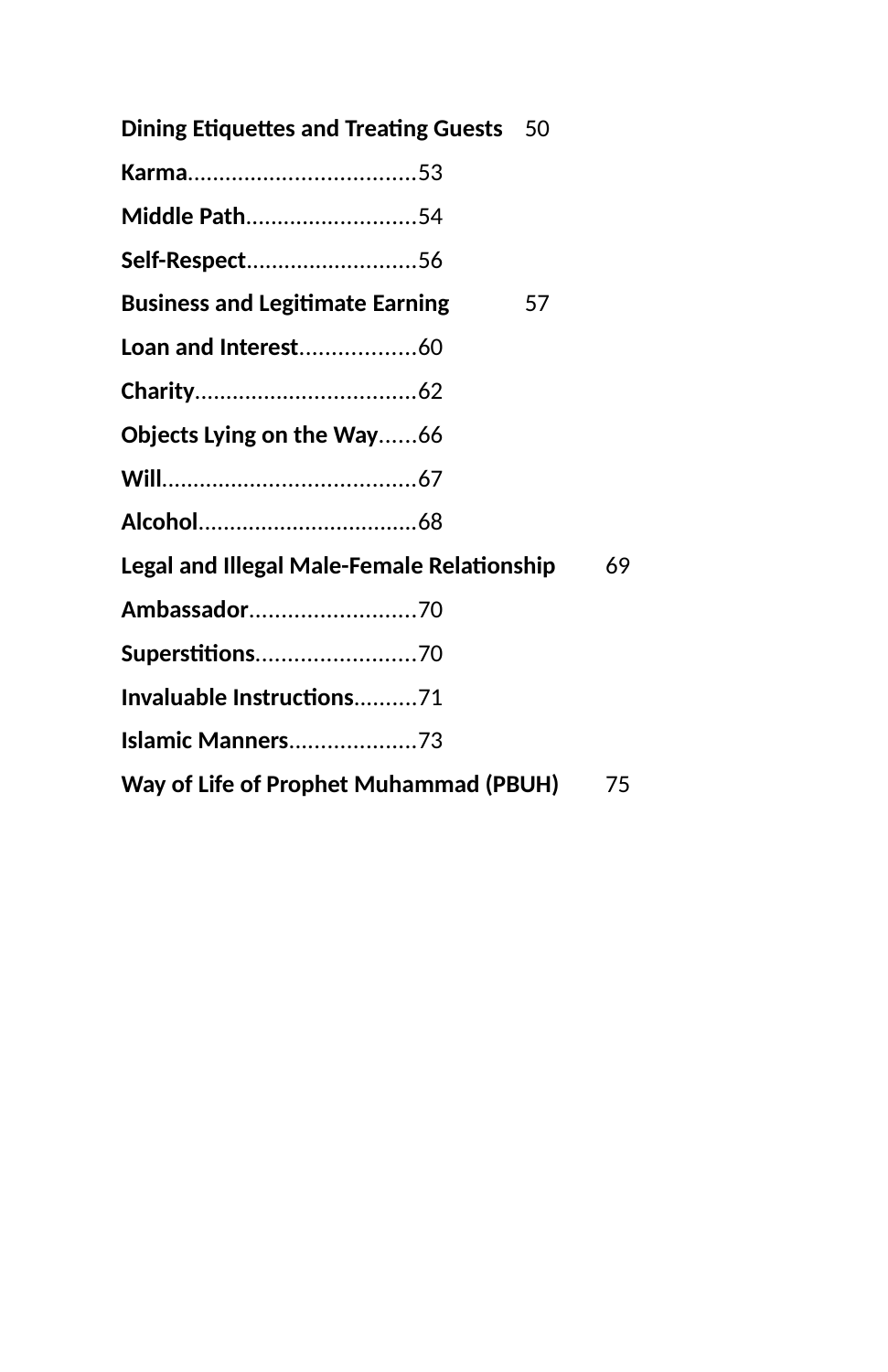# <span id="page-7-0"></span>**This Only Is Islam**

Before publishing, I gave the script of this collection of Hadith to many of the non-Muslim brothers. All of them had almost the same reaction:

"Is this Islam?"

One brother expressed his suspicion too. "Is it not so that you have chosen the Hadith which present only one face, the beautiful face, of Islam?"

His suspicion was not without reason.

Mercy is a scent that cannot be kept hidden. How has this sweet smell been kept hidden so successfully? Who kept it hidden?

Remorsefully, I accept my offence.

This book is an effort to present most of the aspects of Islamic life and morality [Except Namaz, Fasting, Zakat and Haj] in the light of Hadith.

### *Trust me, whatever is against this, is not Islam.*

I am guilty of God, and I am guilty of Humanity.

Both the houses of justice will accept my repentance; it is my prayer and also my hope.

**Syed Abdullah Tariq** Bazaar Nasrullah Khan Rampur (U.P) 244901, India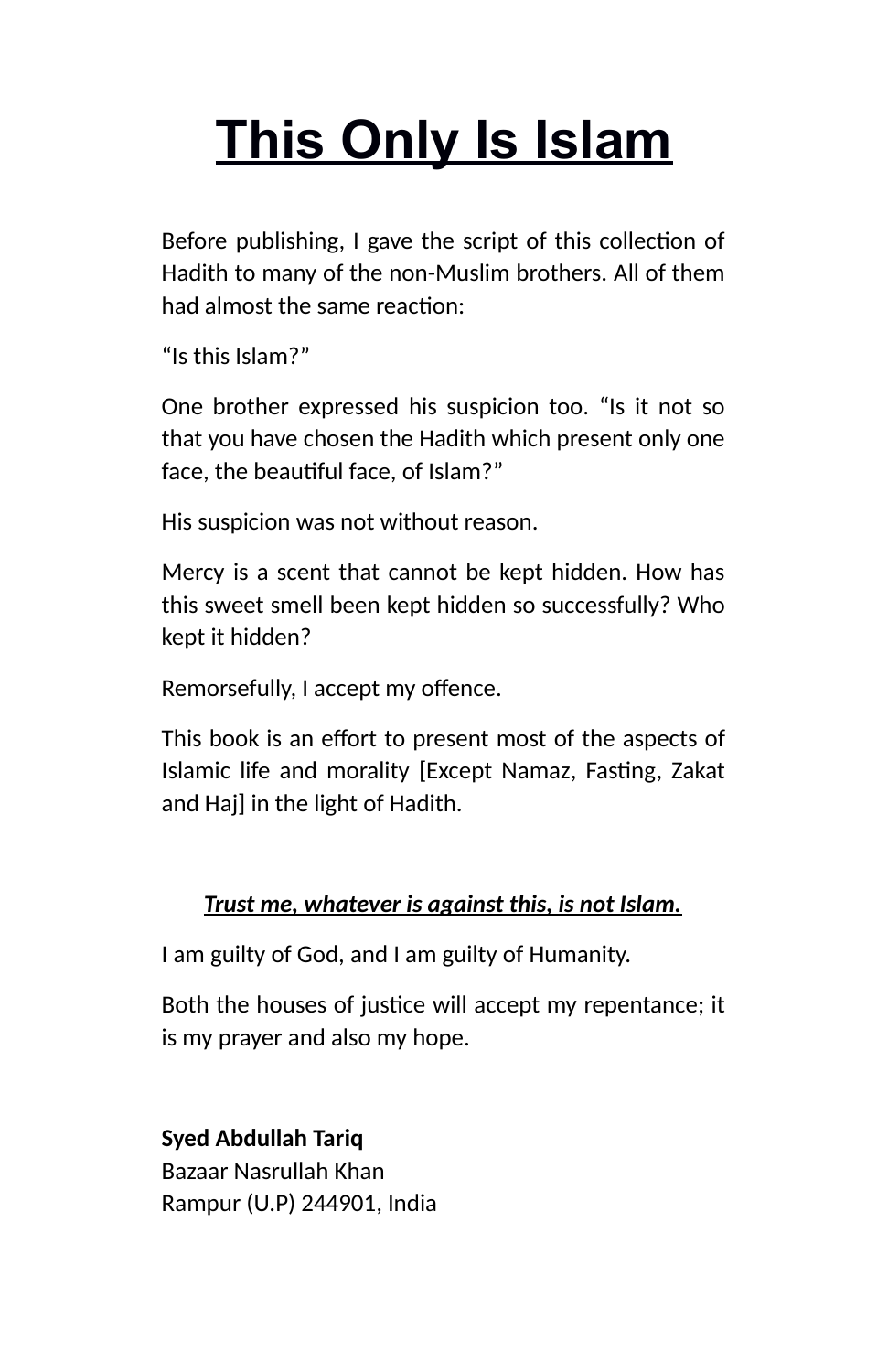### <span id="page-8-0"></span>**An introduction to the Hadith Literature**

The Hadith is a written record of the life, practices and sayings of the prophet Muhammad (May peace and blessings of Allah be upon him). The companions of the holy prophet memorized his practices and sayings and from them, these traditions were passed on to the next generation orally. Later, they were recorded in written form or books by Islamic scholars using very strict criteria for testing the authenticity and the veracity of the narrator/chain of narrators. Each of these books is referred by the name of its complier e.g. the first collection or book of Sahih (authentic) Hadith was compiled by the scholar Imam Bukhari and therefore, it is referred as Sahih Bukhari.

The hadith literature supplements and elucidates the teachings of the Holy Quran. It is the second source of Islamic law i.e. just after the Holy Quran, which is the infallible word of the Almighty God.

**Note***: Abbreviation of some of words used in this book-*

| <b>PBUH:</b> | Peace be upon him                   |
|--------------|-------------------------------------|
| <u>RA:</u>   | May Allah be pleased with him / her |
|              |                                     |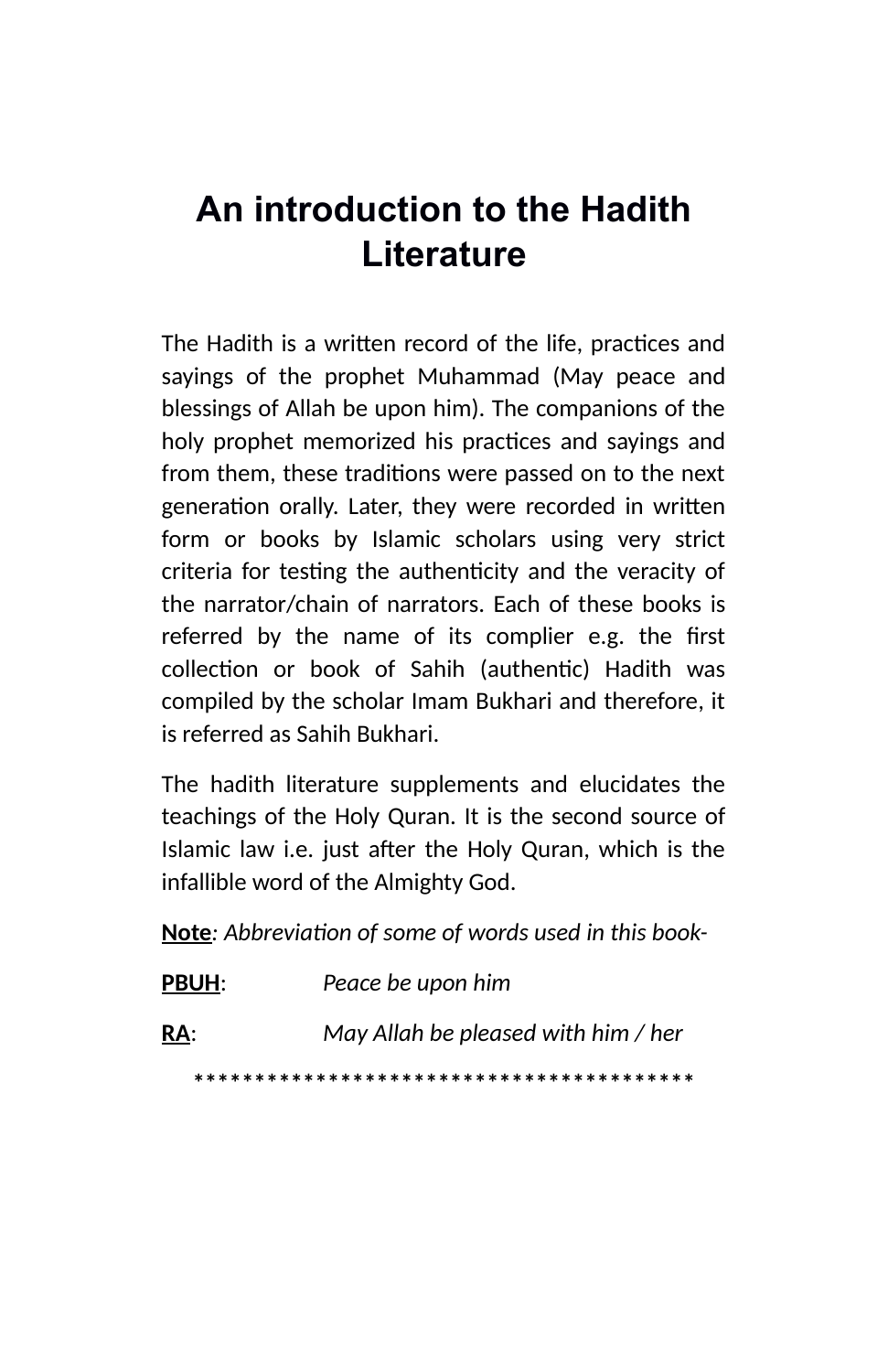### <span id="page-9-0"></span>**Shirk (Associating Partners with God)**

Somebody asked Prophet Muhammad (PBUH), "Which is the biggest sin in the Sight of Allah?" He said, "That you set up a rival (in worship) to Allah though He Alone created you." He asked, "What is next?" He said, "Then, that you kill your children, being afraid that they may share your meals with you." [Bukhari, Muslim]

Prophet Muhammad (PBUH) said, "There is no one who tolerates offensive remarks which he hears with his own ears more than Allah, the Almighty. They attribute to Him having a son and He still cures their illnesses and provides them with sustenance." [Bukhari, Muslim]

## <span id="page-9-1"></span>**Heaven and Hell**

Prophet Muhammad (PBUH) said that one amongst the denizens of Hell, who had led a life of ease and comfort amongst the people of the world would be made to dip in fire only once on the Day of Resurrection and then it would be said to him, "O, son of Adam, did you find any comfort in the world, did you happen to get any material blessing in your worldly life?" He would say: "By Allah, no, my Lord."

And then a person from amongst the inmates of Paradise would be brought who had led the most miserable life (in the world). And he would be made to dip once in Paradise and it would be said to him, "O, son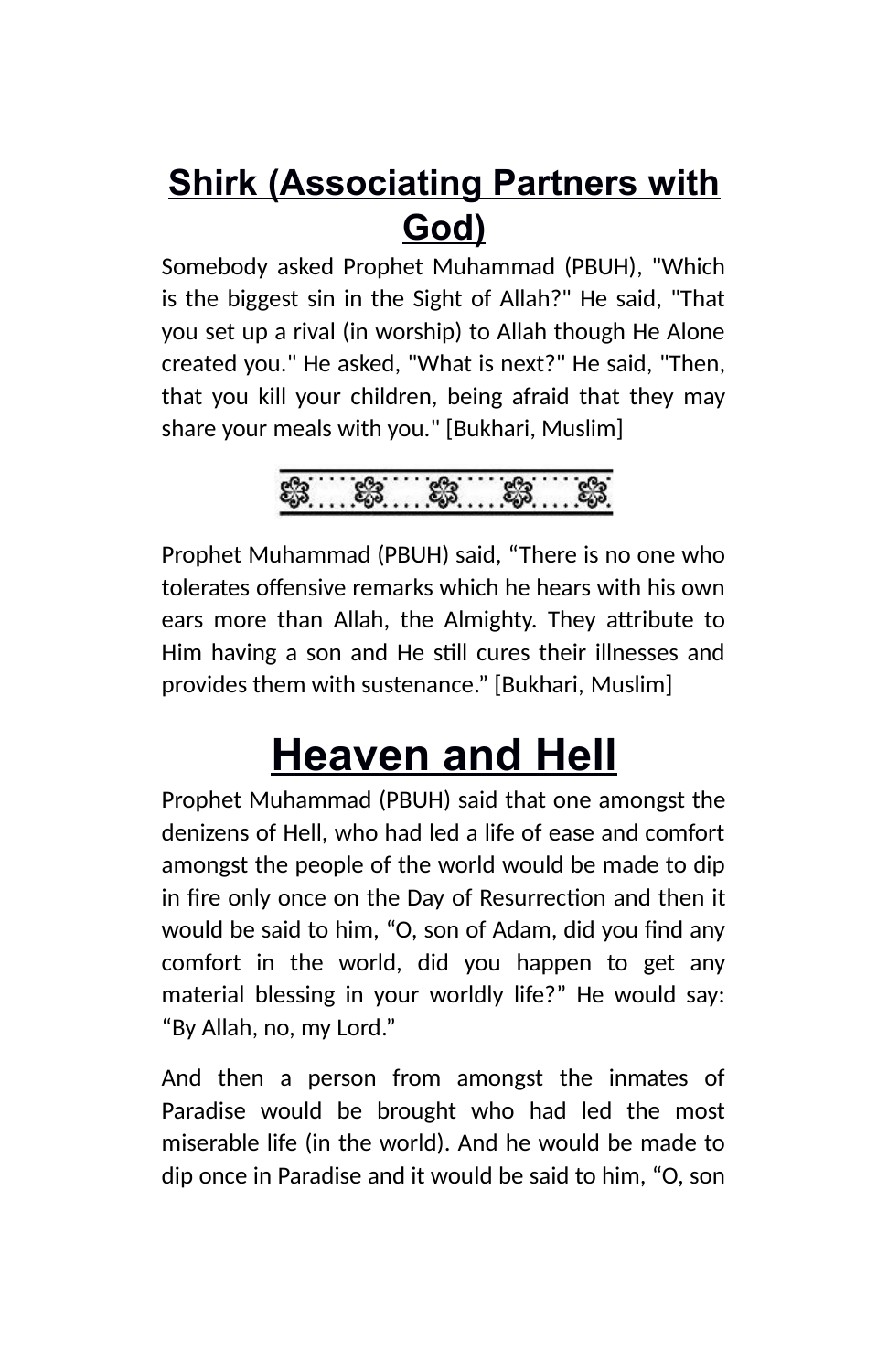of Adam, did you face, any hardship in your worldly life? Or had any distress fallen to you in the world?" And he would say, "By Allah, no, O my Lord, never did I face any hardship or experience any distress." [Muslim]. *(It means that any pleasure or hardship of earthly life is insignificant in comparison to the hardships or pleasures of the life in hell/Heaven to the extent that even a single dip in them would make the man forget all pleasures or hardships ever experienced in the worldly life).*

Prophet Muhammad (PBUH) said, "On the Day of Judgment, earth will testify to the deeds which every man and woman has done on its back." [Ahmad, Tirmidhi]

On the authority of Abu Hurayrah (RA), Prophet Muhammad (peace and blessings of Allah be upon him) said, "When Allah created Paradise and the Fire, He sent Jibril to Paradise , saying, 'Look at it and at what I have prepared in it for its inhabitants.'" He (pbuh) said, "So he came to it and looked at it, and at what Allah had prepared in it. He (Jibril) said, 'Indeed, by Your Might, none shall hear of it except that he shall enter it.' Then He (Allah) gave the order for it to be surrounded with hardships. He (Allah) said, 'Return to it and look at it, and at what I have prepared in it for its inhabitants.'" He (pbuh) said, "So he (Jibril) returned to it and found it surrounded with hardships. He (Jibril) returned to Him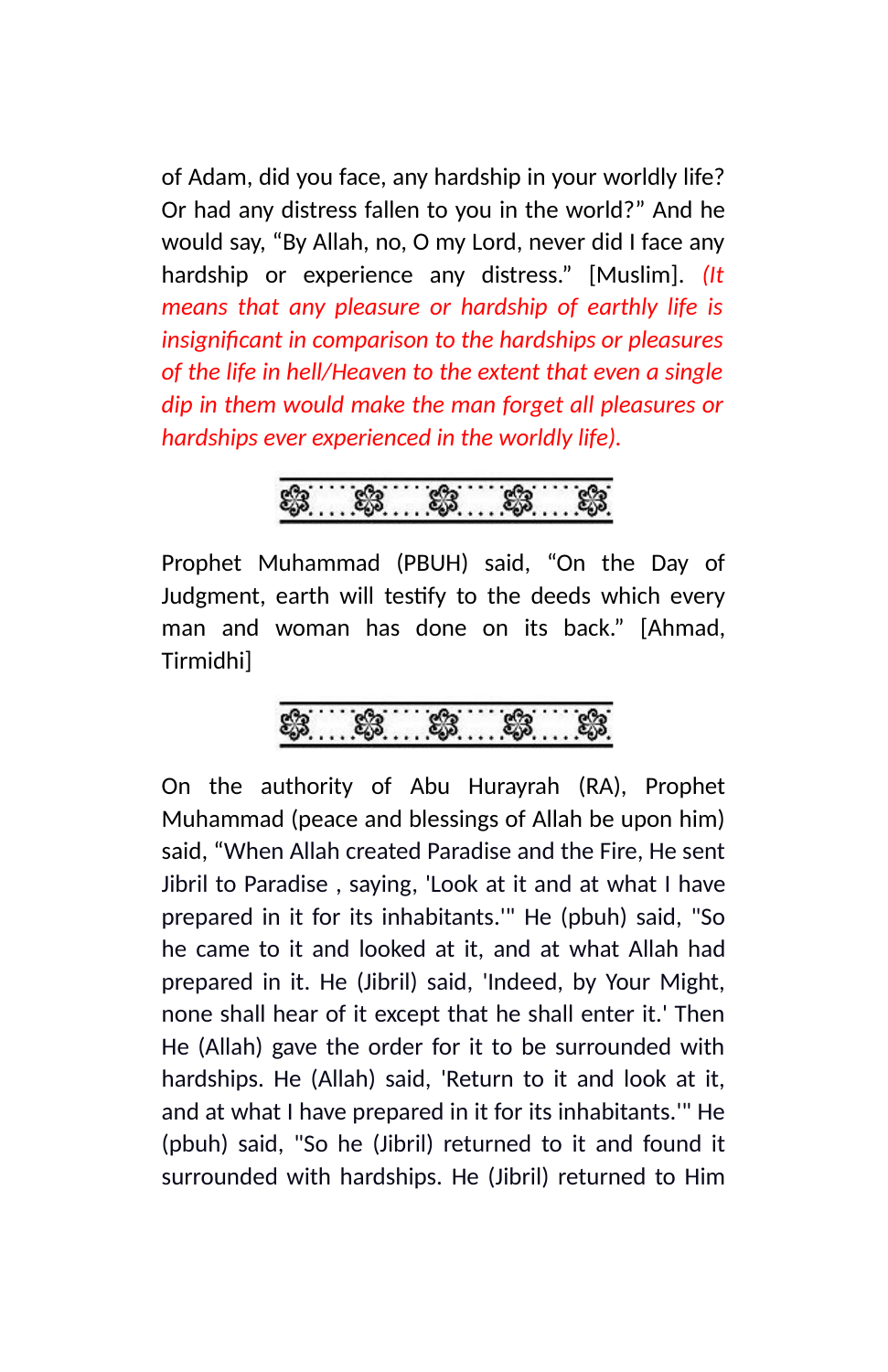and said, 'Indeed, by Your Might, I fear that none shall enter it.' He (Allah) said, 'Go to the Fire and look at it and at what I have prepared in it for its inhabitants.' So he (Jibril) found it, one part of it riding the other. So he returned to Him and said, 'Indeed, by Your Might, none shall hear of it and then enter it.' So He (Allah) gave the order for it to be surrounded with desires, then He said to Jibril, 'Return to it.,' so he returned to it, then he said, 'Indeed, by Your Might, I fear that none shall be saved from it except that he shall enter it.'" [Tirmidhi, Abu Dawud, Nasai]

(Note: Jibril (PBUH) is an angel who typically is known for bringing God's communication to the chosen human beings)

## \$. \$. \$. \$. \$.

Prophet Muhammad (PBUH) said that [In the life hereafter] everyone will regret. If he had done good deeds, he will regret for not doing more; if he were a sinner, he will regret not repenting. [Tirmidhi]

Prophet Muhammad (PBUH) said, "The least tormented of the inhabitants of the Fire would be he who would wear two shoes of Fire and his brain would boil on account of the heat of the shoes and he will think that he is receiving the worst punishment." [Bukhari, Muslim]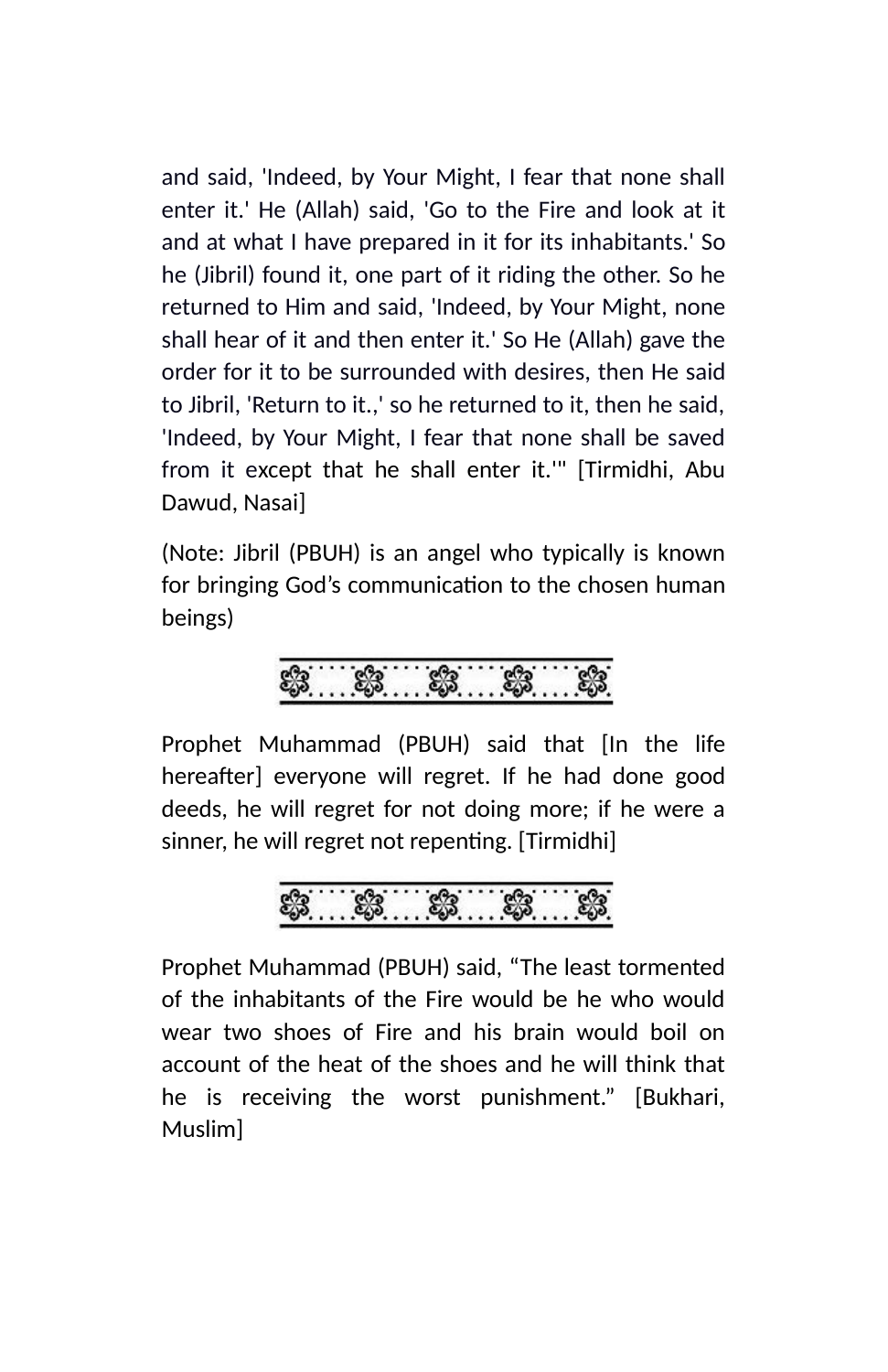

Prophet Muhammad (PBUH) said, "On the Day of Judgment, a person will not be able to move his feet until he has answered the following five questions:

1. How did you live your life?

2. How did you spend your time as a youth?

3. Where did you earn your wealth from?

4. Where did you spend it?

5.How far did you act upon the knowledge that you had?" [Tirmidhi]

$$
\textcolor{blue}{\textbf{\textcolor{blue}{\textbf{\textcolor{blue}{\textbf{\textcolor{blue}{\textbf{\textcolor{blue}{\textbf{\textcolor{blue}{\textbf{\textcolor{blue}{\textbf{\textcolor{blue}{\textbf{\textcolor{blue}{\textbf{\textcolor{blue}{\textbf{\textcolor{blue}{\textbf{\textcolor{blue}{\textbf{\textcolor{blue}{\textbf{\textcolor{blue}{\textbf{\textcolor{blue}{\textbf{\textcolor{blue}{\textbf{\textcolor{blue}{\textbf{\textcolor{blue}{\textbf{\textcolor{blue}{\textbf{\textcolor{blue}{\textbf{\textcolor{blue}{\textbf{\textcolor{blue}{\textbf{\textcolor{blue}{\textbf{\textcolor{blue}{\textbf{}}}}}}}}}}}}}}}}}\
$$

Prophet Muhammad (PBUH) said, "The servant will be brought on the Day of Judgment, and He (Allah) will say to him, 'Did I not give you hearing, sight, wealth, children, and did I not make the cattle and tillage subservient to you, and did I not leave you as the head of people taking from their wealth? Did you not think that you would have to meet me on this Day of yours?' So, he will say, 'No'. So, it will be said to him, 'Today you shall be forgotten just as you had forgotten Me.'" [Tirmidhi]

# <span id="page-12-0"></span>**Final Prophet**

Prophet Muhammad (peace and blessings of Allah be upon him) said, "Every Prophet used to be sent to his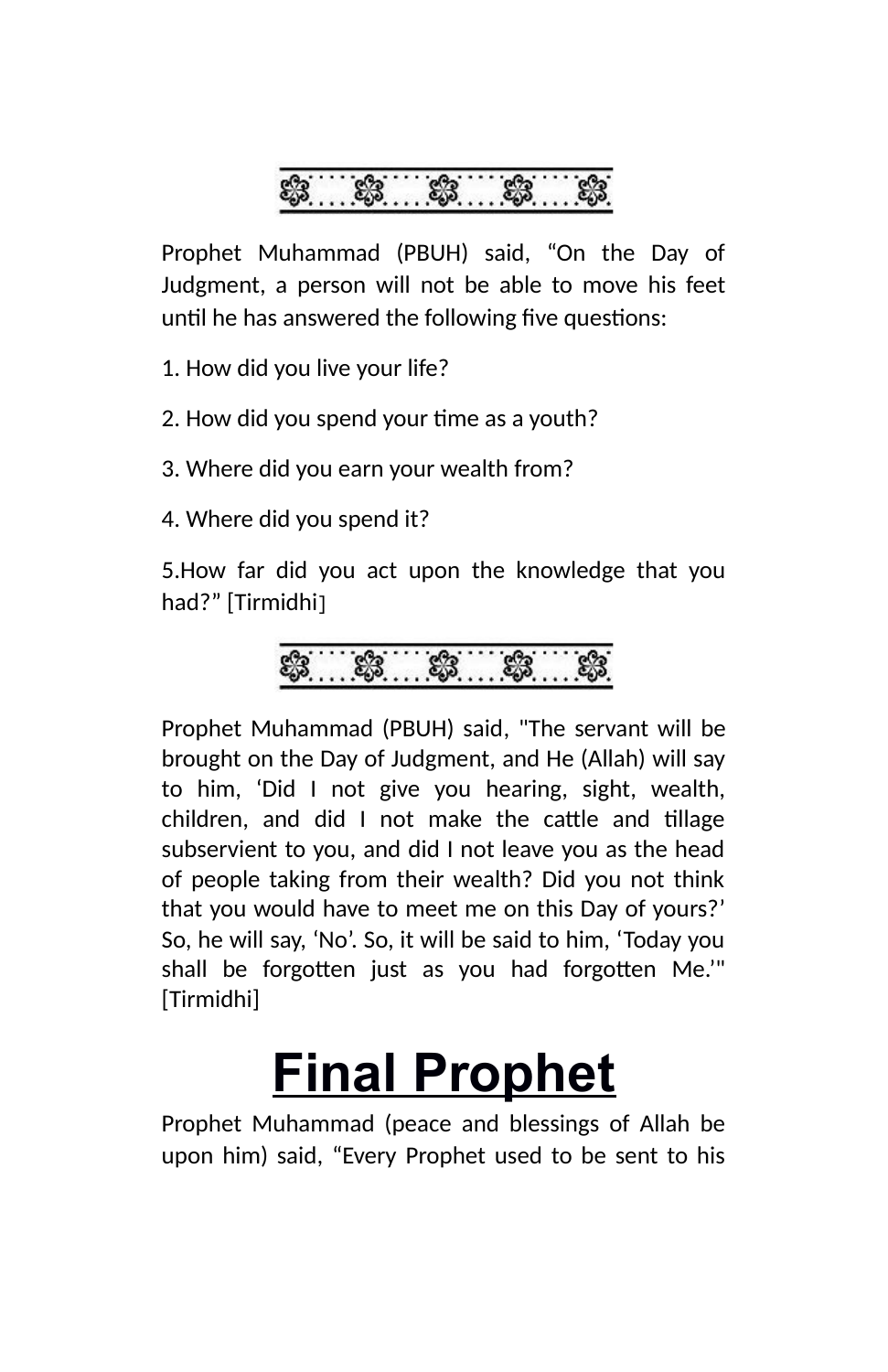nation only, but I have been sent to all mankind". [Muslim]



Prophet Muhammad (PBUH) said, "Do not exaggerate in praising me as the Christians praised the son of Mary, for I am only a Slave (of Allah). So, call me the Slave of Allah and His messenger." [Bukhari, Muslim]

Prophet Muhammad (PBUH) said, "The believers should not differentiate between the prophets with regard to prophet hood." [Bukhari, Muslim]

# <span id="page-13-0"></span>**Faith and Hypocrisy**

Prophet Muhammad (PBUH) said, "A Muslim is born on all kinds of nature except lying and defalcating (doing fraud when entrusted with some valuable)." [Ahmad, Baihaqil

## $-23 - 23$

Prophet Muhammad (PBUH) said, "The signs of the hypocrite are three, even though he may offer the prayer regularly and fast without break and call himself a Muslim:

- 1. when he speaks he lies,
- 2. when he promises he breaks his promise and
- 3. when he is entrusted, he betrays the trust."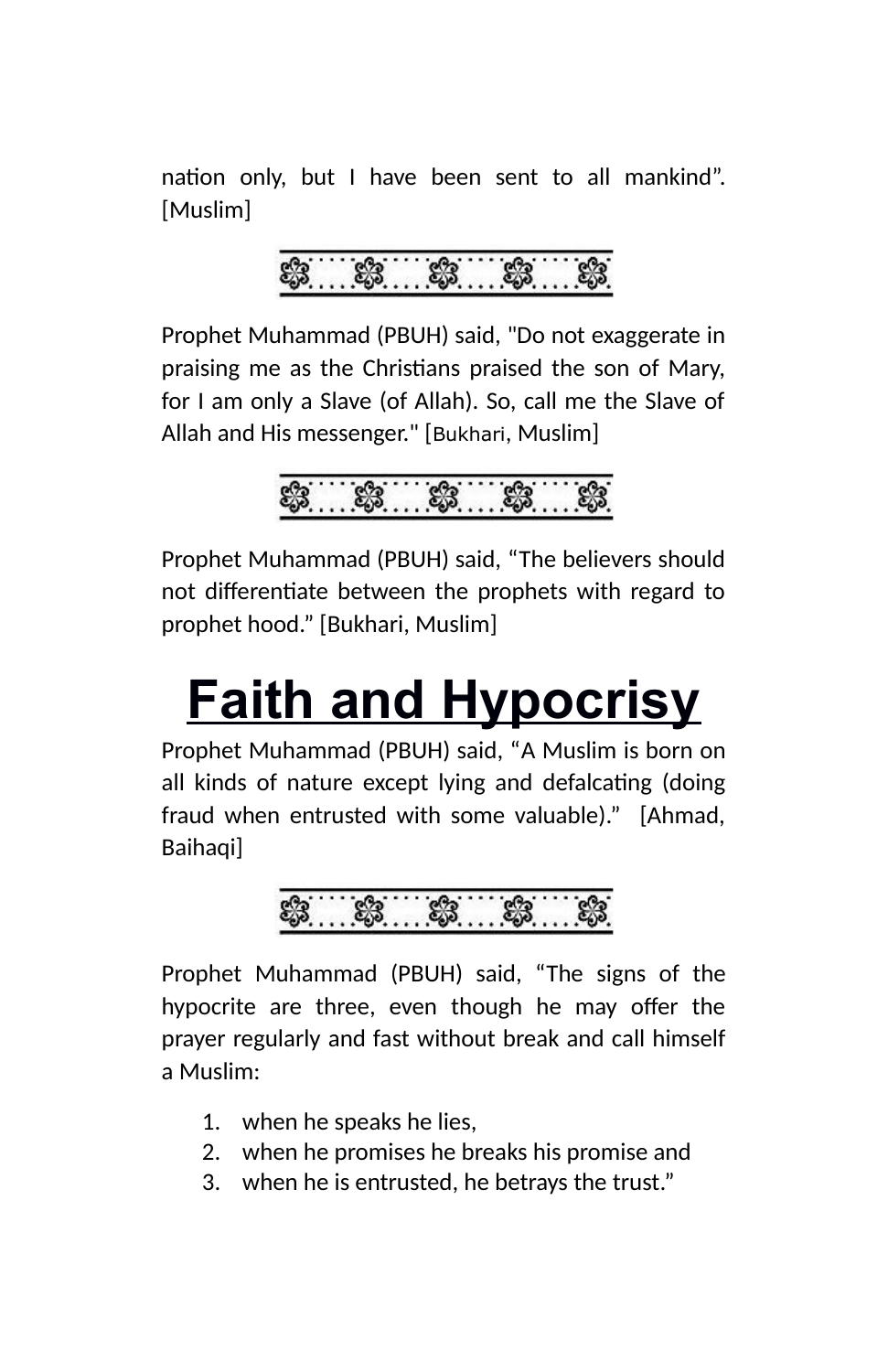[Muslim]

Anas (RA) reported that whenever the Prophet (PBUH) addressed his companions, he would always give them the instruction, "Beware, **the one who does not keep his trust has no faith, and one who does not fulfill his pledges, has no religion**." [Baihaqi, Ash-Shuab al-Iman]

Prophet Muhammad (PBUH) said, "Guarantee me six things and I guarantee you paradise.

- 1. Whenever you speak speak truth.
- 2. Fulfill your promises when you make them.
- 3. When you are entrusted with something, carry that trust.
- 4. Safeguard your private parts,
- 5. Lower your gaze and,
- 6. Prevent your hands from harming others." [Ahmad]



The Prophet (PBUH) was once visiting a family in Medina. The mother was calling her son and telling him, "Come here son, I will give you something." The Prophet asked her, "Are you truly going to give him something?" She said: "Yes, I will give him some dates." The Prophet said, "I swear by Allah, if you were not going to give him something, it would have been considered a lie." [Abu Dawud, Baihaqi]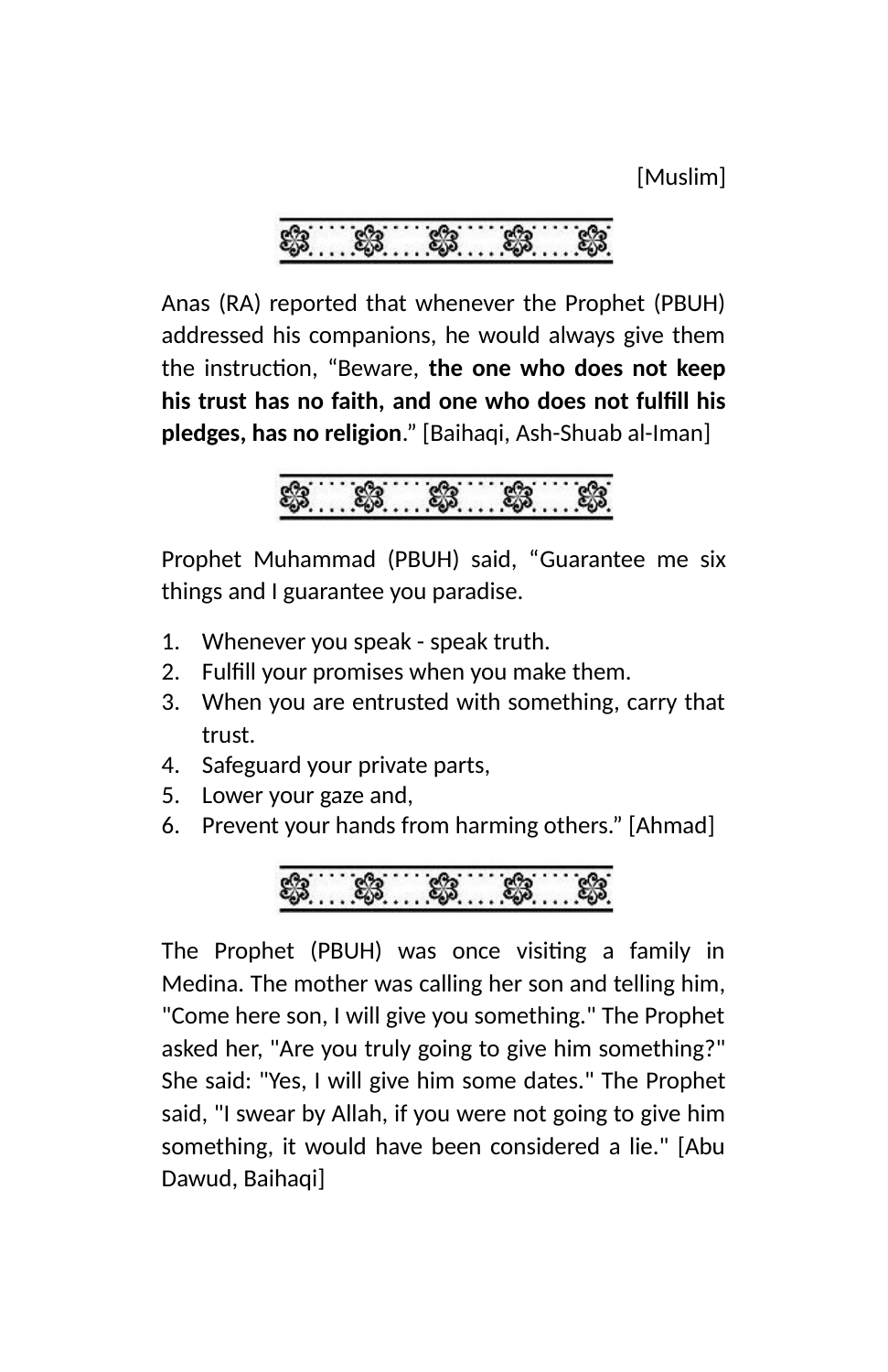Prophet Muhammad (PBUH) said, "It is enough of a lie for a man to narrate (without verifying) everything he hears." [Muslim]



Prophet Muhammad (PBUH) said, "A believer can be a coward, he can be a miser but he cannot be a liar." [Malik]



Prophet Muhammad (PBUH), "Woe (blessing will be taken) to those who exaggerate." [Muslim]

Prophet Muhammad (PBUH), "If a man tells you something (that he wants to keep secret) then that matter is a trust for you." [Tirmidhi, Abu Dawud]

$$
\frac{3}{2}
$$

Prophet Muhammad (PBUH) said, "You will find the most evil, despicable person in the eyes of Allah on the Day of Judgment, the person with two faces. He comes to one group with one face and to another group with a different face." [Bukhari and Muslim]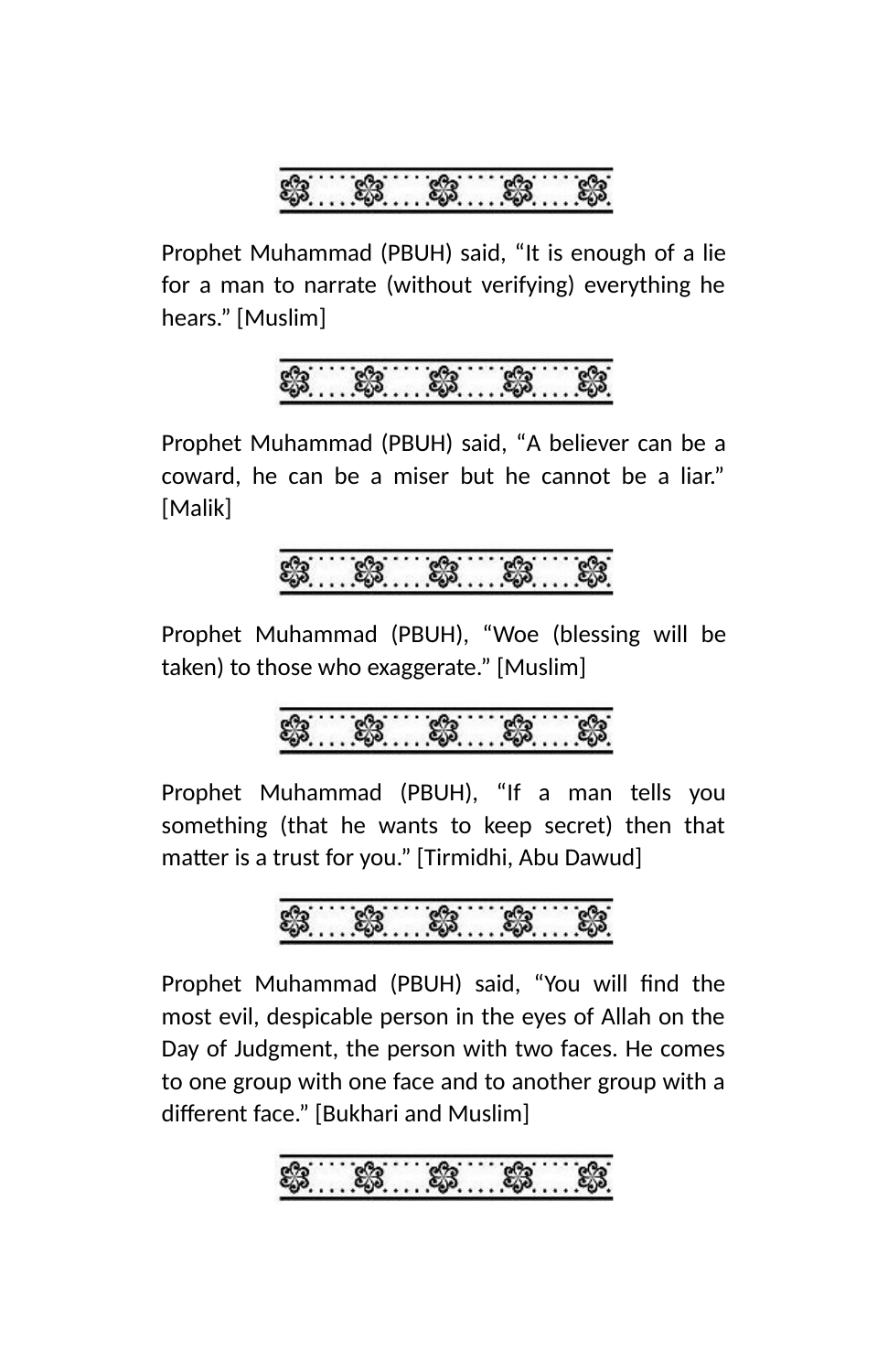Prophet Muhammad said to Wabisa bin Mabad, "You have come to ask about righteousness?" He said:" Yes." Then the Prophet said, "Consult your heart. Righteousness is that about which the soul feels satisfaction and the heart is at peace. Wrongdoing is that which disturbs you (to indicate that this is not a right thing) and creates doubt in the heart (about its correctness) even though people consider it right." [Ahmad, Darmi]



Prophet Muhammad (peace and blessings be upon him) said, "Beware! There is a piece of flesh in the body, if it becomes good (i.e., reformed), the whole body becomes good, but if it gets spoilt, the whole body gets spoilt, and that is the heart." [Al-Bukhari, Muslim]

Prophet Muhammad (PBUH) said, "Actions are but by intentions." [Bukhari, Muslim]

$$
S_3 \t S_2 \t S_3 \t S_4 \t S_5 \t S_6
$$

The messenger of Allah, Muhammad (PBUH) said, "Whoever offered Salah (Prayers) to show-off to others, committed *Shirk* (Taking partners with Allah), whoever observed a fast to show-off to others, committed *Shirk*, whoever did a charity to show-off to others, committed *Shirk*." [Ahmad]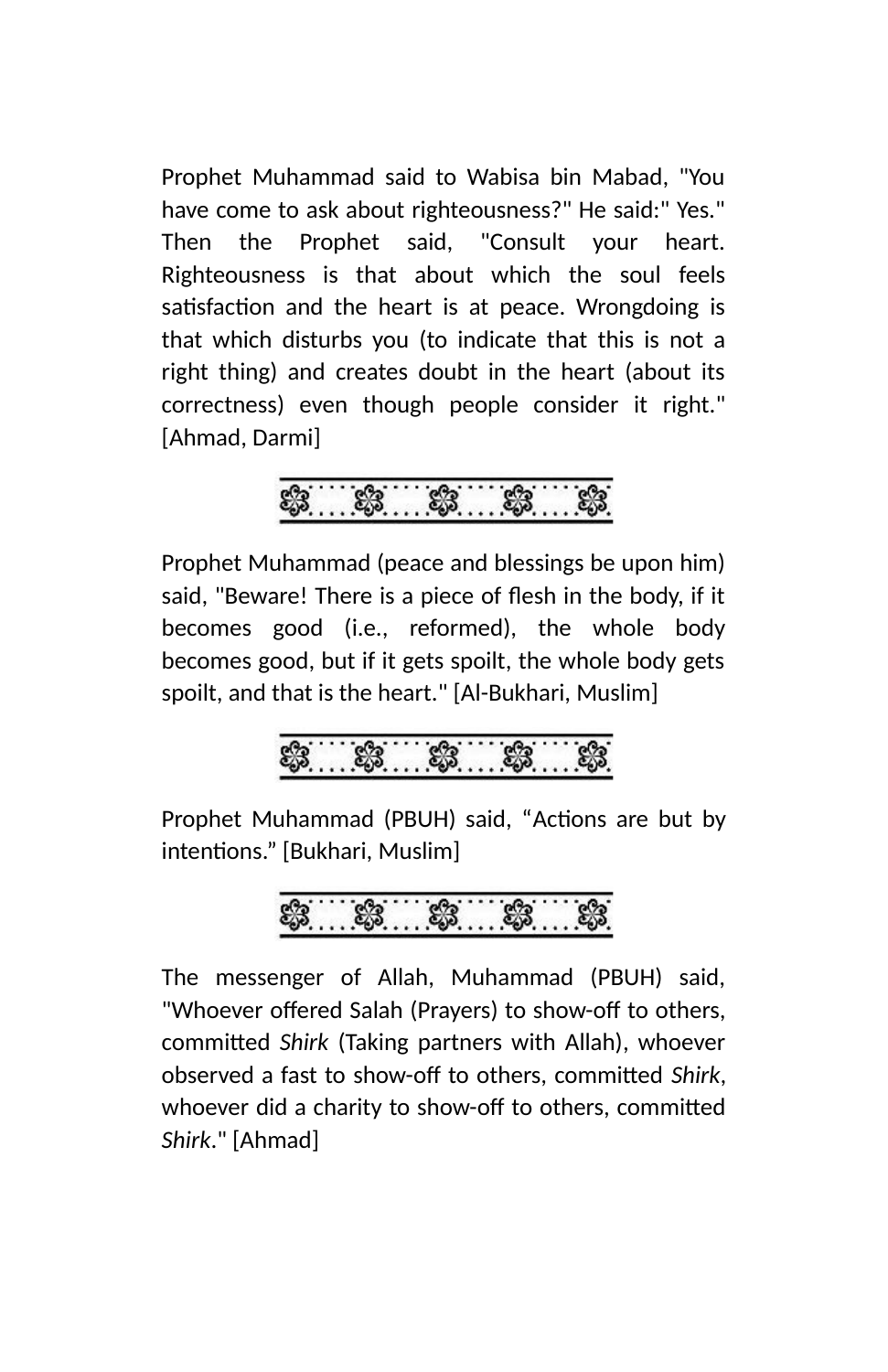

Prophet Muhammad (PBUH) said. "A person who has an atom of pride will never enter Paradise." [Muslim]

Prophet Muhammad (PBUH) said, "Every child is born in a state of *fitrah* (the natural state of man, i.e., Islam)." [Tirmidhi]

Prophet Muhammad (PBUH) said, "Any person who calls his brother, "O Unbeliever!" (then the truth of this label) would return to one of them. If it is true, (then it is) as he asserted, (but if it is not true), then it returns to him (and thus the person who made the accusation is in the sight of Allah an Unbeliever)." [Bukhari, Muslim]

Prophet Muhammad (PBUH), surrounded by a group of his companions said, "Come along and give me the pledge of allegiance that you will not worship anything besides Allah, will not steal, will not commit illegal sexual intercourse will not kill your children, will not utter slander invented by yourself, and will not disobey me if I order you to do something good. Whoever among you will respect and fulfill this pledge, will be rewarded by Allah. If one of you commits any of these sins and if he gets punishment in this world then this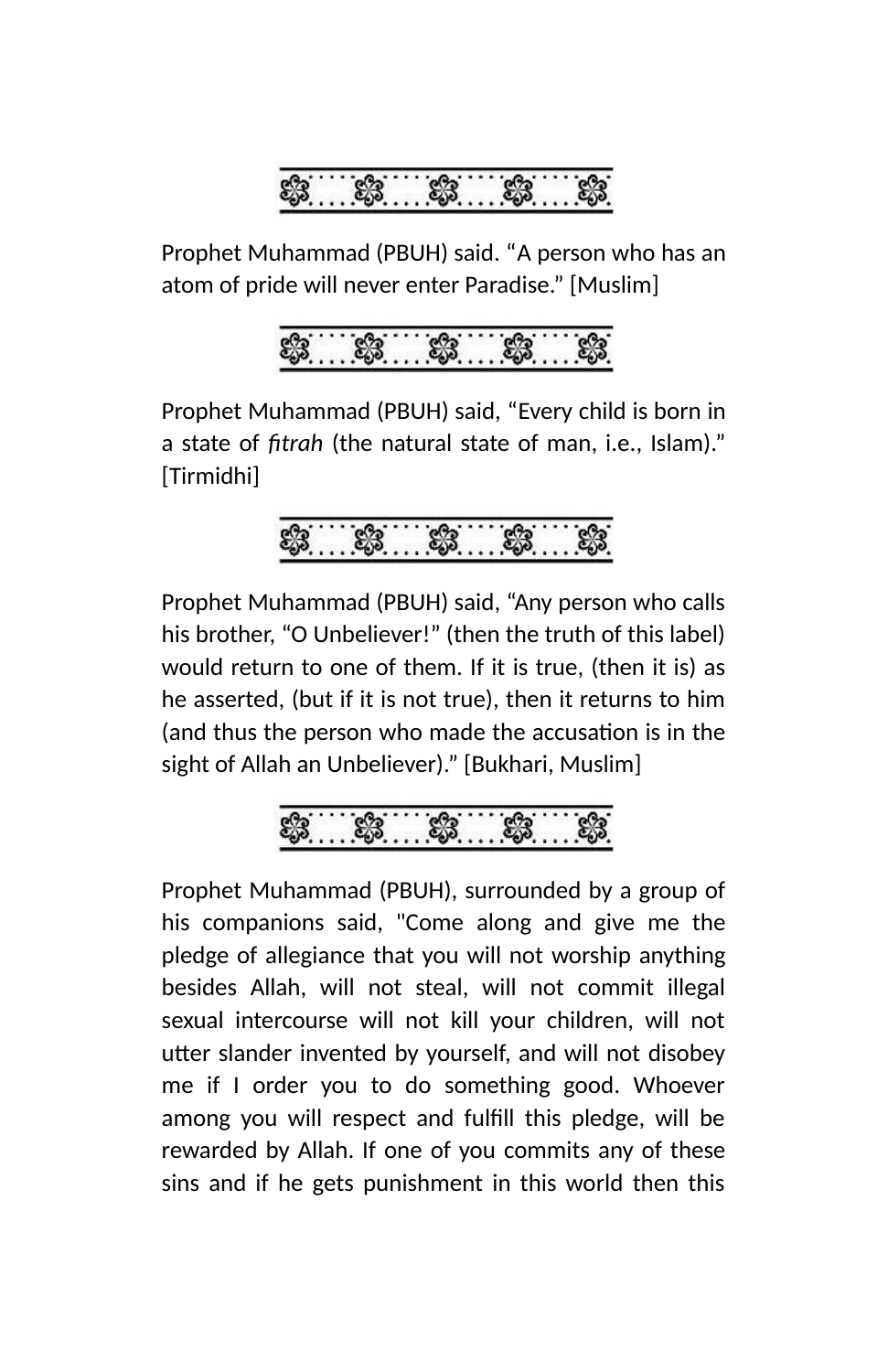will be his expiation for the sin. If one of you commits any of these sins and Allah screens his sin, then his matter will rest with Allah. It is up to Allah to punish or forgive him." [Bukhari, Muslim]



Prophet Muhammad (PBUH) said, "Avoid the seven great destructive sins." The people asked, "O Prophet Muhammad! What are they?" He said:

- 1. "To join partners in worship with Allah
- 2. To practice sorcery
- 3. To kill the life which Allah has forbidden except for a just cause (according to Islamic law)
- 4. To eat up *Riba'* (usury)
- 5. To eat up the property of an orphan
- 6. To show one's back to the enemy and fleeing from the battle-field at the time of fighting and
- 7. To accuse chaste women who never even think of anything touching their chastity and are good believers." [Bukhari, Muslim]

Prophet Muhammad (PBUH) said, "Cleanliness is half the Faith (*Iman*)." [Tirmidhi]



Prophet Muhammad (PBUH) said, "Faith has sixty or seventy branches, the best of which is to declare there is no God but Allah, the lowest of which is to remove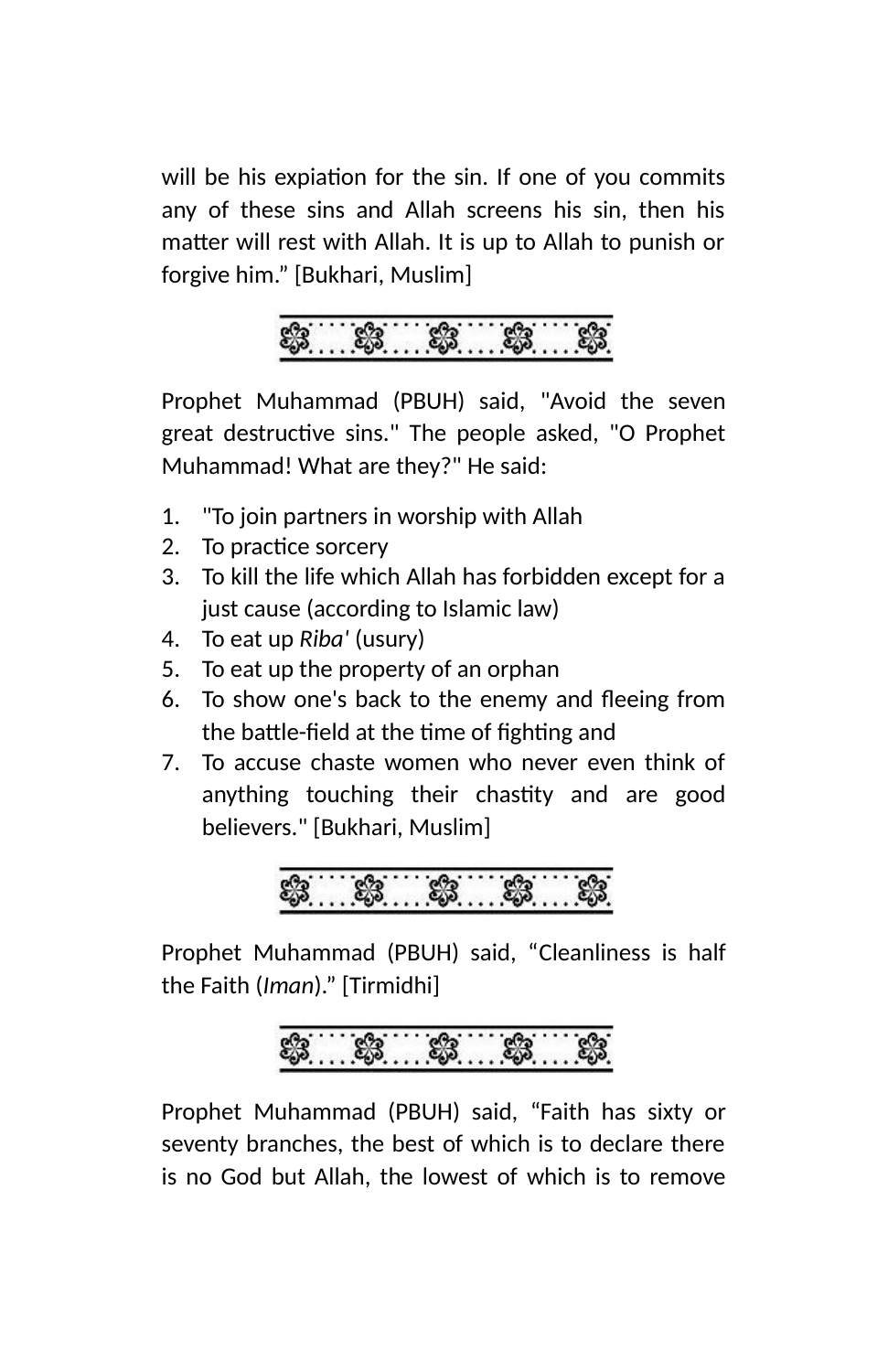something harmful from the road, and modesty is a branch of faith." [Bukhari, Muslim]

Prophet Muhammad (PBUH) said, "Modesty and cautiously withholding the tongue are two branches of faith, while obscenity and eloquence are two branches of hypocrisy." [Tirmidhi]

# <span id="page-19-0"></span>**Misuse of Knowledge**

Prophet Muhammad (PBUH) said, "Whoever is asked about some knowledge that he knows about and then he hides it and keeps it away, he will be bridled on the Day of Judgment with a bridle of fire." [Ahmad, Abu Dawud, Ibn Majah and Al-Tirmidhi]

\$. \$. \$

The Messenger of Allah said, "He who does not acquire knowledge with the sole intention of seeking the Pleasure of Allah but does so for the worldly gain, will not smell the fragrance of Paradise on the Day of Resurrection." [Ahmad, Abu Dawud and Ibn Majah]



Prophet Muhammad (PBUH) said, "He who acquires knowledge in order to fall into polemics with other scholars and prove his superiority over them, or to dispute with the ignorant or to attract the attention of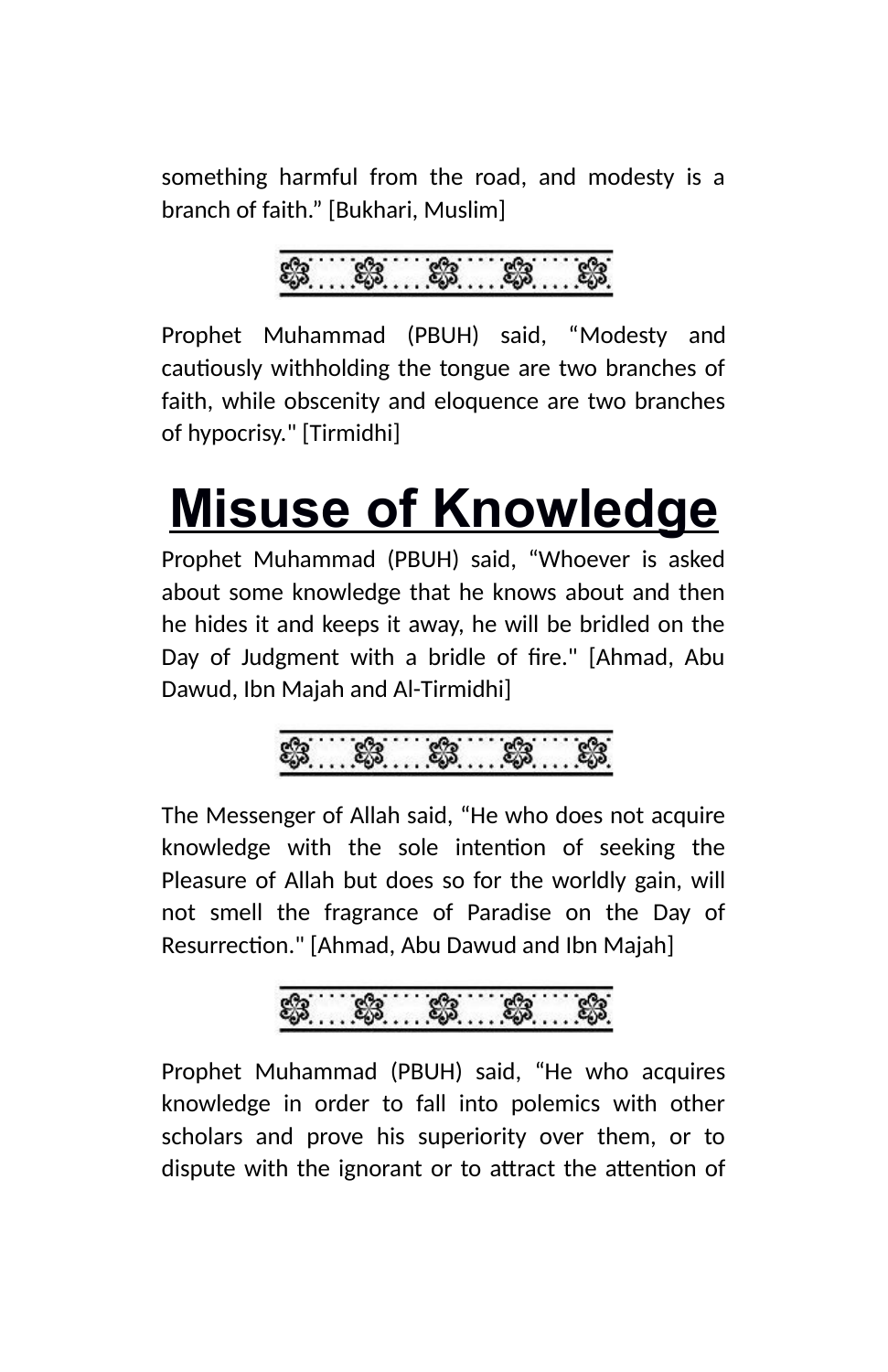the people, Allah will throw him in the Fire." [Tirmidhi and Ibn Majah]

## <span id="page-20-0"></span>**Temporary World and Permanent Hereafter**

Prophet Muhammad (PBUH) said, "By Allah, this world in comparison to the hereafter is nothing but as though one of you dipped his finger in the sea. So ponder how much (of sea water), the finger returns with." [Muslim]

\* \* \*

Umar (May God be pleased with him) stated that once he went to see the Holy Prophet and found him lying on a reed mat which had no cover. The marks of the mat were on the body of the Holy Prophet. The room was bare and there was no sign of any comfort. Umar (May God be pleased with him) said to the Holy Prophet, "O Messenger of God, supplicate God to enrich your people for He has enriched the Persians and the Byzantines, and yet they do not worship him." The Holy Prophet replied, "Is that how you feel, Ibn-al-Khattab? These people have been given their good things in advance in the present world. Are you not pleased that they should have the present world, and we should have the next?" [Bukhari, Muslim]

Prophet Muhammad (PBUH) said, "Be in the world as if you are a stranger or a traveler." [Bukhari]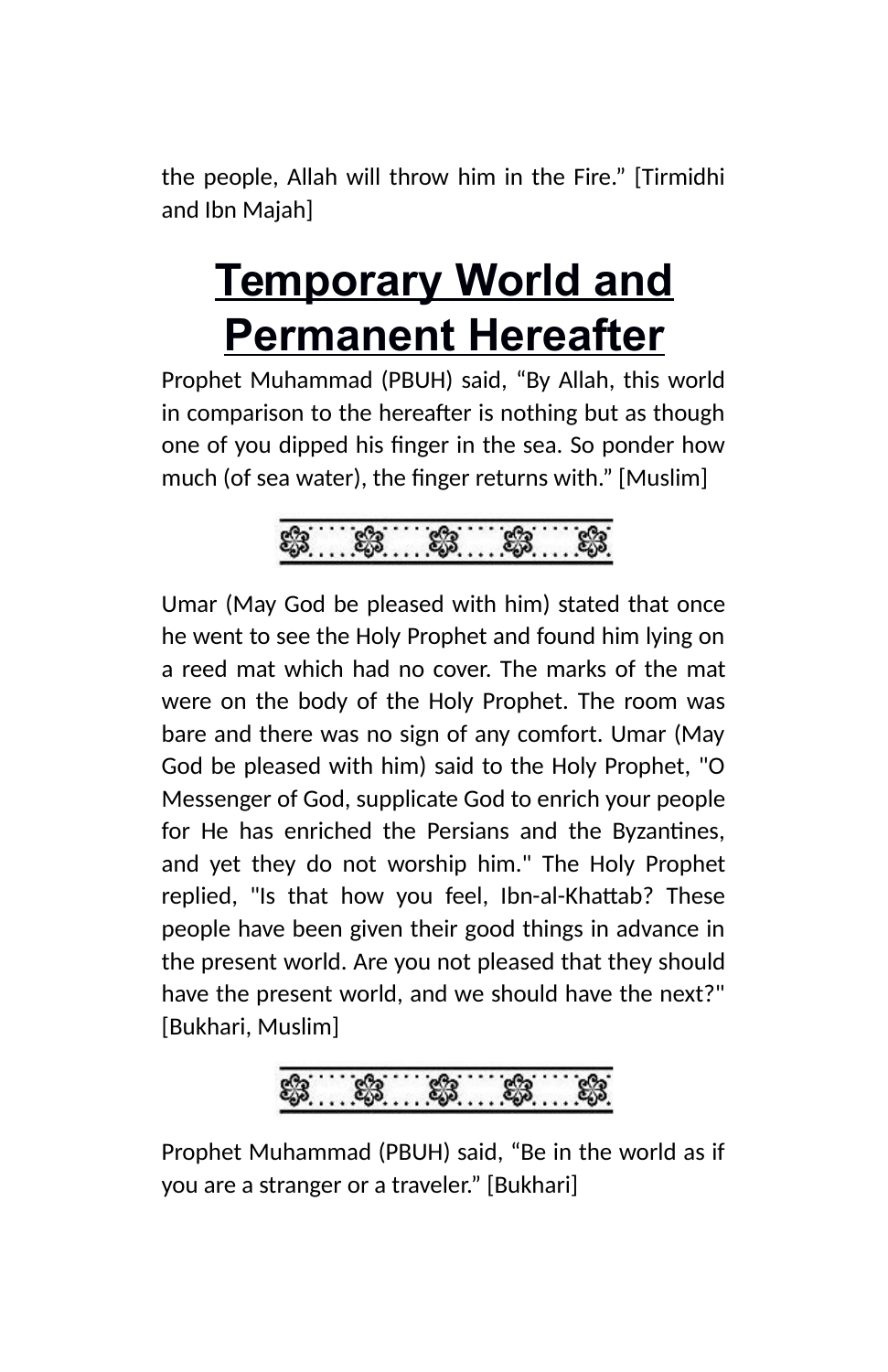

Thauban, a slave of the Prophet, narrated that whenever the Prophet went away on a journey, the last thing he did was to visit (his daughter) Fatima. Similarly, on return he would first meet Fatima. Once when he returned from an expedition, he saw a curtain hanging on the door of Fatima's house. He also saw Hassan and Hussain wearing silver bracelets. The Prophet stayed and did not enter the house. Fatima at once perceived the reason and she got the curtain and the bracelets taken off. The children went weeping to the Prophet who took the bracelets and said to Thauban, "Take these to such and such person." Then pointing towards Hasan and Hussain he continued, "These are the members of my household. I do not want them to enjoy the life of this world. O Thauban, bring a necklace of date leaves for Fatima and also two bracelets of ivory." [Ahmad, Abu Dawud]

Prophet Muhammad (PBUH) said, "This world is a prison for the believer and a paradise for the disbeliever." [Muslim]

Ibn Masood (RA), narrated that he found the Prophet, peace and blessings of Allah be upon him, lying on a hard mat. When he saw the marks that the mat had left on the Prophet's body, he began to wipe them, and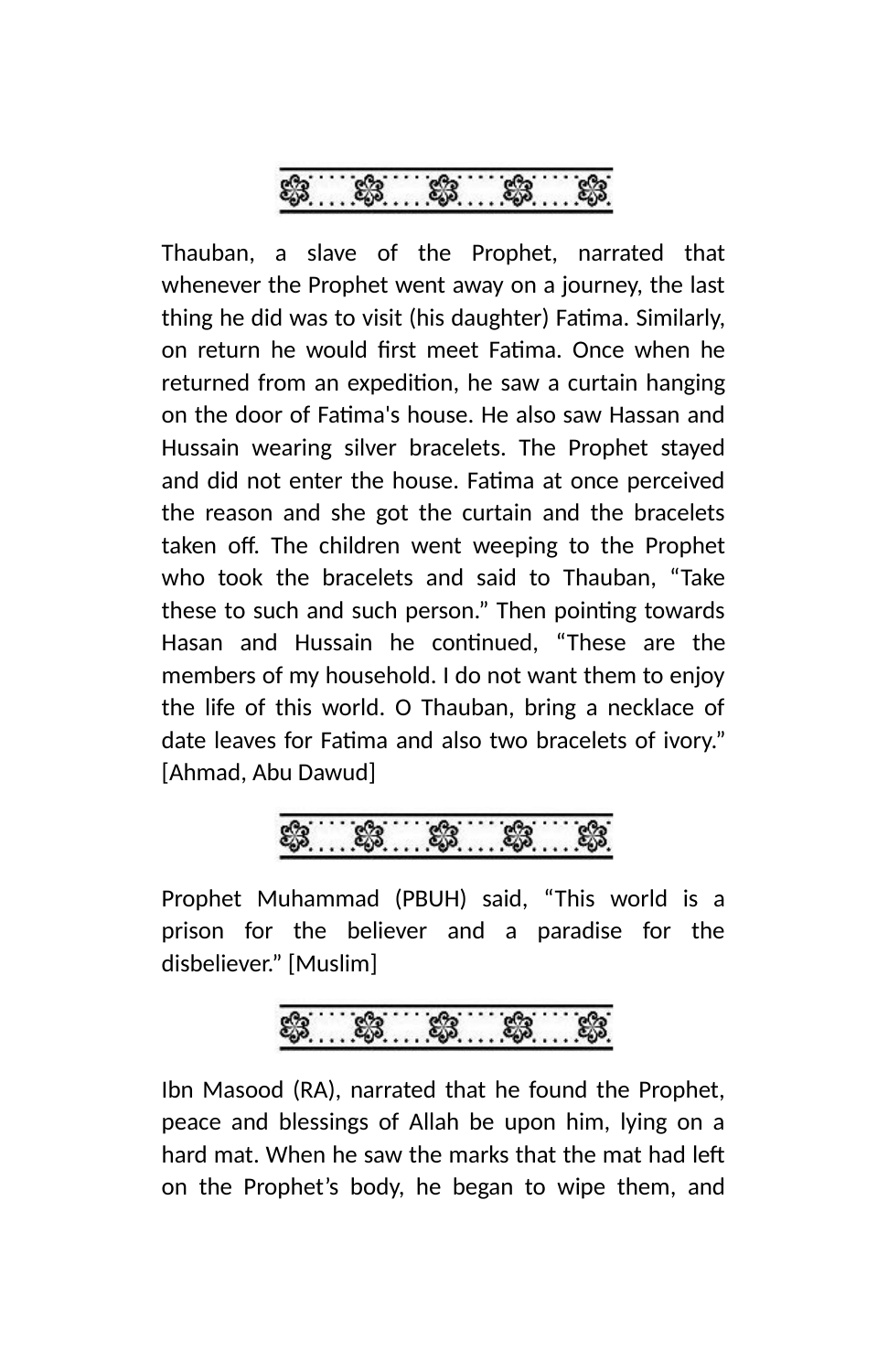suggested that the Prophet, peace and blessings of Allah be upon him, get something better to sleep on. The Prophet, peace and blessings of Allah be upon him, said, "What do I have to do with this worldly life? I and this worldly life are but like a traveler who stopped for a little while under a tree to get some shade and then moved on." [Ahmad, Tirmidhi and Ibn Majah]



The Prophet may the mercy and blessings of God be upon him, asked the Companions, "Who amongst you loves the money of his inheritors more than his own money?" They replied, "O Messenger of God! There is no one of us except that he loves his own money more than he loves the money of his inheritors." So, the Prophet replied, "But his money is only that which he sent forth (*that is the money he spent on charity)*, and the money of his inheritors is what he left behind." [Bukhari]

Prophet Muhammad (PBUH) said, "When carried to his grave, a dead person is followed by three things, two of which return (after his burial) and one remains with him. His relatives, his property, and his deeds follow him. His relatives and property return back while his deeds remain with him."' [Bukhari, Muslim]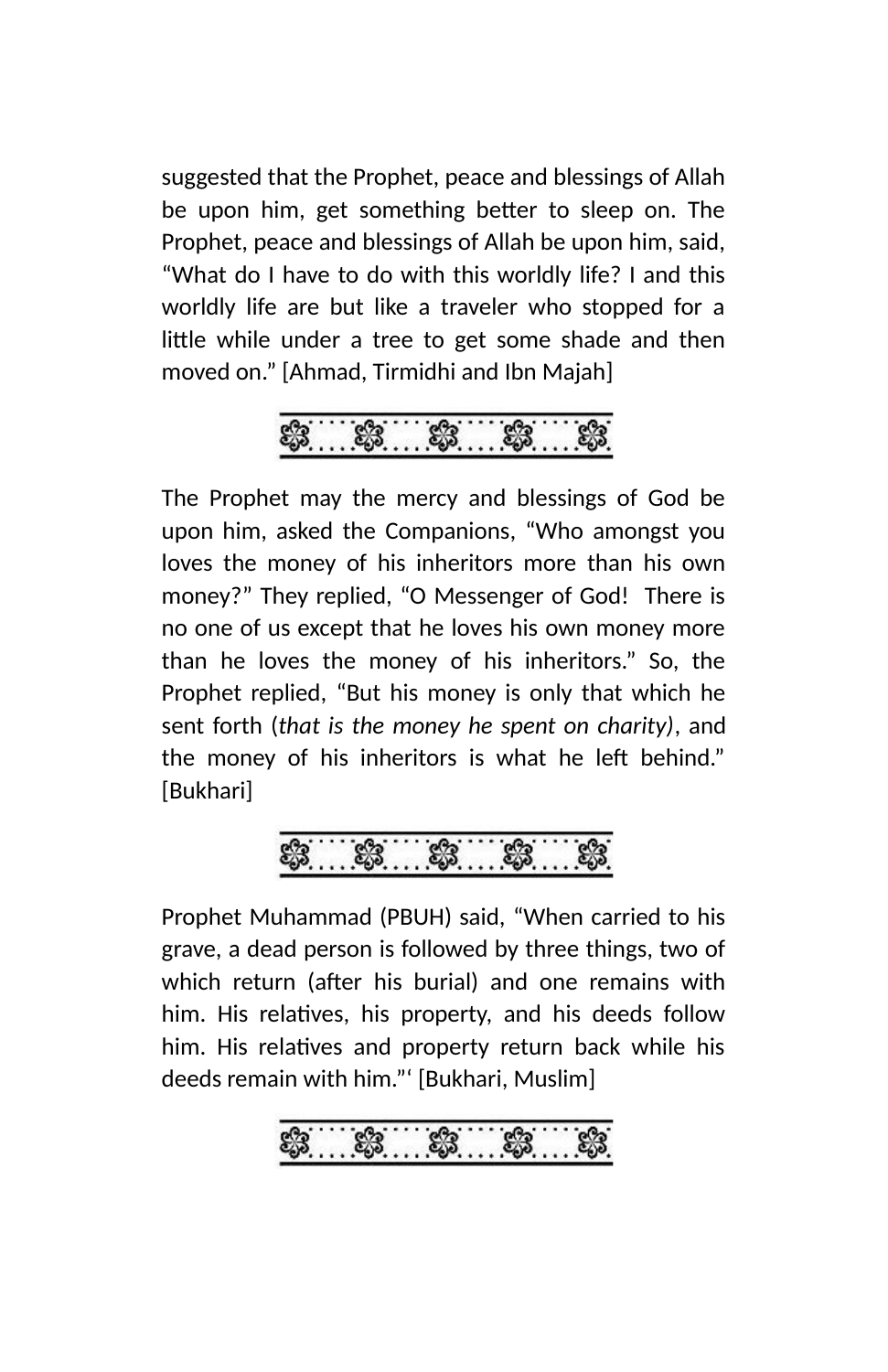Prophet Muhammad (PBUH) asked, "Can anyone walk through water without getting one's feet wet?" The companions replied, "No." The Beloved Prophet (Peace and blessings be upon him) said: "Such is the condition of those of the world (people in the world). They are not safe from sins." [Baihaqi]



Prophet Muhammad (PBUH) said, "Love of the world is the root of all evil." [Baihaqi]

Prophet Muhammad (PBUH) said, "When a slave confesses his sins and asks Allah for forgiveness, Allah accepts his repentance."[Bukhari, Muslim]

$$
3.133...33...33...33
$$

Prophet Muhammad (PBUH) said, "If Adam's son had a valley full of gold, he would like to have two valleys, for nothing fills his mouth except dust *(man continues to be greedy until his death comes and he is laid in his grave).* And Allah forgives him who repents to Him." [Bukhari]



Prophet Muhammad (PBUH) said, "When you see a person who has been given more than you in money and beauty, then look to those who have been given less.**"** [Bukhari, Muslim]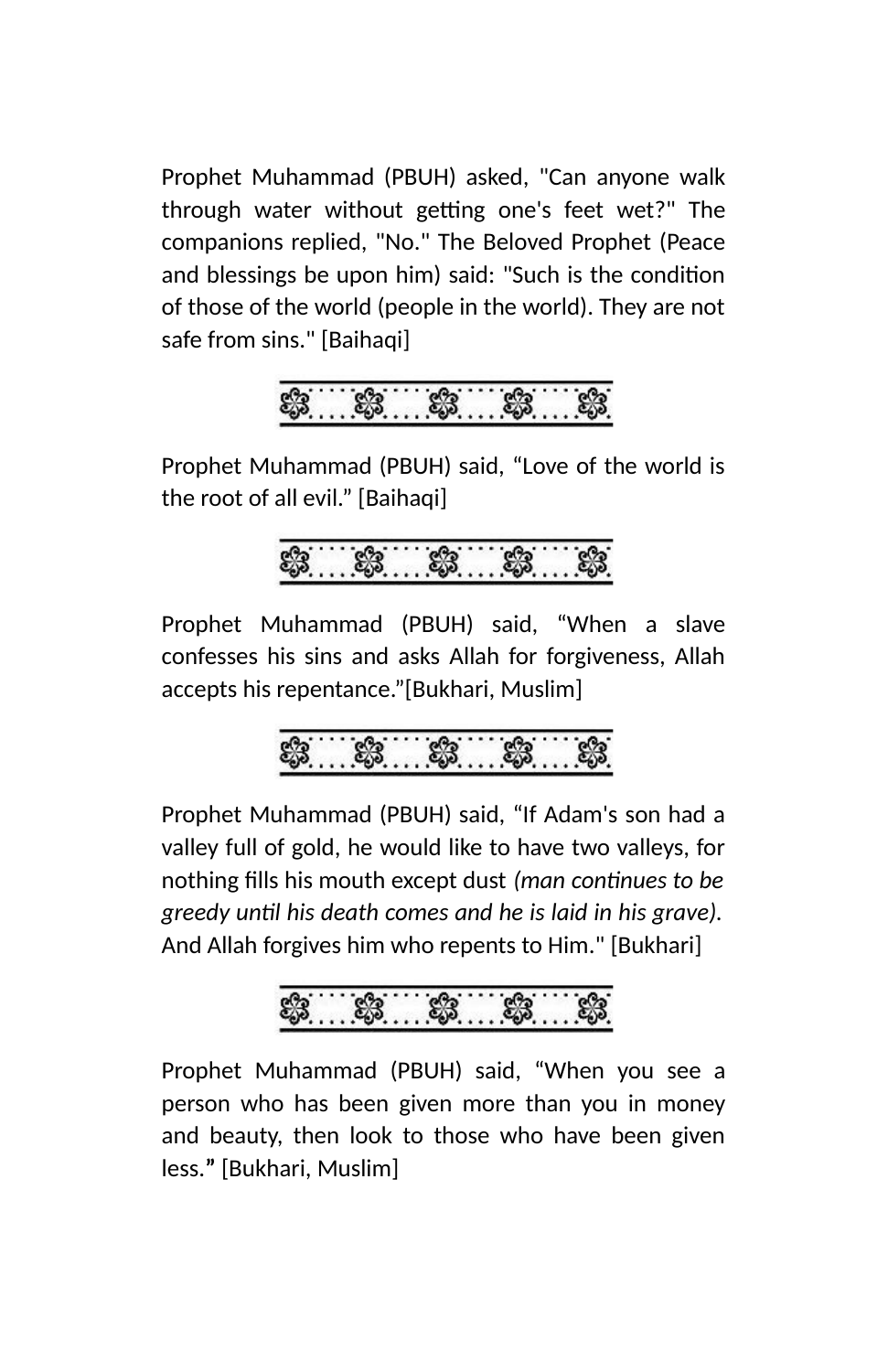

Narrated Abu Musa, "Two men from my tribe and I entered upon *(came to)* the Prophet. One of the two men said to the Prophet, 'O Prophet Muhammad (PBUH)! Appoint me as a governor,' and so did the second. The Prophet said, 'We do not assign the authority of ruling to those who ask for it, or to those who are keen to have it.'" [Muslim]

Prophet Muhammad (PBUH) said, "Be a son of the hereafter and do not be a son of the world." [Abu Naim]

## <span id="page-24-0"></span>**Good Manners and Morality**

Prophet Muhammad (PBUH) said, "God has sent me to perfect good manners." [Sharh-us-sunnat]

$$
\textcolor{red}{\textbf{3.63}}\textcolor{white}{\textbf{3.65}}\textcolor{white}{\textbf{3.66}}\textcolor{white}{\textbf{3.66}}\textcolor{white}{\textbf{3.66}}\textcolor{white}{\textbf{3.66}}\textcolor{white}{\textbf{3.66}}\textcolor{white}{\textbf{3.66}}\textcolor{white}{\textbf{3.66}}\textcolor{white}{\textbf{3.66}}\textcolor{white}{\textbf{3.66}}\textcolor{white}{\textbf{3.66}}\textcolor{white}{\textbf{3.66}}\textcolor{white}{\textbf{3.66}}\textcolor{white}{\textbf{3.66}}\textcolor{white}{\textbf{3.66}}\textcolor{white}{\textbf{3.66}}\textcolor{white}{\textbf{3.66}}\textcolor{white}{\textbf{3.66}}\textcolor{white}{\textbf{3.66}}\textcolor{white}{\textbf{3.66}}\textcolor{white}{\textbf{3.66}}\textcolor{white}{\textbf{3.66}}\textcolor{white}{\textbf{3.66}}\textcolor{white}{\textbf{3.66}}\textcolor{white}{\textbf{3.66}}\textcolor{white}{\textbf{3.66}}\textcolor{white}{\textbf{3.66}}\textcolor{white}{\textbf{3.66}}\textcolor{white}{\textbf{3.66}}}\textcolor{white}{\textbf{3.66}}\textcolor{white}{\textbf{3.66}}\textcolor{white}{\textbf{3.66}}}\textcolor{white}{\textbf{3.66}}\textcolor{white}{\textbf{3.66}}}\textcolor{white}{\textbf{3.66}}\textcolor{white}{\textbf{3.66}}}\textcolor{white}{\textbf{3.66}}}\textcolor{white}{\textbf{3.66}}}\textcolor{white}{\textbf{3.66}}}\textcolor{white}{\textbf{3.66}}}\textcolor{white}{\textbf{3.66}}}\textcolor{white}{\textbf{3.66}}}\textcolor{white}{\textbf{3.66}}}\textcolor{white}{\textbf{3.66}}}\textcolor{white}{\textbf{3.66}}}\textcolor{white}{\textbf{3.66}}}\textcolor{white}{\textbf{3.66}}}\textcolor{white}{\textbf{3.66}}}\textcolor{white}{\textbf{3.66}}}\textcolor{white}{\textbf{
$$

Abu Dhar said: I went in to visit God's messenger. He then mentioned the tradition at length till he came to the following: I asked God's messenger to give me some instruction and he replied, "I enjoin you to fear God, for that will be the best adornment for everything that concerns you." I asked him to tell me more, and he said, "Engage in recitation of the Qur'an and remembrance of God who is Great and Glorious, for it will be a means of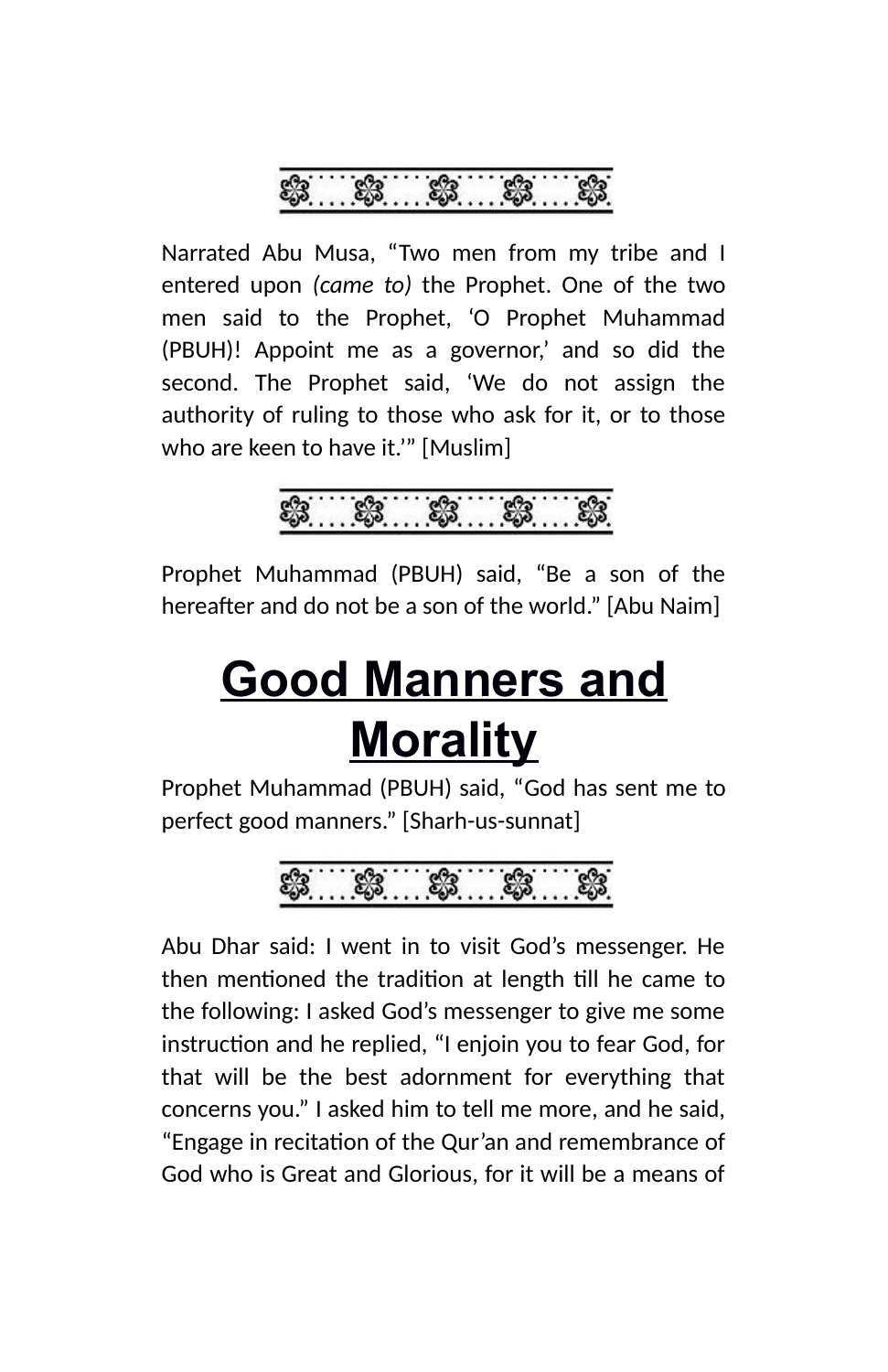your being mentioned in heaven and will be a light for you in the earth." I asked him to tell me more, and he said, "Observe long silence, for it is a means of driving away the devil and is a help to you in your religion." I asked him to tell me more, and he said, "Avoid much laughter, for it makes the heart dead and takes away the light of the face." I asked him to tell me more, and he said, "Speak the truth, even if it is bitter." I asked him to tell me more, and he said, "Do not fear anyone's blame when you are serving God." I asked him to tell me more, and he said, "Know your shortcomings and don't blame other people for similar shortcomings." [Mishkat]



Prophet Muhammad (PBUH) said, "Two traits are not combined in a believer: Stinginess and bad manners." [Tirmidhi]



The Prophet, peace and blessings be upon him, said, "One who disobeys his parents will not enter Paradise, nor the one who has faith in magic, nor the drunkard of wine, nor the one who denies providence." [Musnad Ahmad]



Prophet Muhammad (PBUH) said, "He is not one of us who does not have mercy upon our young, respect our elders, and command good and forbid evil." [Tirmidhi]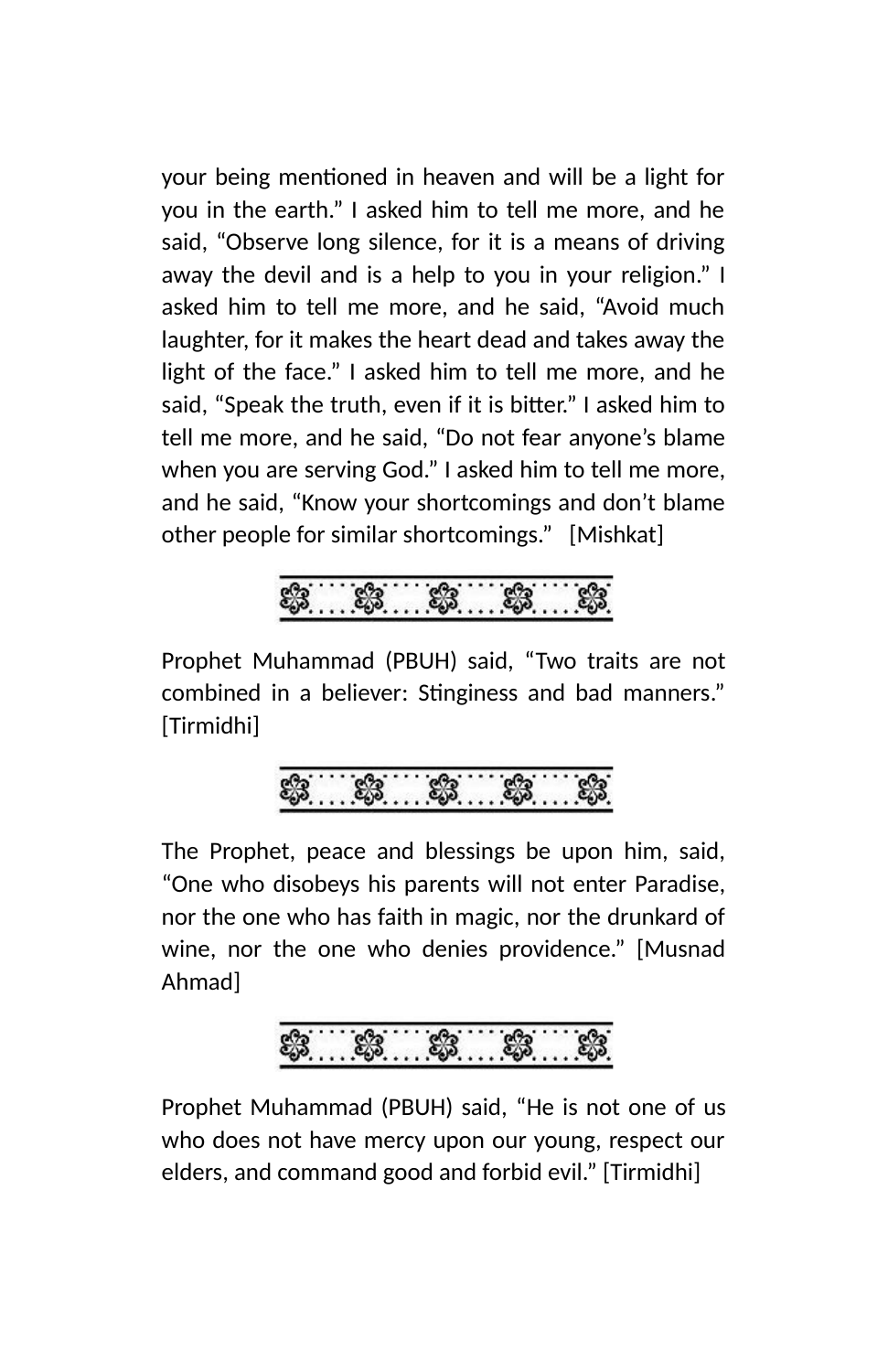

The Prophet, peace and blessings be upon him said, "By Him in whose hand is my soul, a servant (of Allah) does not believe (truly) until he likes for his brother what he likes for himself ". [Bukhari, Muslim]

$$
\sqrt[3]{3}
$$

Prophet Muhammad (PBUH) said, "Verily Allah is the most kind, the most merciful and likes kindness and mercy (in his slaves)." [Muslim]

Prophet Muhammad (PBUH) said, "On the Day of Judgment the dearest and closest to me, as regards my company, will be those persons, who will bear the best moral character. And those among you, who will bear the worst moral character, and who talk with affectation and are given to boasting, will be the most repugnant to me, and farthest from me on the Day of Judgment" [Ahmad, Ibn Hibban, al-Tabarani and al-Baihaqi]



Prophet Muhammad (PBUH) said, "The creation is the family of Allah. So the dearest of the creation of Allah is he who is the best to His family." [Baihaqi]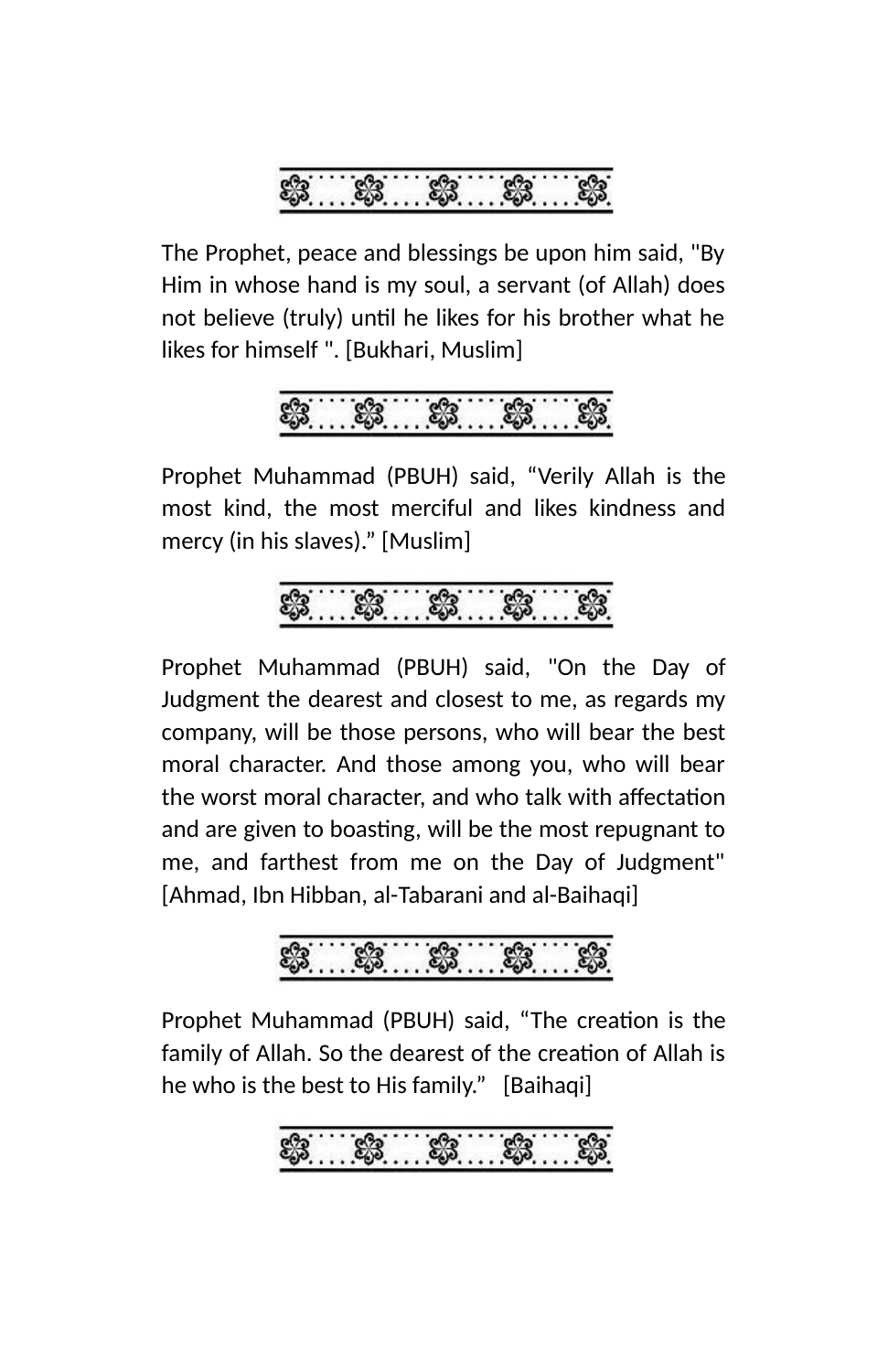Prophet Muhammad (PBUH) said, "Anybody who believes in Allah and the Last Day should not harm his neighbor, and anybody who believes in Allah and the Last Day should entertain his guest generously and anybody who believes in Allah and the Last Day should talk what is good or keep quiet. (i.e. abstain from all kinds of evil and dirty talk)". [Bukhari, Muslim]



Prophet Muhammad (PBUH) said, "A Muslim is the one from whose tongue and hand Muslims are safe and a believer is the one in whom people place their trust in regard to their life and wealth." [Tirmidhi, Nasai]

$$
\frac{1}{2}
$$

Prophet Muhammad (PBUH) said, "He, who is not thankful to the people, is (surely) not thankful to Allah." [Ahmad, Tirmidhi]

Prophet Muhammad (PBUH) said, "Whoever would like his *rizq* (provision) to be increased and his life to be extended, should uphold the ties of kinship." [Bukhari and Muslim]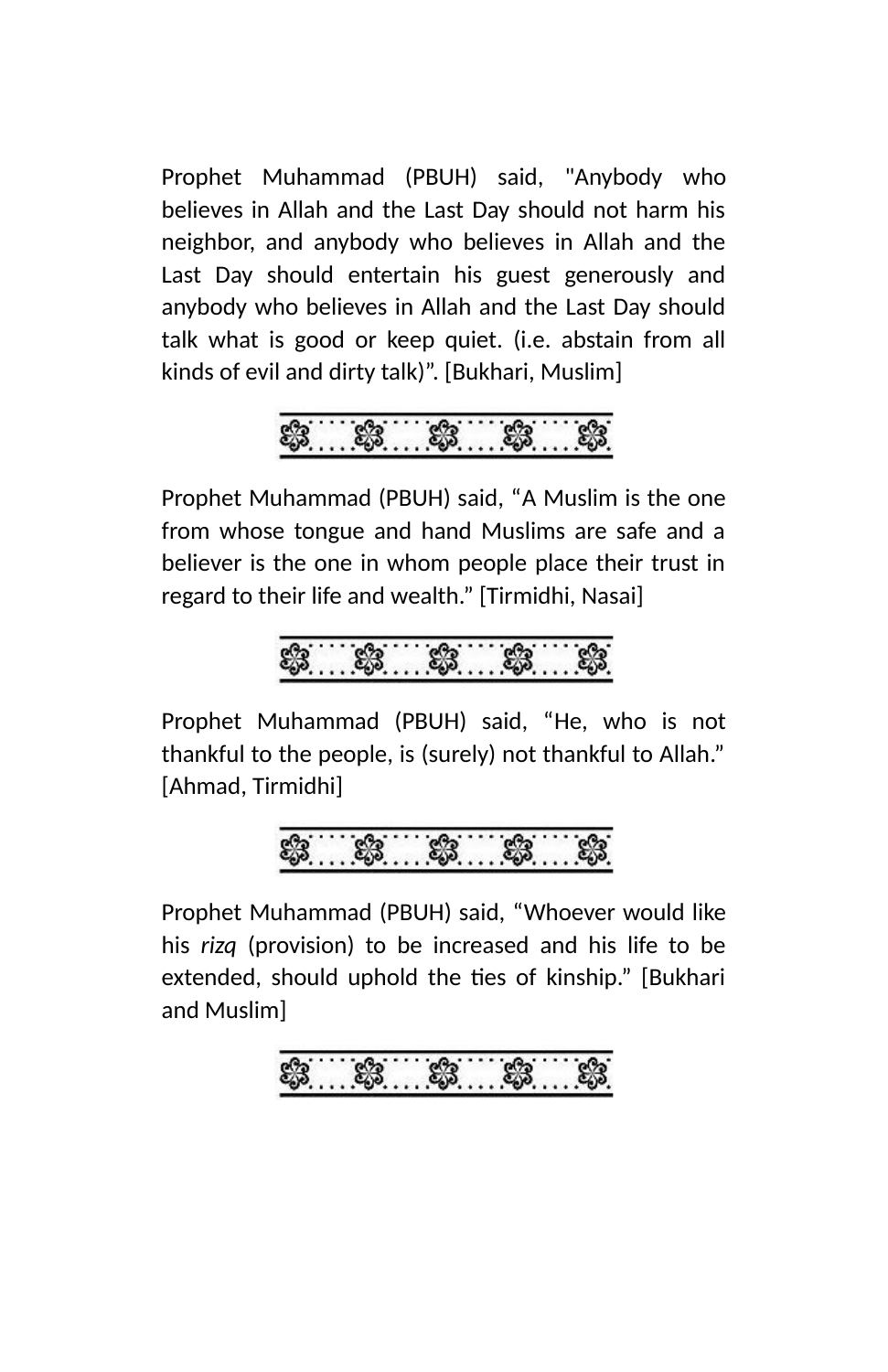Prophet Muhammad (PBUH) said, "No father can give his child anything better than good manners." [Tirmidhi, Baihaqil

Prophet Muhammad (PBUH) said, "None of you should take even the stick of his brother, in jest or with the intention of not returning. Anyone who does so should, therefore, return it." [Tirmidhi and Abu Dawood]



Prophet Muhammad (PBUH) said, "Unique quality of a believer is that there is good for him in every matter while this is not the case with anyone except the believer. If he is happy, then he thanks Allah and thus there is good for him, and if he is harmed, then he shows patience and thus there is good for him." [Muslim]



Prophet Muhammad (PBUH) said, "The best people among you are those whose very presence reminds one of Allah." [Ibn Majha]

Prophet Muhammad (PBUH) said, "It is a great treachery that you tell your brother something he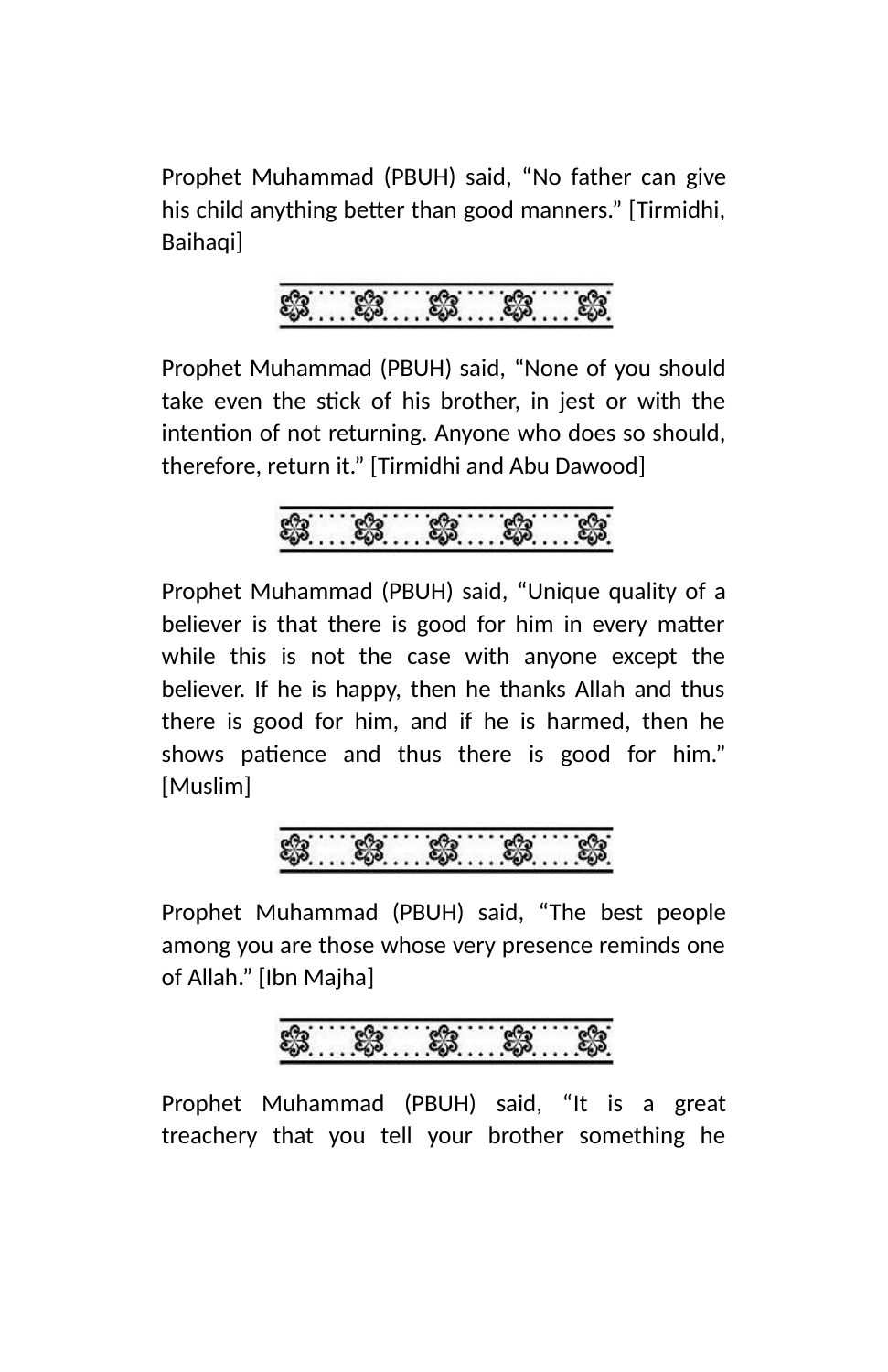accepts as truth from you, but you are telling a lie." [Abu Dawud]

Prophet Muhammad (PBUH) said, "Verily, jealousy eats up your good deeds like fire eats up the wood." [Abu Dawud]

$$
\frac{1}{3}
$$

Prophet Muhammad (PBUH) said, "Anger spoils faith (*iman*) as (the bitterness of) Aloe's sap spoils honey." [Baihaqi]

$$
S_3 \t S_2 \t S_3 \t S_4 \t S_5 \t S_6
$$

Prophet Muhammad (PBUH) said, "Beware of suspicion. Suspicion is the most untrue speech. Do not spy and do not eavesdrop. Do not compete with each other and do not envy each other and do not hate each other and do not shun each other. Be O slaves of Allah, brothers." [Bukhari, Muslim]

Ibn-e-Abbas narrated that one day two people who were fasting offered afternoon prayer behind the Prophet (PBUH). After the prayer the Prophet (PBUH) said, "Both of you again do the ablution and repeat your prayers and after completing today's fast, you observe the fast again tomorrow (meaning your prayers and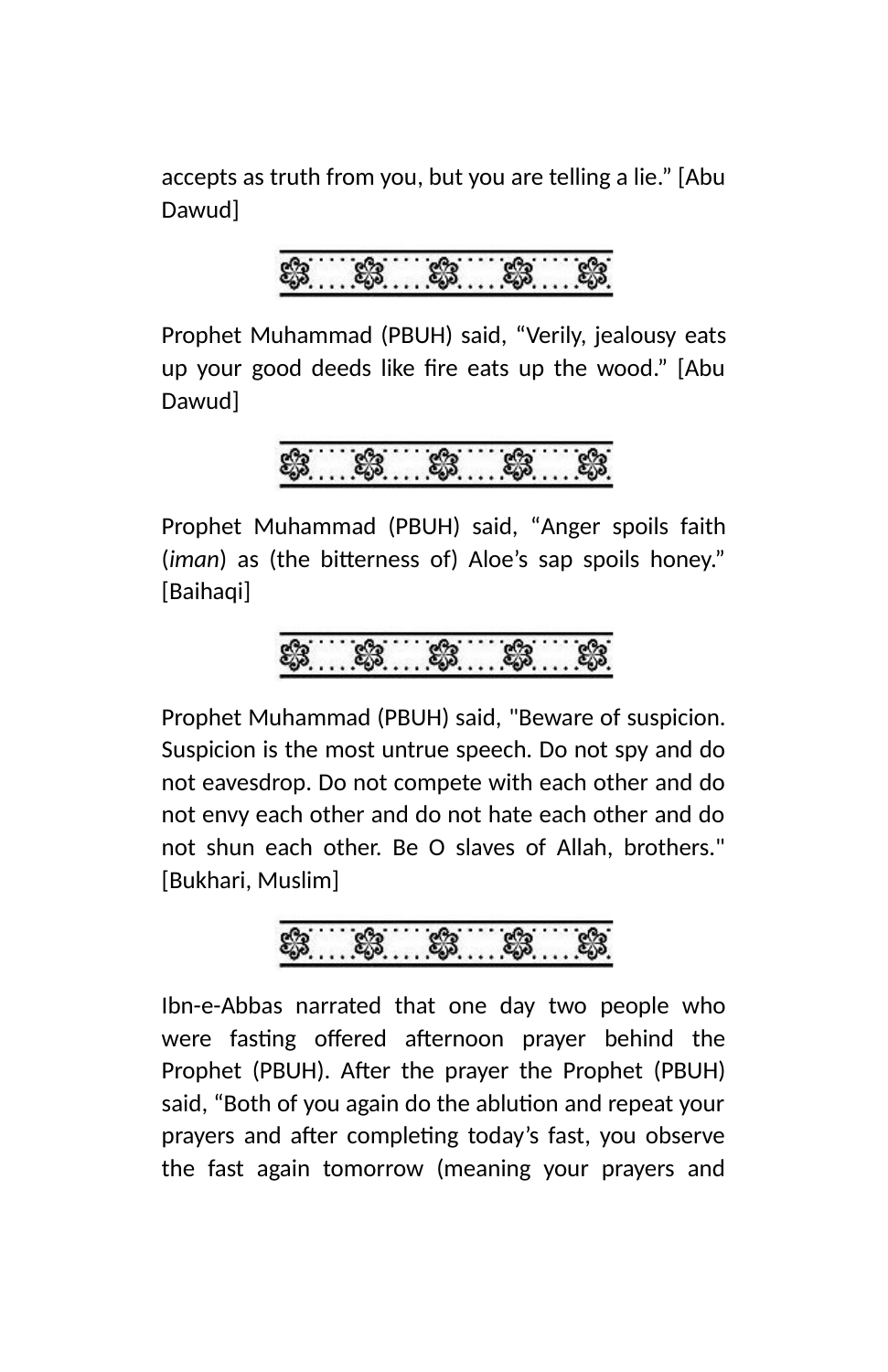fasts have become futile). They asked the reason, "Why O Allah's prophet?" He replied, "Because you have done backbiting of so and so." [Baihaqi]

Prophet Muhammad (PBUH) said, "A *Qattat* (Backbiter) will not enter Paradise." [Bukhari, Muslim]

$$
\frac{1}{3}
$$

Prophet Muhammad (PBUH) said, "It does not befit a man of truth to have the habit of cursing." [Tirmidhi]

The Prophet (PBUH) said, "Allah has forbidden you: disobedience to your mothers, to withhold (what you should give), or demand (what you do not deserve), and to bury your daughters alive. And Allah dislikes idle talk, to ask too many questions (for things which will be of no benefit to one), and to waste your wealth". [Al-Bukhari and Muslim].

The Prophet (PBUH) said, "Whoever guarantees me (the chastity of) what is between his legs (i.e. his private parts), and what is between his jaws (i.e. his tongue), I guarantee him Paradise." [Bukhari]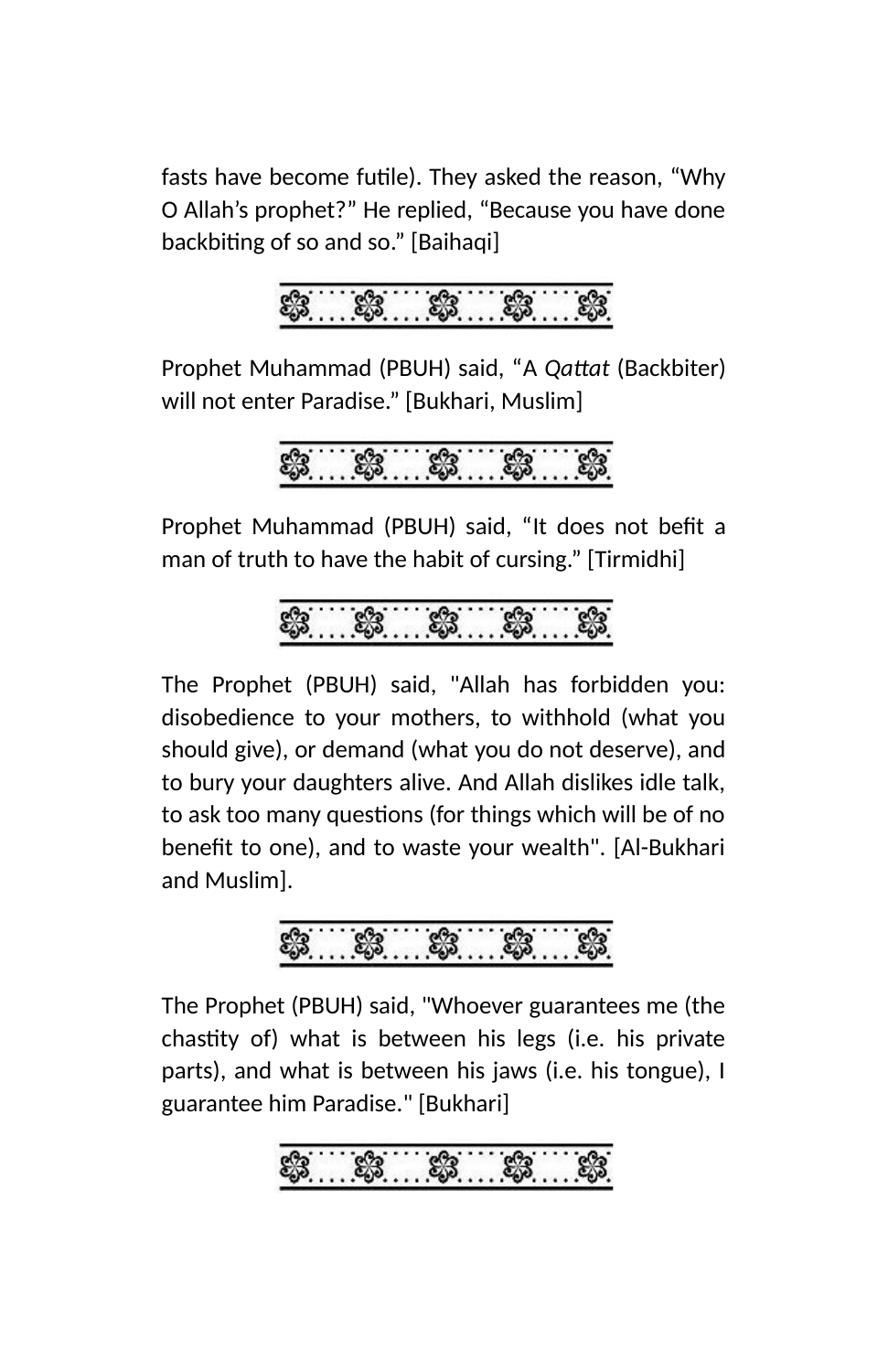The Prophet (PBUH) said, "There is to be no envy except with regard to two: A man whom Allah has given wealth which he strives to spend righteously, and a man to whom Allah has given the Wisdom (i.e. the Qur'an) and he acts according to it and teaches it to others." [Bukhari, Muslim]

$$
\frac{1}{3}
$$

Prophet Muhammad (PBUH) said, "A person should not enter into a transaction when someone is already making a transaction and he should not make a proposal of marriage when his someone has already made a proposal except when he gives permission." [Muslim]



The Prophet (PBUH) said, "The Muslim is not allowed to abandon *(i.e. break off relationship)* a Muslim brother more than three (nights). If three days pass and he meets him, he should greet him. If he (the other believer) returns his greeting, then they share the reward but if he does not return it, he (alone) will incur the sin." [Abu Dawud]

\$. \$. \$. \$. \$.

'Uqbah ibn 'Amir (RA) said, "I asked, 'O Messenger of Allah, what is salvation?' He said, 'Control your tongue, keep to your house and weep over your sins.'" [Ahmad, Tirmidhi]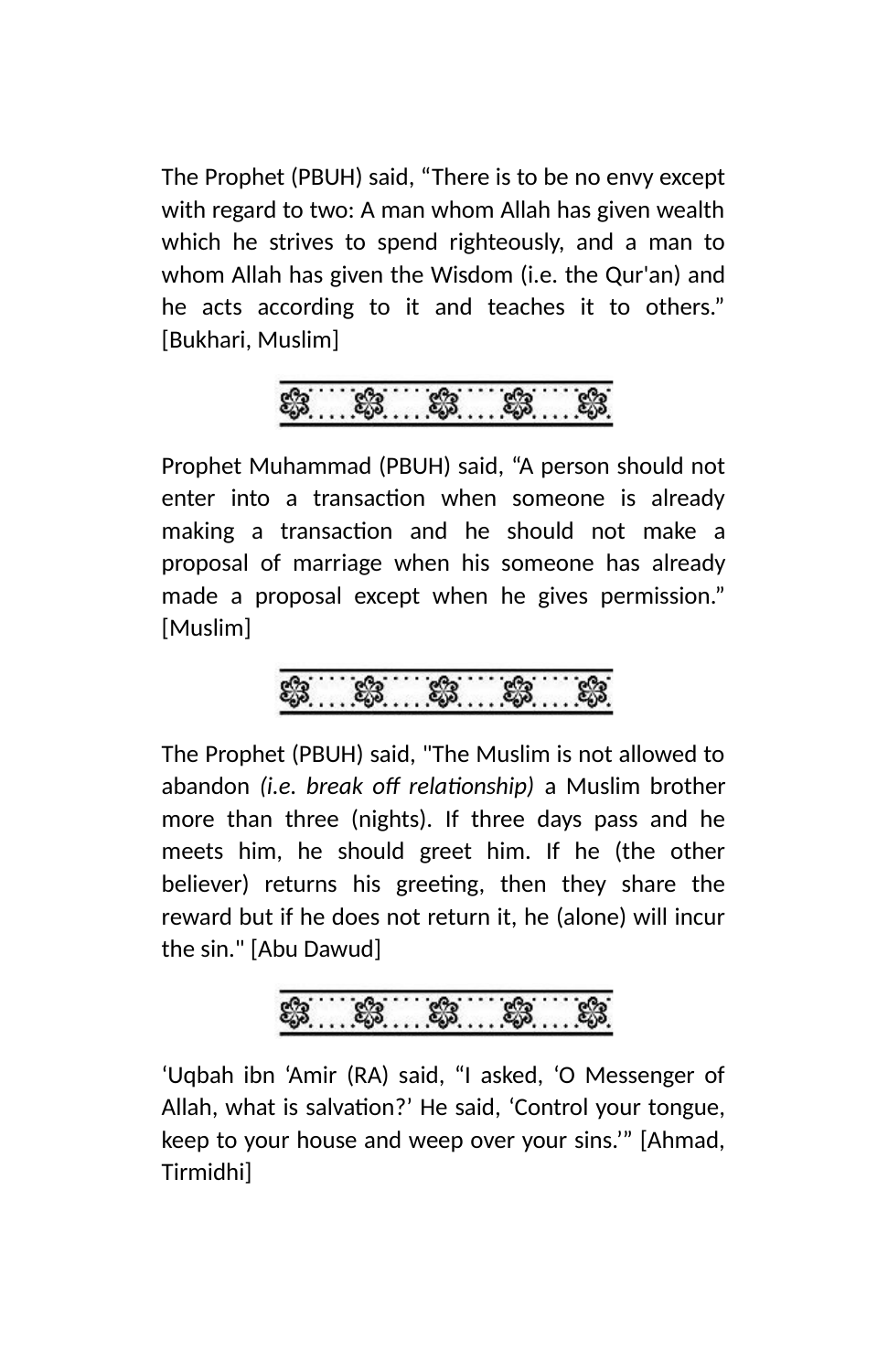

The Prophet (PBUH) said, "When your brother seeks the counsel of any one of you, you should give your (honest) opinion". [Tirmidhi]

# <span id="page-32-0"></span>**Tolerance**

It is narrated on the authority of Abdullah bin Amr bin al-As (RA) that the Messenger of Allah (PBUH) observed, "Abusing one's parents is one of the major sins." They (the hearers) said, "Messenger of Allah, does a man abuse his parents too?" He (the Holy Prophet) replied, "Yes, one abuses the father of another man, who in turn abuses his father. One abuses his mother and he in turn abuses his (the former's) mother." [Bukhari, Muslim]

Abu Huraira (RA) mentions that a man came to the Prophet and said, "Messenger of Allah, I have some relatives whose relationship I foster but they cut me off. I am kind to them but they are unkind to me. They treat me harshly and I forbear." The Prophet (PBUH) said, "If what you say is true, it is as if you are making them eat burning ashes. You will continue to have Allah's support against them as long as you maintain this attitude towards them."[Muslim]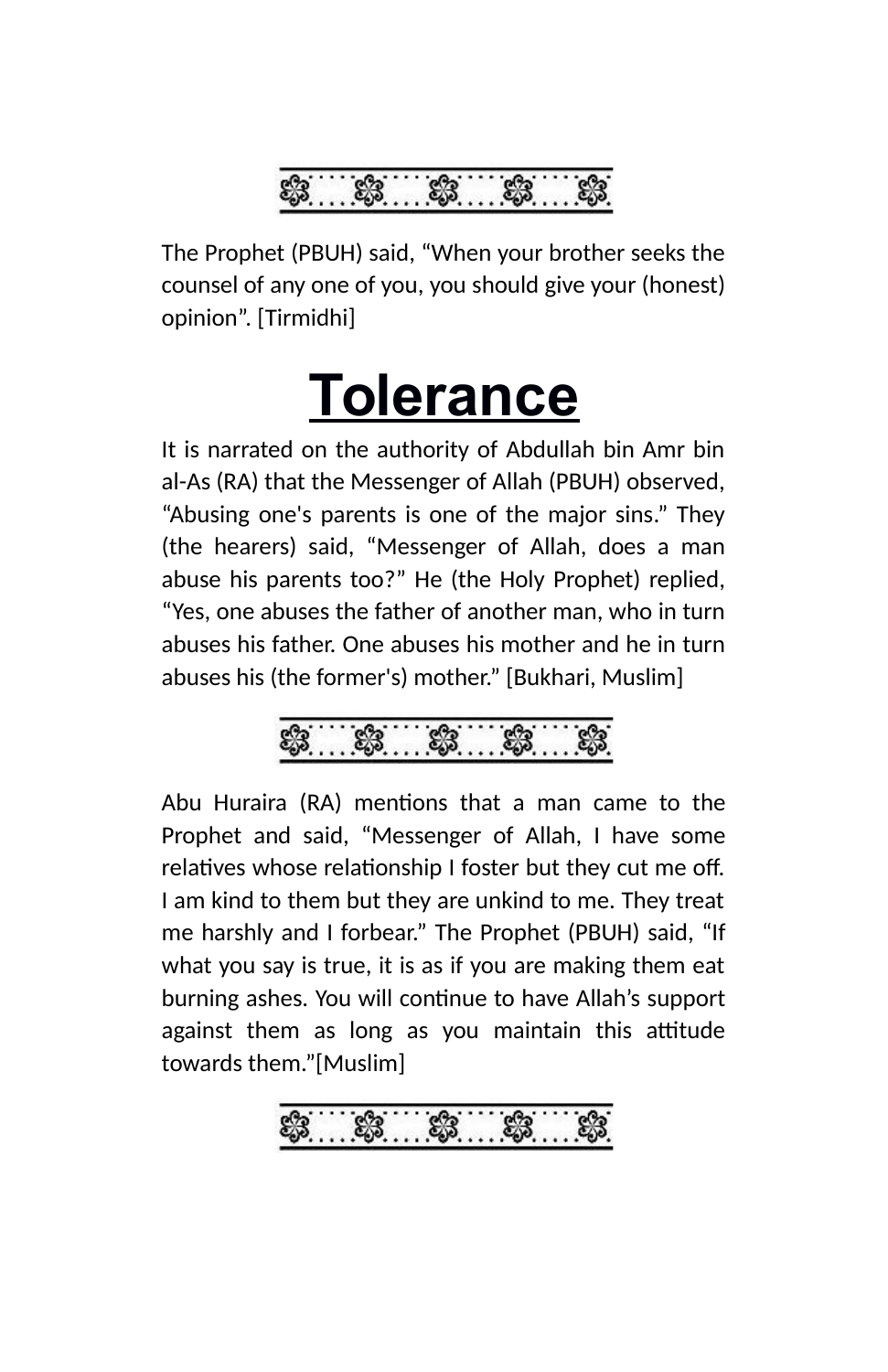Prophet Muhammad (PBUH) said, "The strong man is not one who wrestles well but the strong man is one who controls himself when he is in a fit of rage." [Saheeh Muslim]



The Prophet (peace and blessings of Allah be upon him) said, "The believer who mixes with people and patiently bears their annoyance will have a greater reward than the believer who does not mix with people to avoid bearing their annoyance." [Al-Tirmidhi and Ibn Majah]

The Prophet (PBUH) said, "Moses (PBUH) asked Allah, 'My Lord! Which one is the dearest to You among Your creatures?' Allah (the Exalted) said, 'The one who has the power to take revenge, yet forgives.'" [Mishkat]

Ibn Mas'ud (RA) said, "It is as if I am looking at the Messenger of Allah (may Allah bless him and grant him peace) when he told me of a prophet who had been beaten by his people until he was bleeding. Wiping the blood from his face, he said, 'O Allah! Pardon my people, for surely they don't know.'" [Bukhari, Muslim]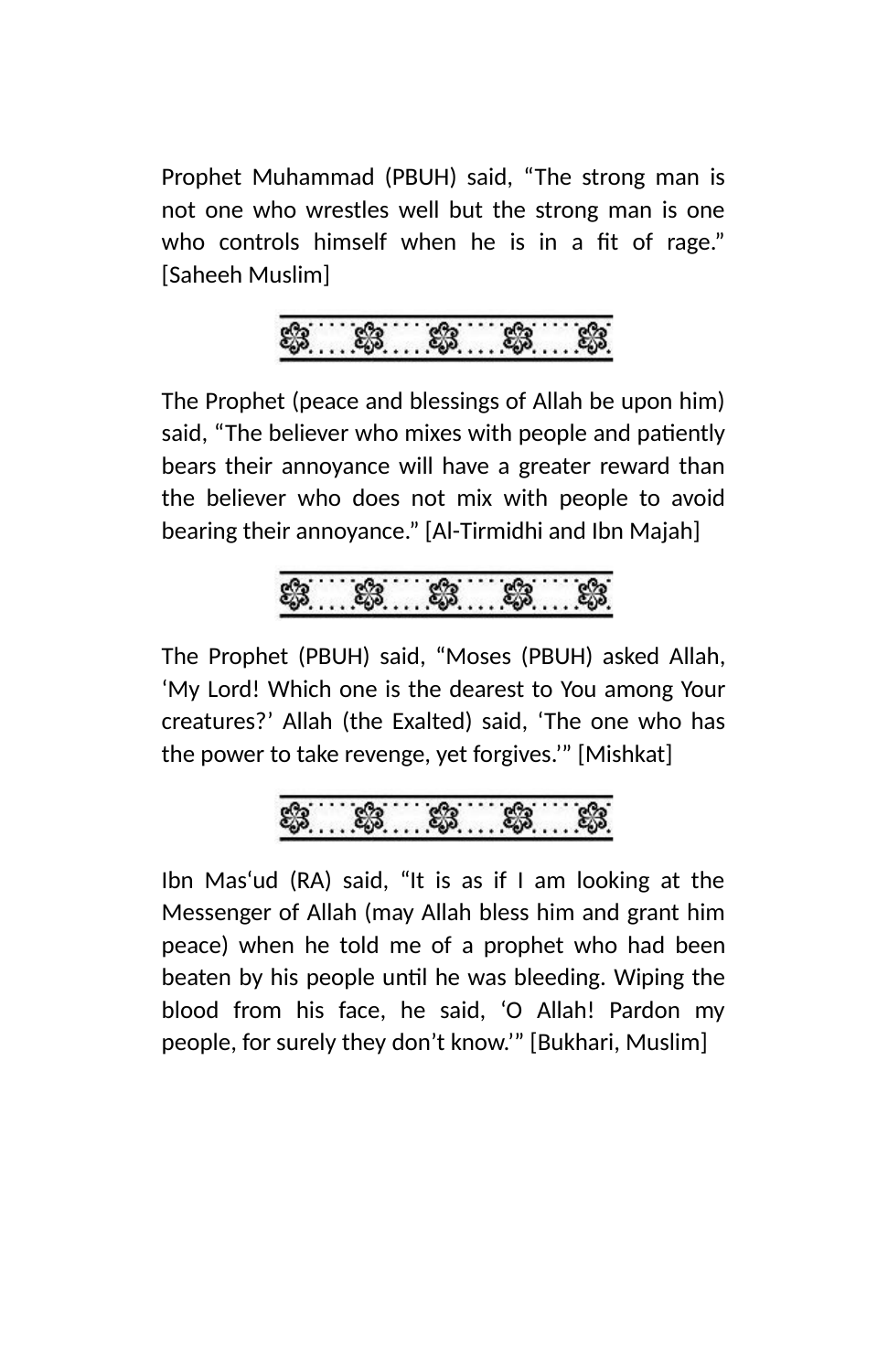# <span id="page-34-0"></span>**Rights of the People**

The Prophet (PBUH) said, "All the sins of a martyr are forgiven except the rights of people (unpaid debt etc.)". [Muslim]

The Prophet (PBUH) said, "Allah will say on the Day of Judgment, 'Son of Adam, I was sick but you did not visit Me.' He'll reply, 'My Lord, how could I visit You when You are the Lord of the Worlds?' Allah will say, 'Did you not know that one of My servants was sick and you didn't visit him? If you had visited him you would have found Me there.' Then Allah will say, 'Son of Adam, I needed food but you did not feed Me.' He'll reply, 'My Lord, how could I feed You when You are the Lord of the Worlds?' Allah will say, 'Did you not know that one of My servants was hungry but you did not feed him? If you had fed him you would have found its reward with Me.' Further, Allah will say, 'Son of Adam, I was thirsty, but you did not give Me something to drink.' He'll reply, 'My Lord, How could I give a drink when You are the Lord of the Worlds?' Allah will say, 'Did you not know that one of My servants was thirsty but you did not give him a drink? If you had given him a drink, you would have found its reward with Me.'" [Al-Bukhari]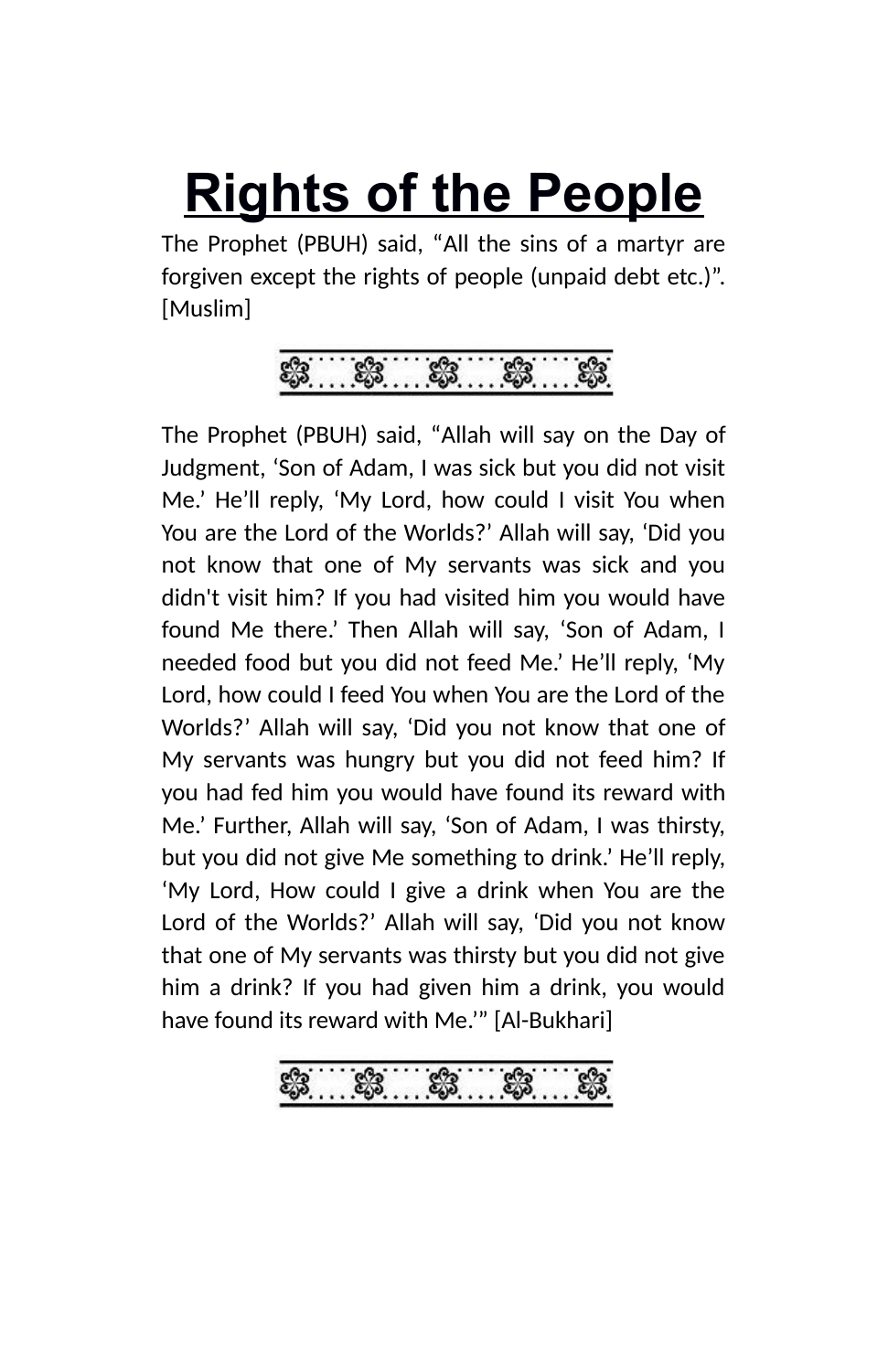The Prophet (PBUH) said, "You should mention only the good things about the dead and avoid discussing their bad things." [Abu Dawud, Tirmidhi]

# <span id="page-35-0"></span>**Neighbors**

Prophet Muhammad (PBUH) said, "By God, he cannot be a *Momin* (true believer); by God, he cannot be a *Momin*; by God, he cannot be a *Momin*." He was asked *(by those gathered around to listen to him)*, "Who"? He answered, "He from whose misdeeds his neighbor is not safe." [Bukhari, Muslim]



It is narrated by Imam Ahmed that one person asked the Prophet (may peace and blessings of Allah be upon him), "O Messenger of Allah! A certain woman is very famous for her prayers, fasting and many charities, but she talks rudely with her neighbors. Tell me, what will be her fate?" He replied that she would go to Hell. Then that person asked, "O Messenger of Allah! Another woman does not do much by way of prayers and fasting; gives pieces of cheese in charity and does not harm her neighbors." He replied, "She is of the Paradise." [Ahmad, Baihaqil



Ibn Umar (RA) reported Prophet Muhammad (PBUH) as saying, "Gabriel (the angel who brings revelations from Allah) impressed upon me the kind treatment towards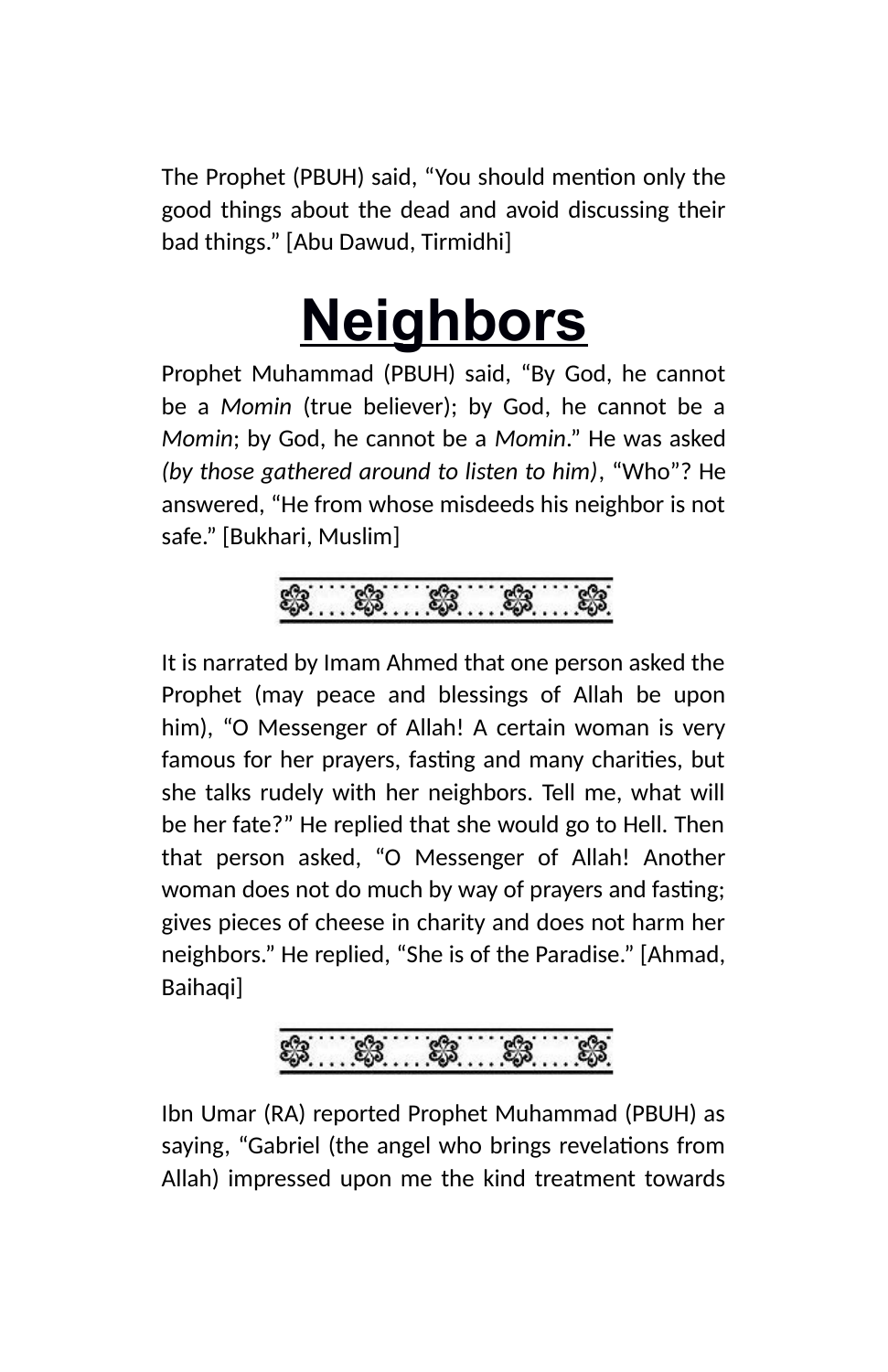the neighbor so much so that I thought as if he would soon confer upon the neighbors even the right of inheritance." [Saheeh Muslim]

The prophet of Allah said, "He is not a true believer who eats his fill while his neighbor is hungry." [Baihaqi]

$$
\frac{3}{2}
$$

The Prophet (PBUH) said, "O Abu Zar! If you happen to cook broth, then add some water in it so that you share it with your neighbor." [Bukhari]

$$
\frac{1}{2}
$$

A man once asked the Prophet, "How can I know when I do well and when I do ill?" The Prophet replied, "When you hear your neighbors say you have done well, you have done well and when you hear them say you have done ill, you have done ill." [Al-Tirmidhi]

The Prophet (PBUH) said, "You may not raise your walls in such a manner as to block the light or air of your neighbor." [Tabraani]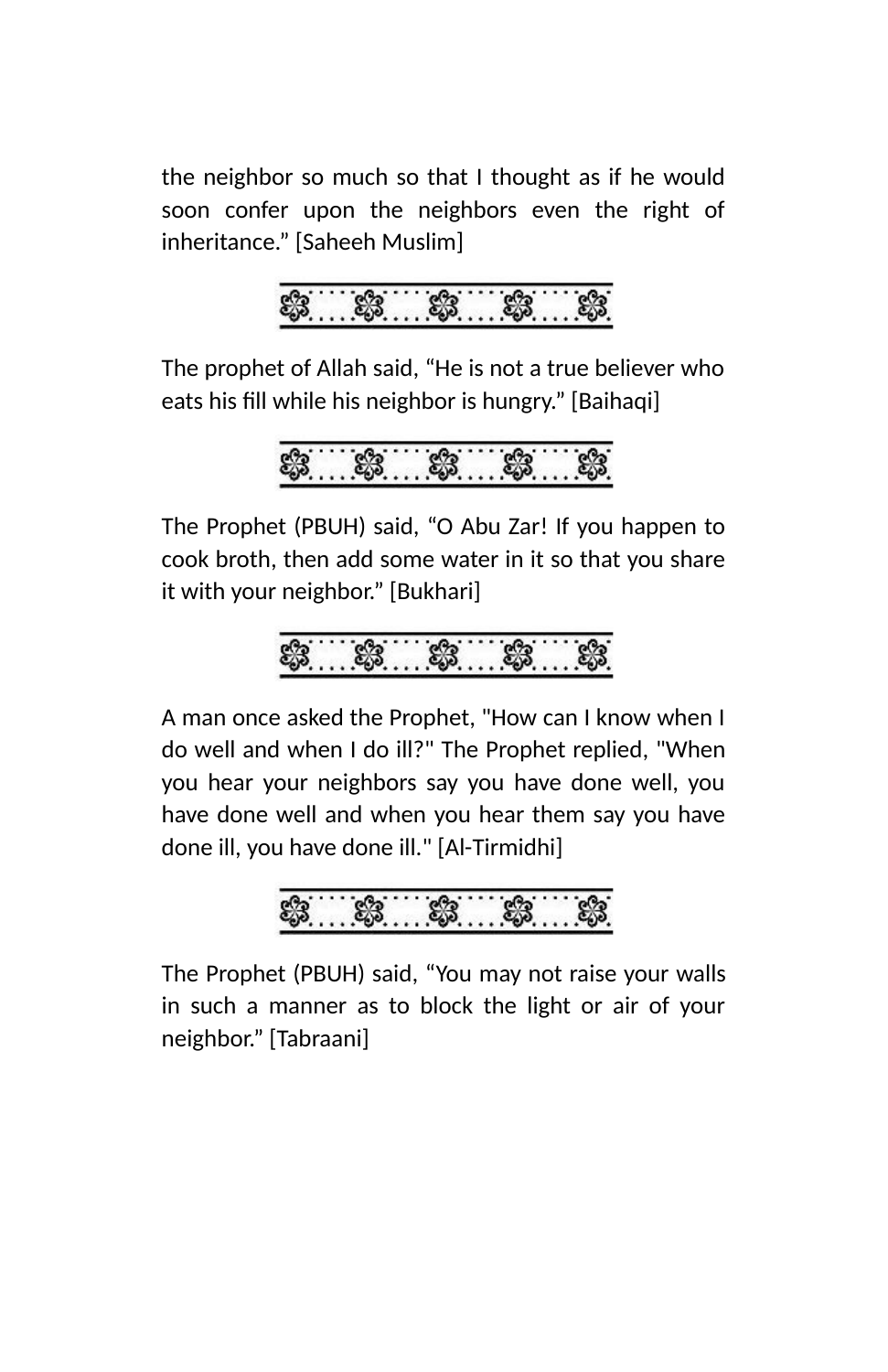## **Orphans**

Abu Huraira (RA) reported Prophet Muhammad (PBUH) as saying, "The best house among the Muslims is the one where an orphan is well treated, and the worst house among the Muslims is the one where an orphan is badly treated." [Ibn-e-Majha]



Abu Huraira (RA) reports that the Messenger of Allah (PBUH) stated, "Whoever caresses the head of an orphan (in affection), solely for the sake of Allah, a good deed will be written to his account for every hair over which he passed his hand, and whoever treated an orphan (boy or girl) with goodness and kindness, he and I will be close to each-other in Heaven as these two fingers" The Prophet (PBUH) made a gesture with his fingers as explained above. [Bukhari]

### \$. \$. \$.

Prophet Muhammad (PBUH) said, "Would you like that your heart becomes soft and that you acquire what you need? Then be merciful with the orphans, pat their head and feed them from what you eat." [Ahmad]

## **Unity**

The Prophet (PBUH) said to his companions, "Shall I not tell you of something that is better than fasting, prayer and charity?" They said, "Yes." He said, "Making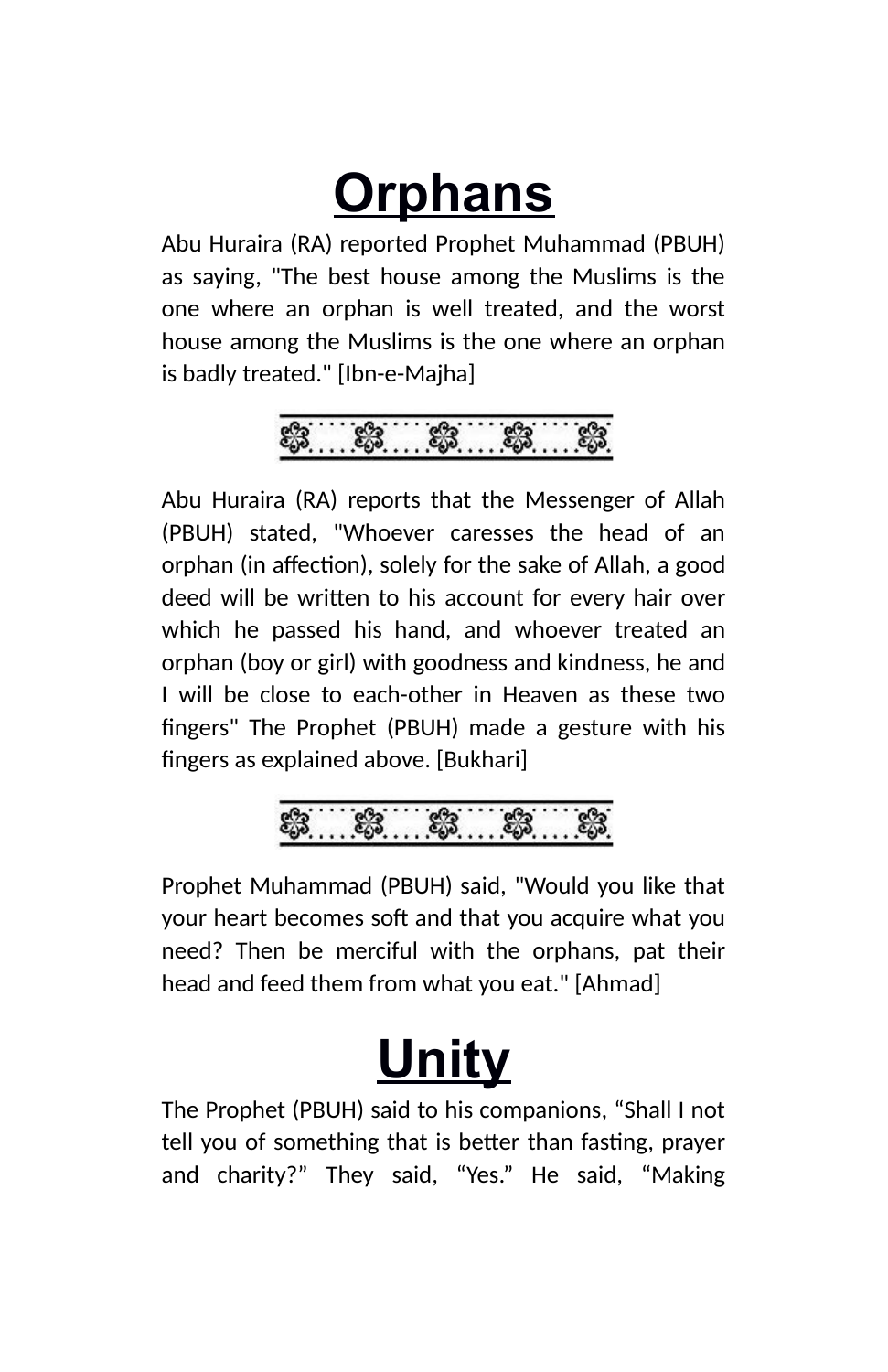reconciliation between two people." [Tirmidhi, Abu Dawood]

The Prophet (PBUH) said, "He is not a liar who reconciles between people, conveying good messages and saying good things (even if he spoke lie to reconcile them)." [Al-Bukhari, Muslim]

The Prophet (PBUH) said, "Exchange gifts. This will generate mutual feelings of love and eliminate feelings of animosity and estrangement from your hearts. No one should scorn the gift of a neighbor, even if it be (only) a sheep's foot." [Tirmidhi]

One day when Prophet Muhammad (PBUH) came, the companions were sitting here and there. He said, "What is the matter that I am seeing you dispersed? (You don't seem to be united)" [Abu Dawood]

### **Communal Harmony**

The Prophet (PBUH) said, "If any Muslim killed a Muahid (i.e. non-Muslim living in Muslim land with agreement) then he (Muslim) shall not even smell the fragrance of Paradise although the fragrance of Paradise would have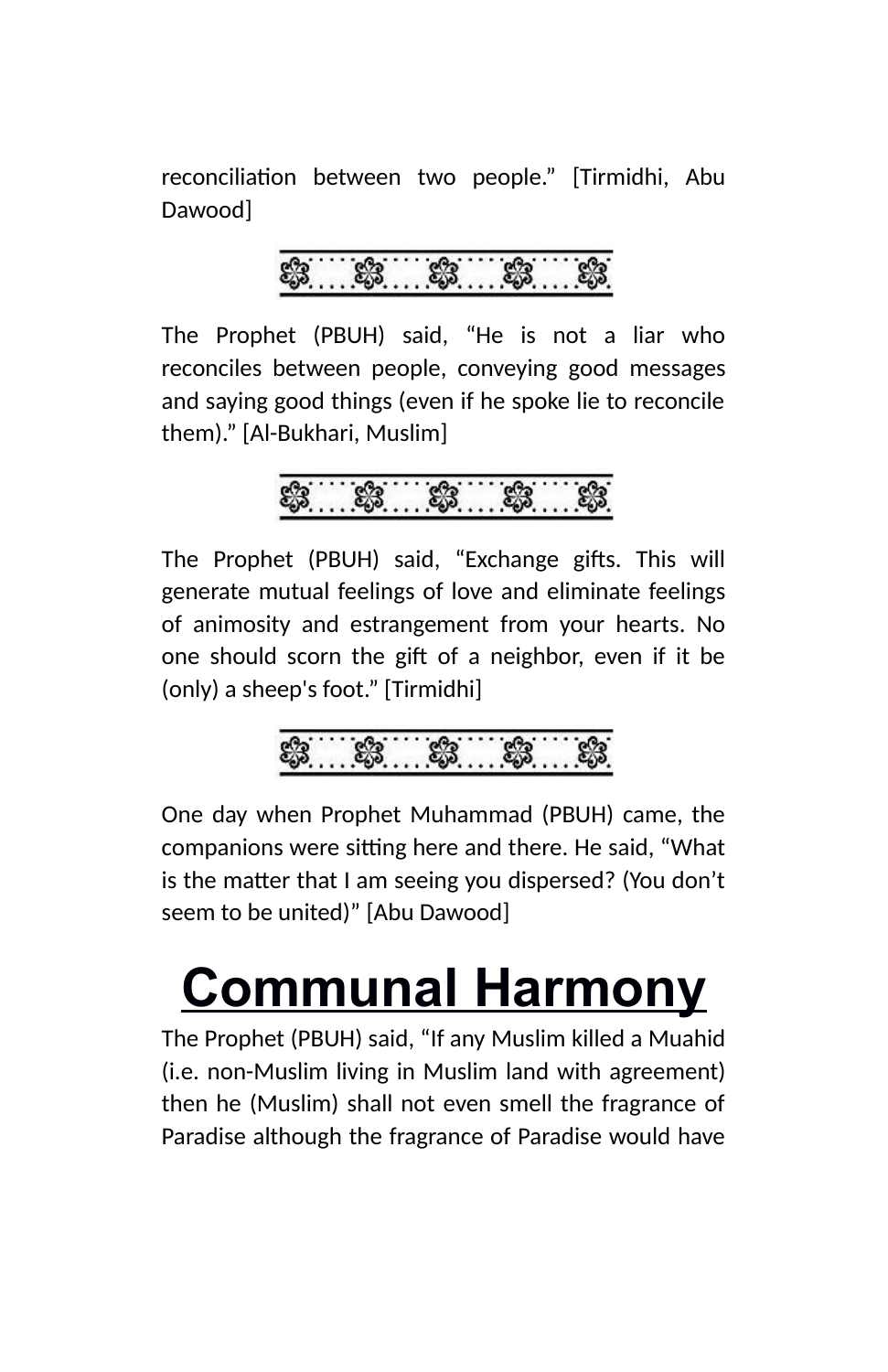been perceived from the distance of travelling for 40 years." [Sahih Bukhari]

The Prophet of Mercy (PBUH) said, "Beware! Whosoever oppresses a Muahid (i.e. Non-Muslim living in Muslim land with agreement) or snatches (any of) his rights or causes him pain which he cannot bear, or takes anything from him without his permission, Then "I WILL FIGHT AGAINST SUCH A (MUSLIM) ON THE DAY OF JUDGEMENT" [Sunnan Abu Dawud]



The Prophet (PBUH) said, "He is not one of us who calls for *asabiyyah*, (sectarianism) or who fights for *asabiyyah*, or who dies for *asabiyyah*." [Abu Dawud]

$$
\frac{3}{2}
$$

It is reported that when Prophet (PBUH) was asked, "O Prophet of God! What is *asabiyyah* (tribalism)?" He replied, "That you support your nation (or tribe or race) in oppression." [Ahmad, Ibn Majha]



The Prophet (PBUH) said, "The best among you is the person who defends his tribe till they do not commit a sin and he himself does not commit sin." [Abu Dawud]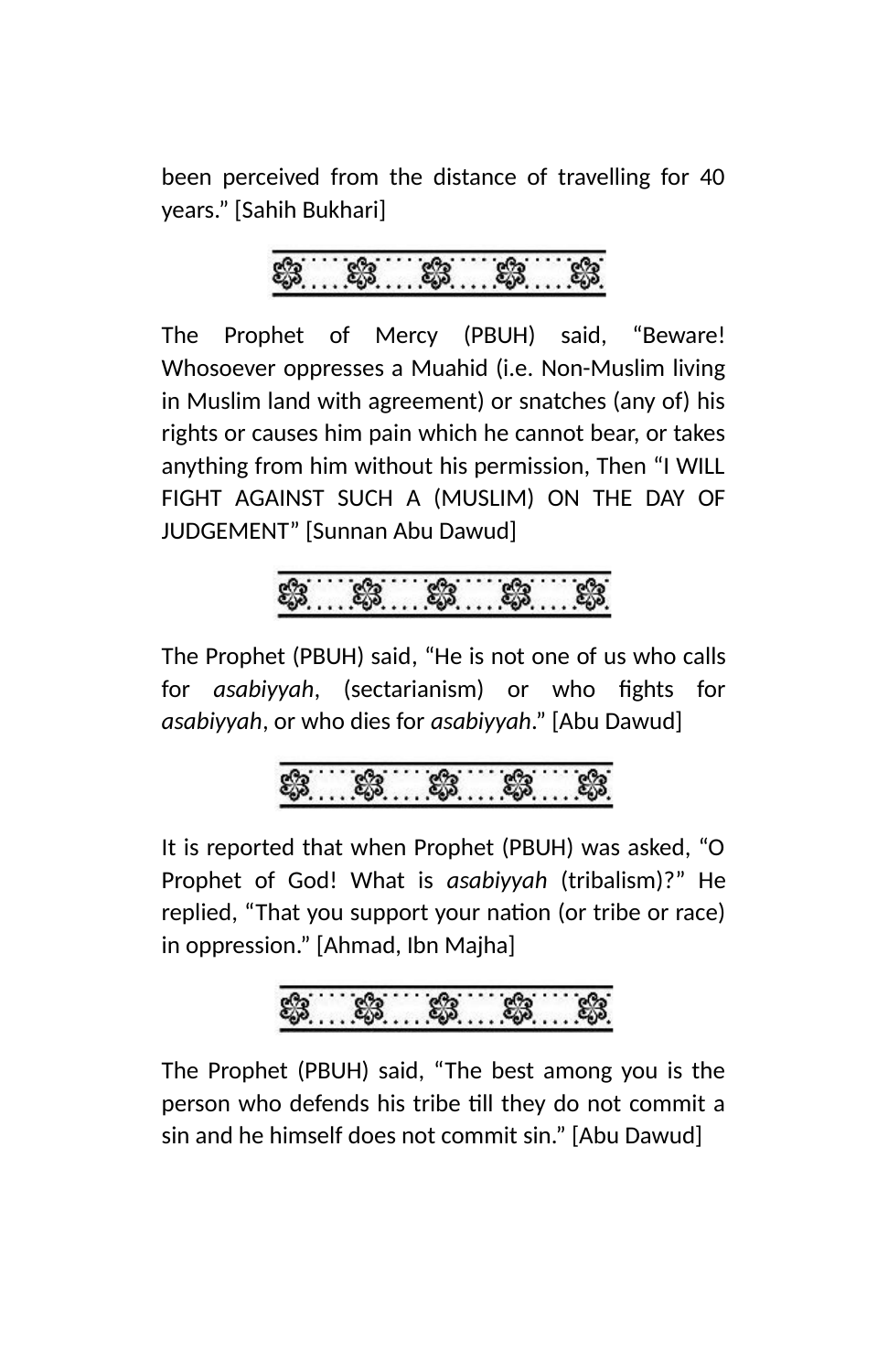### **Oppression**

Narrated Ibn Abbas (RA) that the Prophet (PBUH) sent Muadh (RA) to Yemen and said, "Be afraid from the curse of the oppressed as there is no screen between his invocation and Allah." [Saheeh Bukhari]

The Prophet (PBUH) said, "Allah will not be merciful to those who are not merciful to the people." [Bukhari, Muslim]

The Prophet (PBUH) said, "Allah writes 73 mercies for the one who listens to the complaints of the downtrodden and the oppressed. Among them, one of the mercies is the one which becomes the cause for the amendment of all his deeds and the remaining 72 will become the cause for achieving higher places on the Day of Judgment." [Baihaqi]

The Prophet (PBUH) said, "Allah will keep them in severe pain those who oppress people in this world." [Muslim]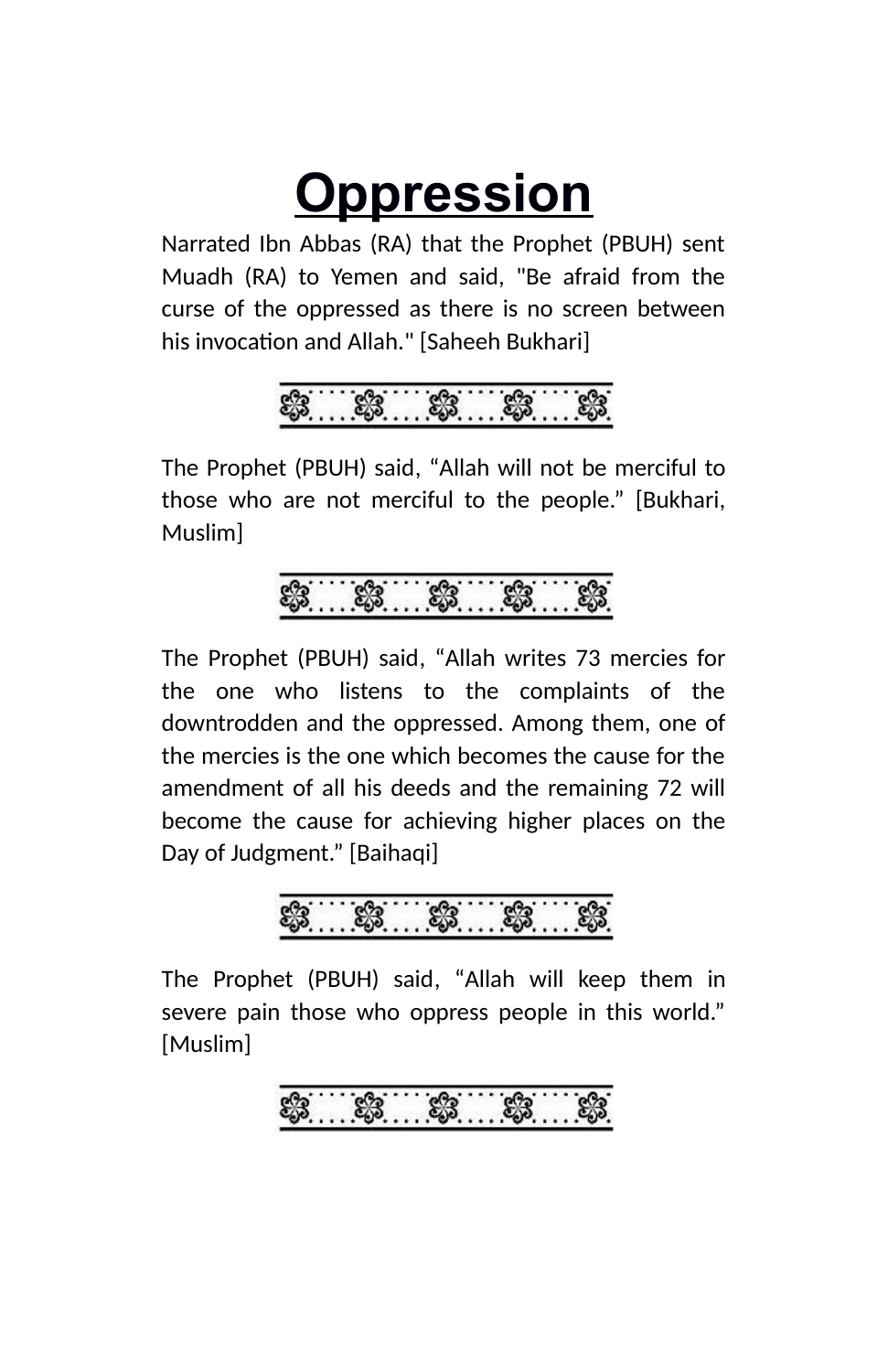The Prophet (PBUH) said, "Listen! Do not commit oppression against one another and it is not lawful to take anybody's wealth without his permission." [Baihaqi, Darqutani]



Iyad bin Himar (RA) reported that Messenger of Allah (PBUH) said, "Allah has revealed to me that you should humble yourselves to one another. One should neither hold himself above another nor transgress against another.'' [Muslim]

The Prophet (PBUH) said, "Beware of committing oppression for on the Day of Resurrection oppression will be darkness." [Muslim]

Abu Huraira (RA) reported that Messenger of Allah (PBUH) said, "Do you know who the bankrupt is?" They said, "The bankrupt among us is one who has neither money with him nor any property." He said, "The real bankrupt of my *ummah* (people) would be he who would come on the Day of Resurrection with *Salat* (Namaz), *Saum* (Fasting) and *Sadaqah* (charity), but he will find himself bankrupt on that day as he will have exhausted the good deeds because he abused others, leveled false accusation against others, unlawfully took the wealth of others, shed the blood of others and beat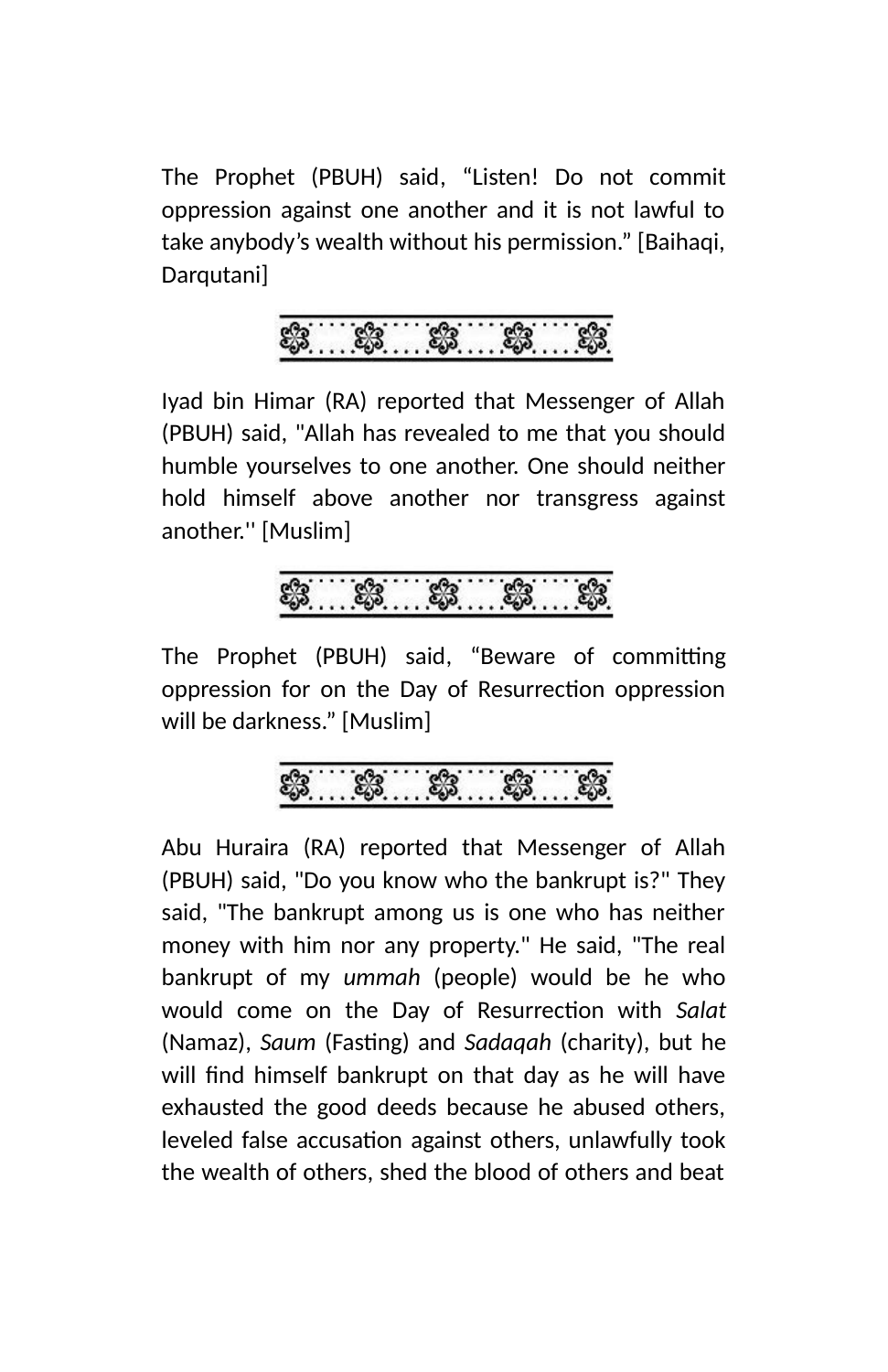others; so his good deeds would be credited to the account of those (who suffered at his hand). If his good deeds fall short to clear the account, their sins would be entered in his account and he would be thrown in the (Hell) Fire." [Saheeh Muslim]



The Prophet (PBUH) said, "If people see an oppressor but do not stop him, then Allah will punish them all." [Abu Dawud]



The Prophet Muhammad (PBUH) said, "Help your brother, whether he is an oppressor or he is oppressed." The Prophet was asked, "It is right to help him if he is oppressed, but how should we help him if he is an oppressor?" He replied, "By preventing him from oppressing others." [Saheeh Bukhari]



The Prophet (PBUH) said, "Allah does not bless a people among whom a weak man is not given his right." [Mishkat]

The Prophet (PBUH) said, "The worst of rulers are those who treat their subjects harshly." [Al Bukhari]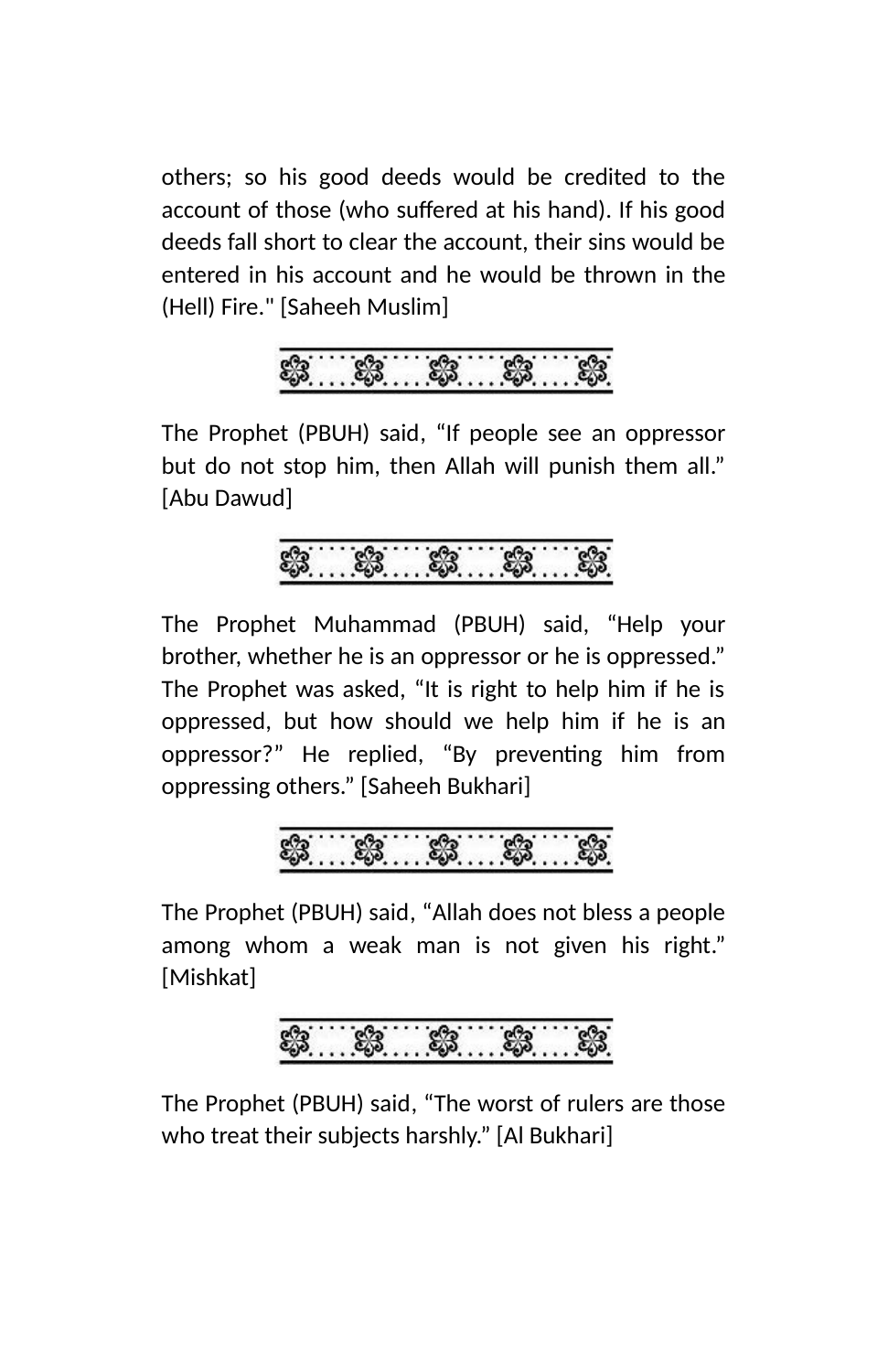The Prophet (PBUH) said, "Whoever assists in any dispute, in oppression or collaborates with the oppressor, he is out of Islam". [Baihaqi]



The Prophet (PBUH) said, "Beware of the plea of the oppressed, for he asks Allah, the most high, only for his due, and Allah does not keep the one who has a right from receiving what is due." [Baihaqi]

# **Basis of (Social) Status**

The Prophet (PBUH) said, "The most respected among you in the sight of Allah is he who is more pious." [Bukhari, Muslim]

The Prophet (PBUH) said, "Tribe is not something because of which you humiliate someone. All of you are children of Adam. Just like a scale is equal to another scale until it is filled, similarly there is no reason for somebody to be better than somebody else except by faith and piety." [Ahmad, Baihaqi]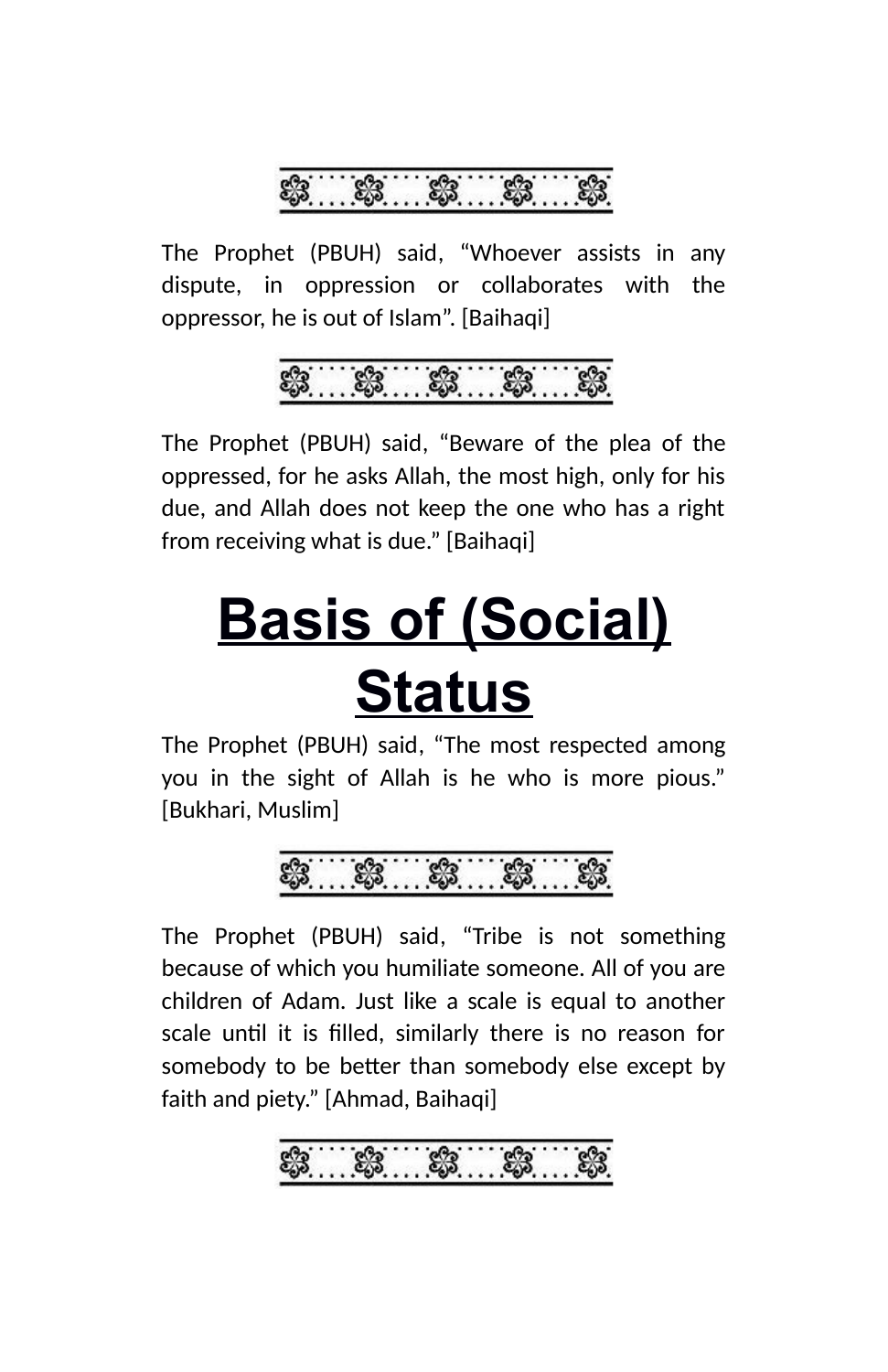The Prophet (PBUH) said, "Allah does not look at your appearances or your financial status, but He looks at your hearts and your actions." [Muslim]

The Prophet (PBUH) said, "You are not better than the people with red or black skins unless you excel them in piety." [Ahmad]

$$
\textcolor{blue}{\textbf{3.163}}\textcolor{blue}{\textbf{3.163}}\textcolor{blue}{\textbf{3.163}}\textcolor{blue}{\textbf{3.163}}
$$

The Prophet (PBUH) said, "Verily, Allah has removed from you the pride of the time of ignorance with its boasting about ancestors. Verily, either one is a believer who fears Allah or a miserable sinner. The people are all the children of Adam, and Adam was created from dust." [Sunan At-Tirmidhi]

The Prophet (PBUH) said, "Even if a slave, whose nose or ear are mutilated, was appointed over you, and he rules you with Allah's Book, then listen to him and obey him." [Muslim]

The Prophet (PBUH) said, "When the servant brings to one of you his food, then if he does not make him sit with him (to eat at the same table), let him give him a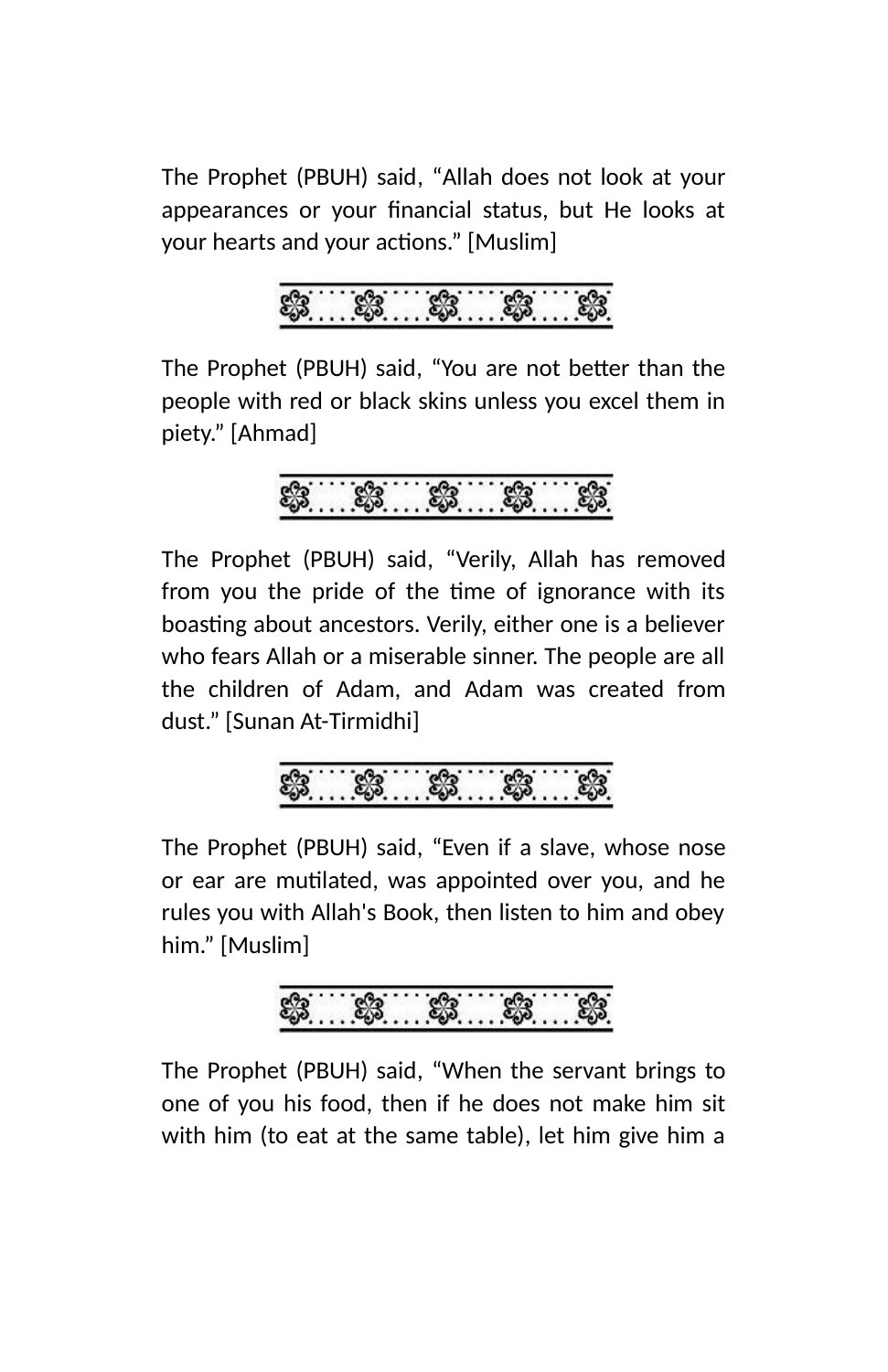morsel or two morsels, for he has labored to prepare it." [Muslim]

The Prophet (PBUH) said, "They (slaves or servants) are your brothers, and Allah has put them under your command. So, the one under whose hand Allah has put his brother, should feed him of what he eats, and give him dresses of what he wears, and should not ask him to do a thing beyond his capacity. And if at all he asks him to do a hard task, he should help him therein." [Bukhari]

### 

The Prophet (PBUH) said, "Give the worker his wages before his sweat dries." [Tirmidhi Hadith and Ibn Majah]

Anas (RA) said, "I served the Prophet Mohammad (PBUH) (and his family) for ten years. (During these 10 years) he was never cross/angry and never said even 'oh!' and never asked as to why I did this or didn't do that." [Bukhari & Muslim]

### **Justice**

The Prophet (PBUH) said, "A judge should not judge between two persons while he is in an angry mood." [Bukhari, Muslim]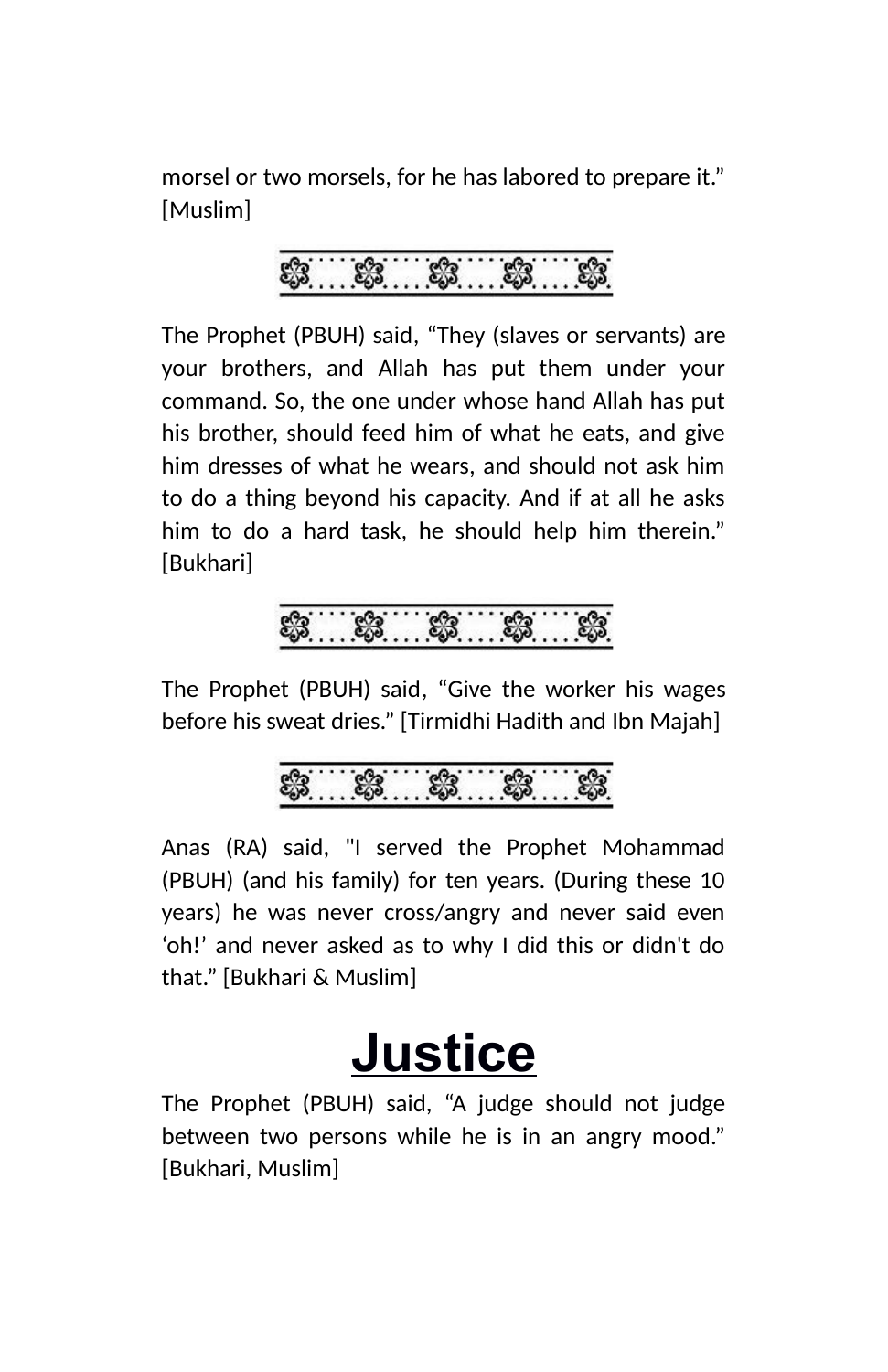

The Prophet (PBUH) said, "On the Day of Judgment, the just judge is brought (to be reckoned) and even he will go through some moments when he will wish that he would not have judged between any two people even with regards to a date." [Ahmad]

The Prophet (PBUH) said, "O people, those who have gone before you were destroyed, because if any one of high rank committed theft amongst them, they spared him; and if anyone of low rank committed theft, they inflicted the prescribed punishment upon him. By Allah, if Fatima, daughter of Muhammad, were to steal, I would have her hand cut off." [Muslim and Bukhari]

The Prophet (PBUH) said, "Shall I not tell you who the best of witnesses is? He is the one who brings his testimony before he is asked for it, or tells his testimony before he is asked for it." [Muslim]

### **Parents**

The Prophet (PBUH) said, "The pleasure and approval of Allah lies in the pleasure of parents and the displeasure of Allah lies in the displeasure of parents." [Tirmidhi]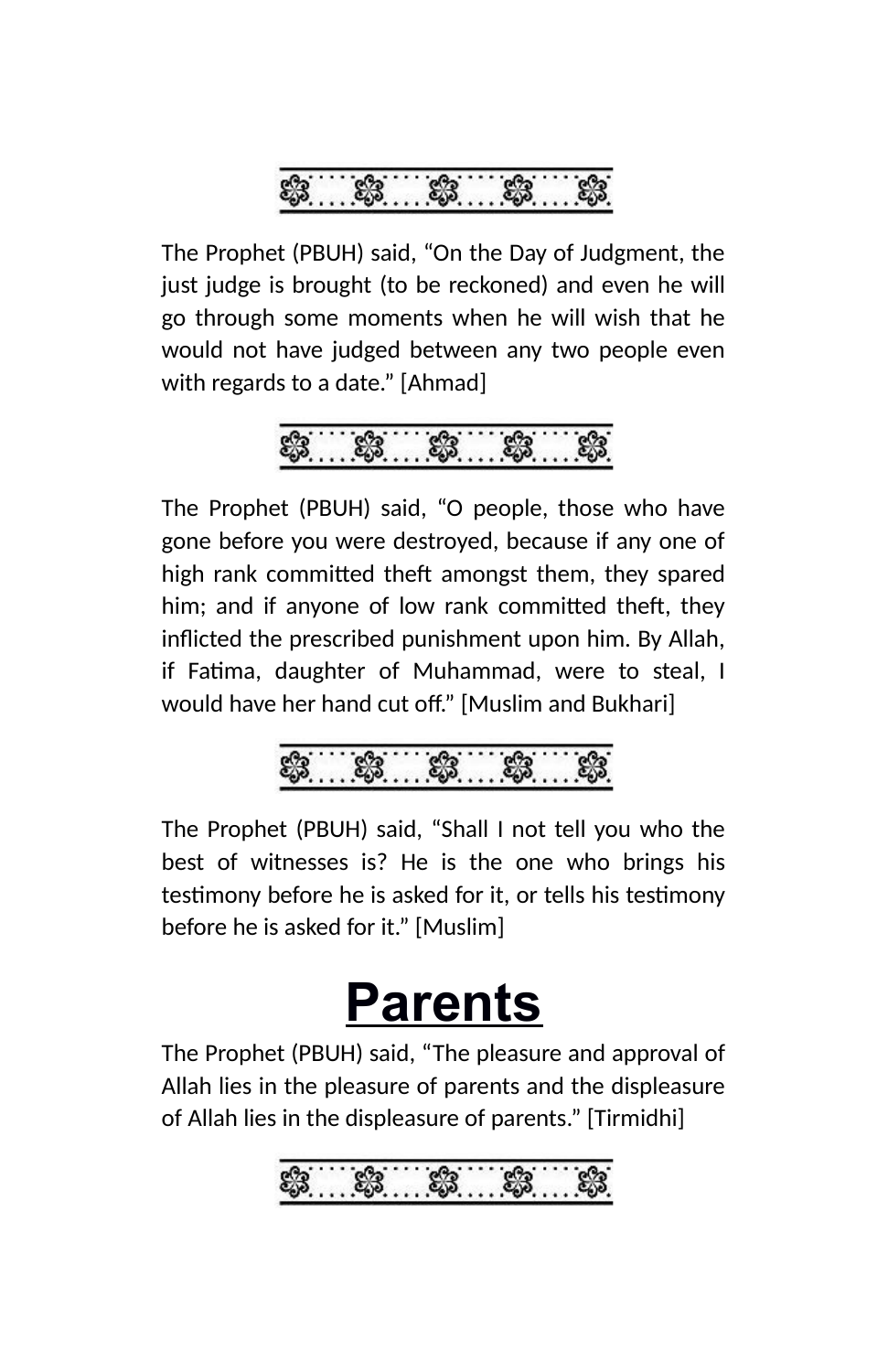Abu Bakr (RA) narrated, "The Prophet (PBUH) said thrice, 'Shall I not inform you of the biggest of the great sins?' We said, 'Yes, O Prophet Muhammad (PBUH)' He said, 'To join partners in worship with Allah and to be undutiful to one's parents.' The Prophet sat up after he had been reclining and added, 'and I warn you against giving forged statement and a false witness; I warn you against giving a forged statement and a false witness.' The Prophet kept on saying that warning till we thought that he would not stop." [Bukhari]



Mu'awiyyah as-Sulami (may Allah exalt his mention) said to the Messenger of Allah (PBUH), "I want to go for *Jihad* (holy war) in the way of Allah." The Messenger of Allah (PBUH) asked, "Is your mother alive?" He said, "Yes." He said, "Stay with her, for *Jannah* (Paradise) is under her feet." [Ahmad and Nasa'ee]



A man came to the Prophet and said, "O Messenger of God! Who among the people is the most worthy of my good companionship?" The Prophet said, "Your mother". The man said, "Then who?" The Prophet said, "Then your mother." The man further asked, "Then who?" The Prophet said, "Then your mother". The man asked again, "Then who?" The Prophet said, "Then your father." [Bukhari, Muslim]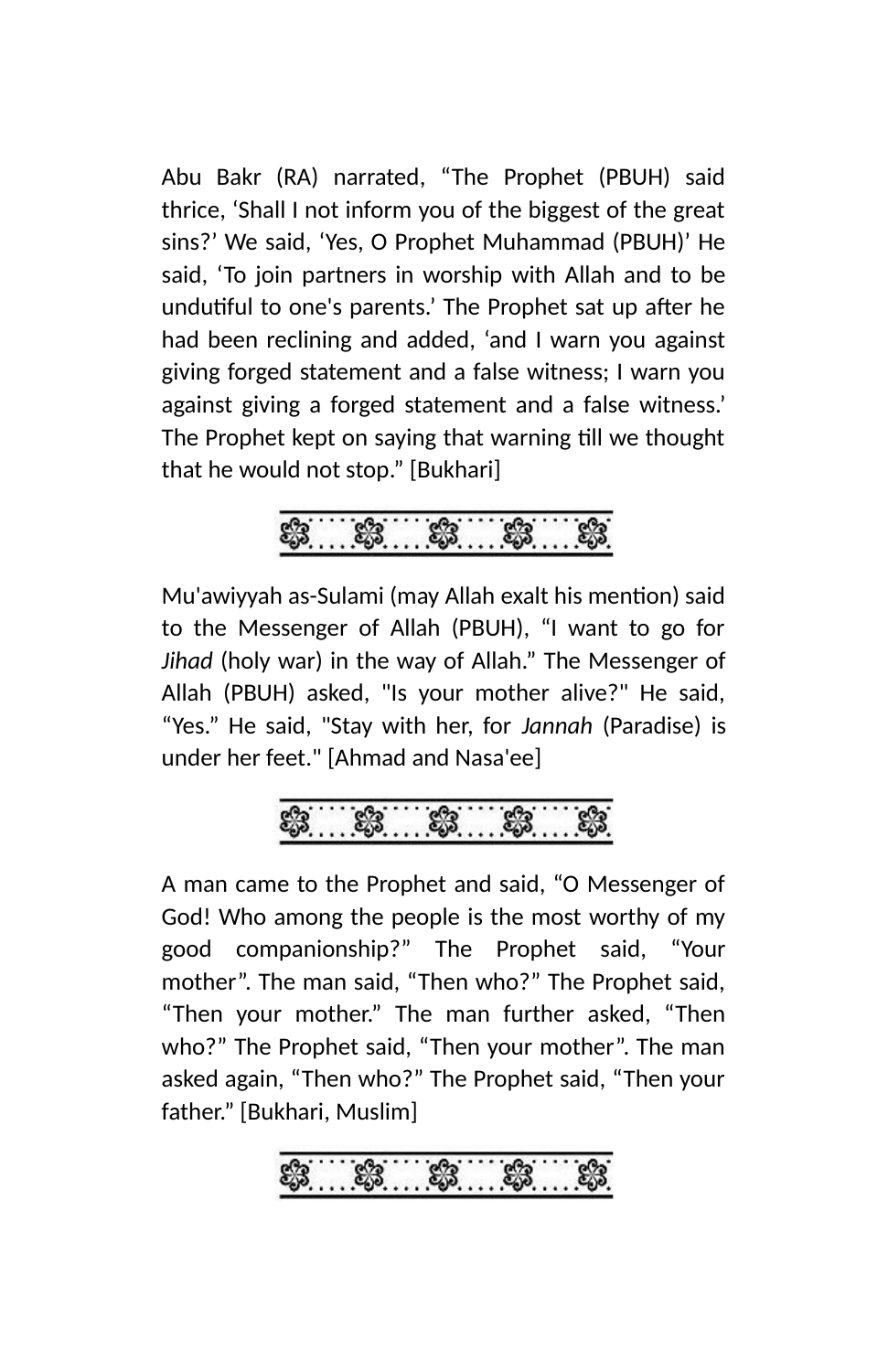Asma (RA) narrated, "In the sacred lifetime of the Holy Prophet (PBUH), my mother visited me on one occasion. She was a polytheist at that time. I asked to the Holy Prophet (PBUH), 'My mother has come to pay me a visit and she is an unbeliever in Islam. How should I treat her?' The Holy Prophet (PBUH) observed, 'Yes, you should continue to show kindness to your mother.'" [Saheeh Bukhari]

It has been reported from Abdullah ibn Umar that the Holy Prophet (PBUH) said, "The noblest regard one can show to ones father after his death is to treat well his (father's) friends." [Bukhari]

$$
\frac{3}{2}
$$

The Prophet (PBUH) said, "Allah defers (the punishment of) all sins to the Day of Resurrection except disobedience to parents, for which Allah punishes the sinner in this life before his death." [Baihaqi]

### **Women**

The Messenger of Allah (PBUH) forbade the killing of women and children (in war). [Bukhari, Muslim]



Narrated by Rabah ibn Rabi', "When we were with Prophet Muhammad (PBUH) on an expedition, he saw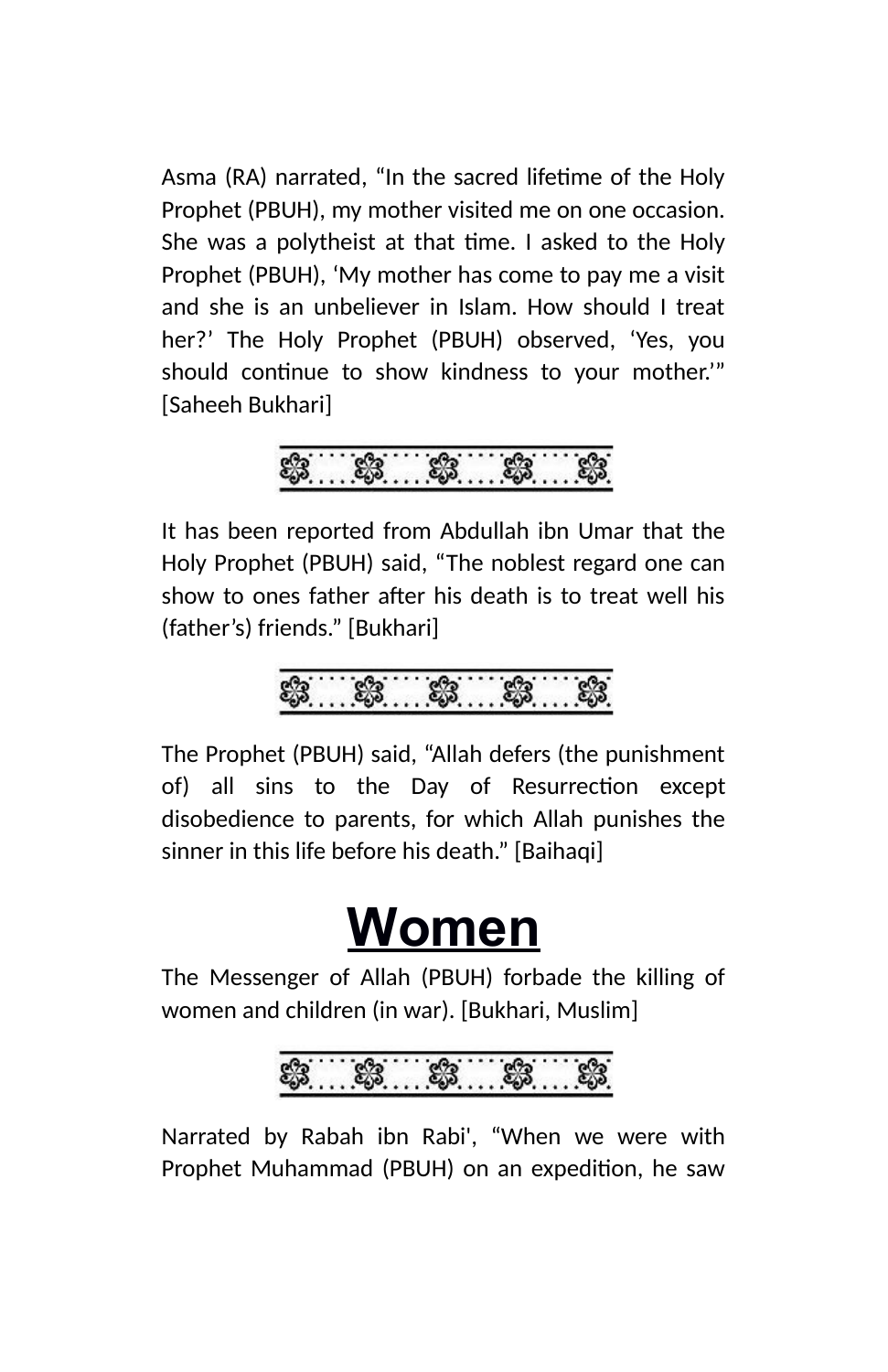some people collected together over something and sent a man and said, 'See, what are these people collected around?' He then came and said, 'They are around a woman who has been killed.' He said, 'This is not the one with whom fighting should have taken place.' Khalid ibn al-Walid was in charge of the van, so he sent a man and said, 'Tell Khalid not to kill a woman or a hired servant.'" [Abu Dawud]

\* \* \*

The Prophet (PBUH) said, "Should I not tell you what is the best charity? It is to spend on the daughter who has been returned to you (a divorced or widowed daughter), when there is no one else to earn for her." [Ibn Majha]

The Prophet (PBUH) said, "Whoever had a daughter born to him, and he did not bury her alive or humiliate her, and he did not prefer his son over her, Allah (the Exalted) will admit him to Paradise because of her." [Abu Dawud]

$$
\textcolor{red}{\textbf{3.63}}\textcolor{white}{\textbf{3.63}}\textcolor{white}{\textbf{3.63}}\textcolor{white}{\textbf{3.63}}\textcolor{white}{\textbf{3.63}}\textcolor{white}{\textbf{3.63}}\textcolor{white}{\textbf{3.63}}\textcolor{white}{\textbf{3.63}}\textcolor{white}{\textbf{3.63}}\textcolor{white}{\textbf{3.63}}\textcolor{white}{\textbf{3.63}}\textcolor{white}{\textbf{3.63}}\textcolor{white}{\textbf{3.63}}\textcolor{white}{\textbf{3.63}}\textcolor{white}{\textbf{3.63}}\textcolor{white}{\textbf{3.63}}\textcolor{white}{\textbf{3.63}}\textcolor{white}{\textbf{3.63}}\textcolor{white}{\textbf{3.63}}\textcolor{white}{\textbf{3.63}}}\textcolor{white}{\textbf{3.63}}\textcolor{white}{\textbf{3.63}}}\textcolor{white}{\textbf{3.63}}}\textcolor{white}{\textbf{3.63}}}\textcolor{white}{\textbf{3.63}}}\textcolor{white}{\textbf{3.63}}}\textcolor{white}{\textbf{3.63}}}\textcolor{white}{\textbf{3.63}}}\textcolor{white}{\textbf{3.63}}}\textcolor{white}{\textbf{3.63}}}\textcolor{white}{\textbf{3.63}}}\textcolor{white}{\textbf{3.63}}}\textcolor{white}{\textbf{3.63}}}\textcolor{white}{\textbf{3.63}}}\textcolor{white}{\textbf{3.63}}}\textcolor{white}{\textbf{3.63}}}\textcolor{white}{\textbf{3.63}}}\textcolor{white}{\textbf{3.63}}}\textcolor{white}{\textbf{3.63}}}\textcolor{white}{\textbf{3.63}}}\textcolor{white}{\textbf{3.63}}}\textcolor{white}{\textbf{3.63}}}\textcolor{white}{\textbf{3.63}}}\textcolor{white}{\textbf{3.63}}}\textcolor{white}{\textbf{3.63}}}\textcolor{white}{\textbf{3.63}}}\textcolor{white}{\textbf{3.63}}}\textcolor{white}{\textbf{3.63}}}\textcolor{white}{\textbf{3.63}}}\textcolor{white}{\textbf{3.63}}}\textcolor{white}{\textbf{
$$

Sayyidina Anas ibn Malik (RA) reported that Prophet Muhammad (PBUH) said, "As for him who has two daughters and who takes good care of them until they are mature, I and he will enter paradise like these two" and, he gestured with two fingers (The index and next fingers). [Muslim]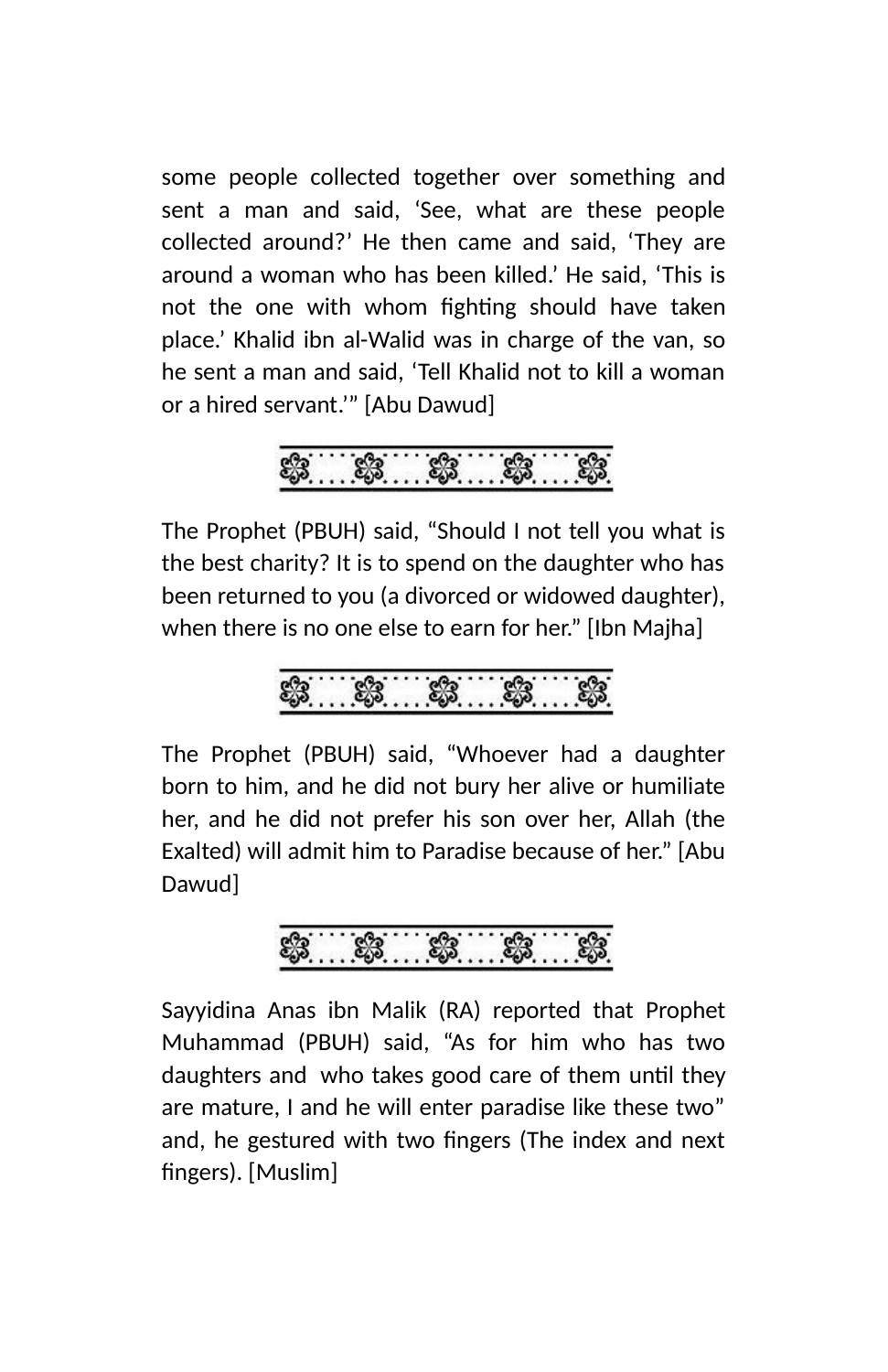

The Prophet (PBUH) said, "A woman, just like a man, can give someone the right of refuge and security among the Muslims." [Tirmidhi]



On some women's complaints against their husbands' ill-treatment of them, the Prophet said, "You will not find these men as the best among you." [Abu Dawud]



The Prophet (PBUH) said, "The widow or the divorced woman shall not be married until she has consented and the virgin shall not be married until her consent is obtained." [Bukhari, Muslim]



The Prophet (PBUH) said, "An orphan girl should be consulted with regard to marriage, and if she remains silent, that is her permission. If she refuses then she is not to be forced." [Tirmidhi, Abu Dawud, Nasai, Darmi]



Narrated Abdullah ibn Abbas, "A virgin came to the Prophet (PBUH) and mentioned that her father had married her against her will, so the Prophet (PBUH)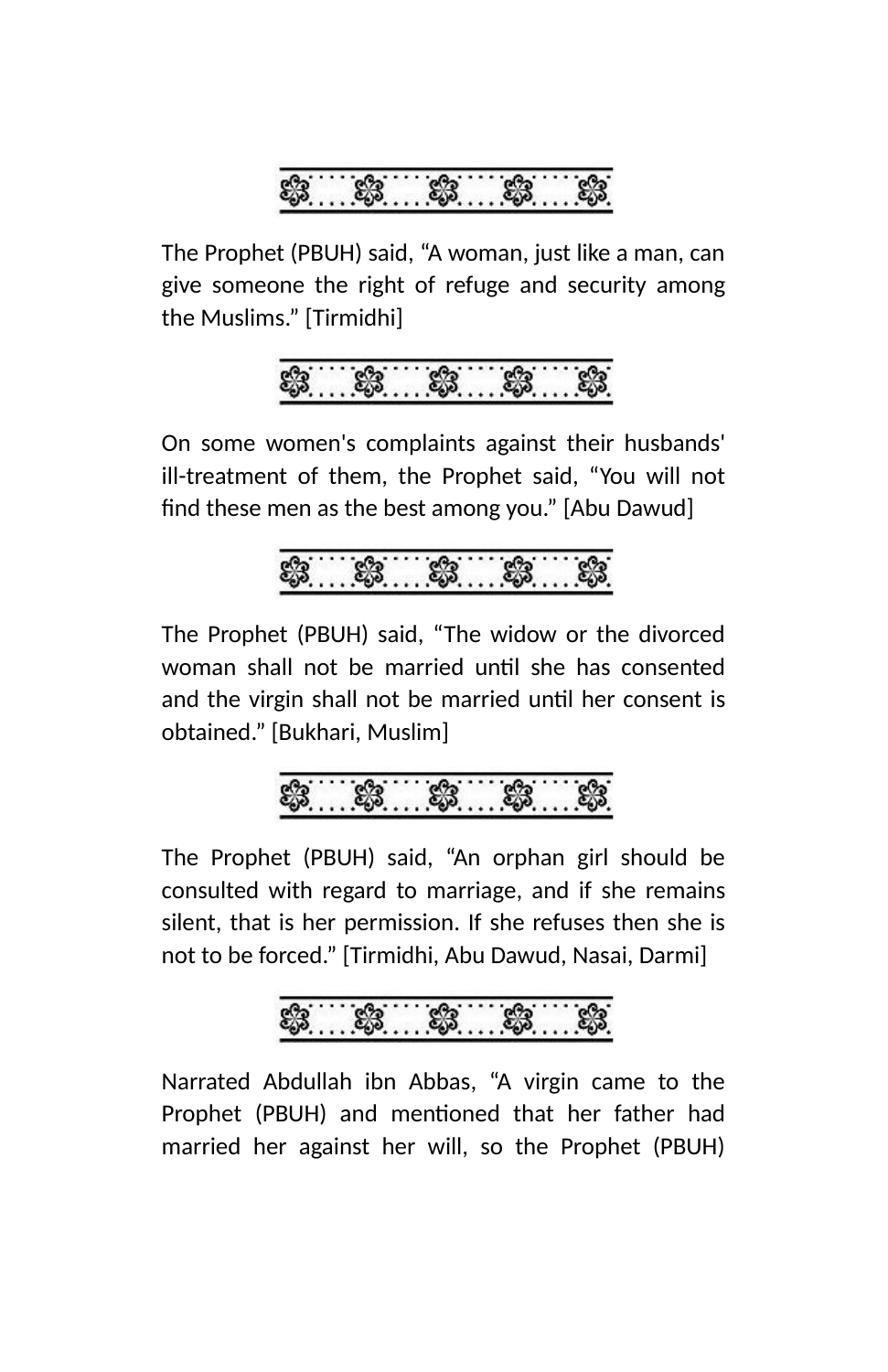allowed her to exercise her choice (whether to stay married or get divorced). [Abu Dawud]

Narrated Al-Qasim that a woman from the offspring of Ja`far was afraid lest her guardian marry her (to somebody) against her will. So she sent for two elderly men from the Ansar, `Abd-ur-Rahman and Mujammi', the two sons of Jariya, and they said to her, "Don't be afraid, for Khansa' bint Khidam was given by her father in marriage against her will, then the Prophet (PBUH) cancelled that marriage." [Bukhari]

 A woman said to the prophet (PBUH), "O Prophet Muhammad (PBUH)! This is son of mine, my womb was a protective bag for him, and my breasts were his sustenance, and my house was a protection for him. Now, his father has divorced me, and wishes to take him away from me." The Prophet (PBUH) said to her, "You have more right to him, as long as you do not re-marry." [Ahmad, Abu Dawud]

### **Marital Life**

The Prophet (PBUH) said, "If one of you proposes to a woman and if he is able to look at of her that which motivates him to marry her, let him do so." [Abu Dawud]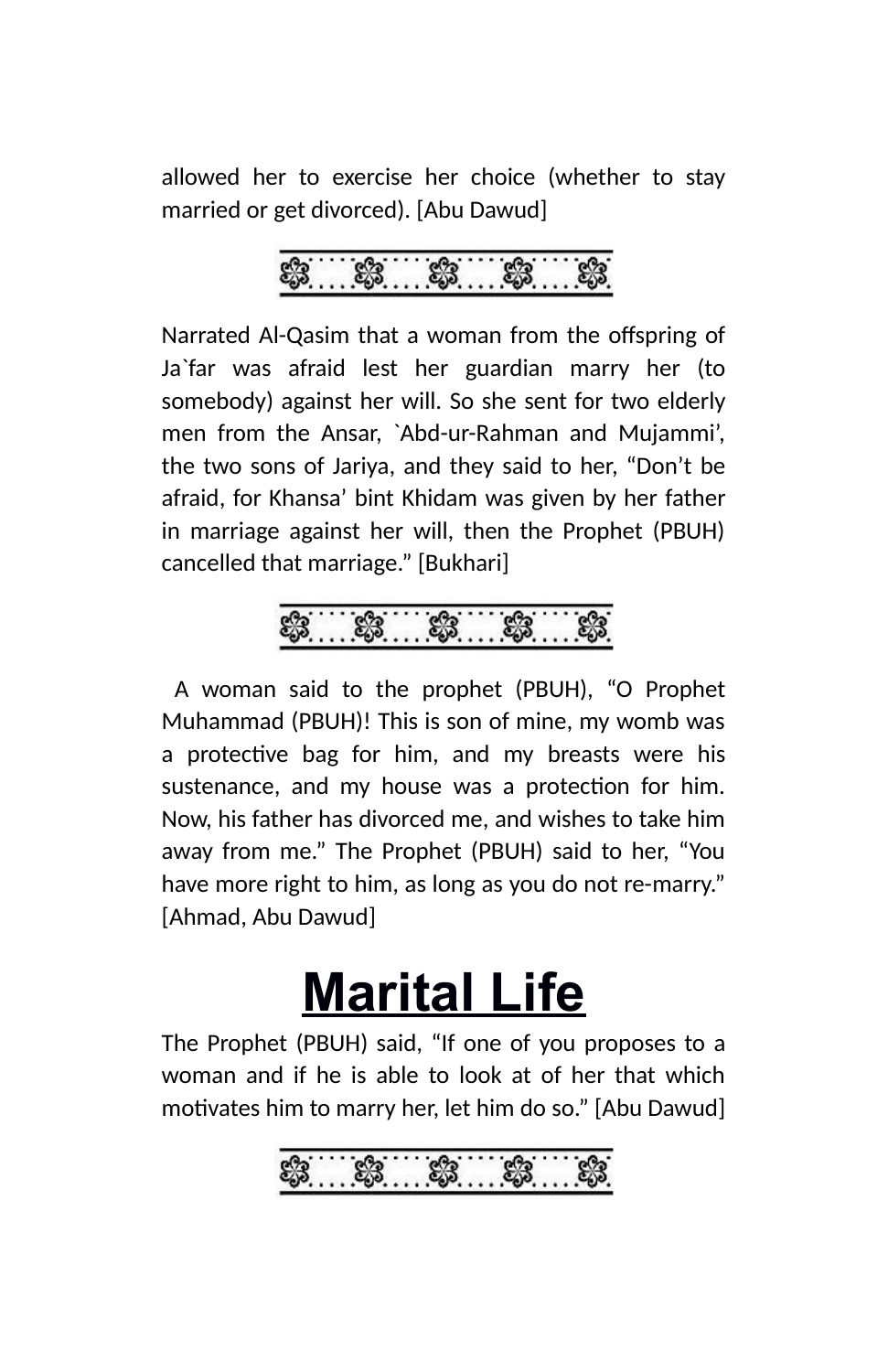When Mughirah Ibn Shu'bah (RA) made a proposal of marriage to a woman, the Prophet (PBUH) said, "Have you seen her?" He said, "No." The Prophet said to him, "See her, because this may make your relationship more permanent." [An-Nasa'i, Ibn Majah and Tirmidhi]

The Prophet (PBUH) said, "A woman may be married for four reasons: for her property, her status, her beauty, and her piety; so try to get the one who is pious, may you be blessed." [Bukhari, Muslim]

Narrated Ibn Umar (RA) that Prophet Muhammad (PBUH) said, "The lawful thing which Allah hates most is divorce." [Abu Dawud]

The Prophet (PBUH) said*, "Iblis* (Satan) places his throne on the sea, and then he sends forth his armies. The nearest of them to him in rank is the greatest in sedition. One of them comes and says, 'I did such and such', He Says, 'You did not do anything' Then another comes and says, 'I did not leave him until I had split him from his wife.' He brings him near and says 'You did well'." [Muslim]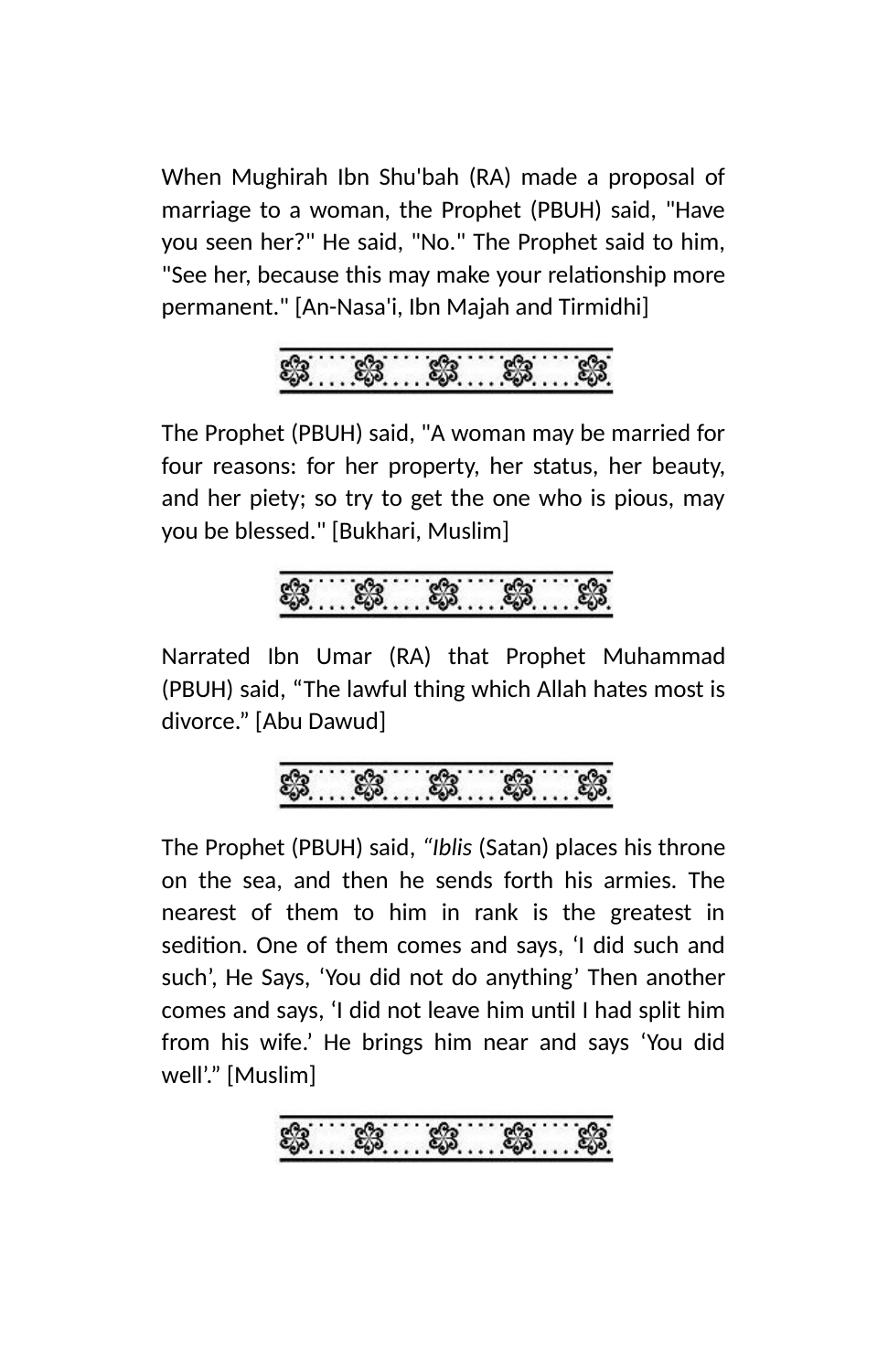The Holy Prophet was informed that a person had pronounced three divorces on his wife in one sitting. He stood up in anger and said, "Are the people playing with the Book of Allah, although I am present among you?" [Nasai]

# **Treatment of Animals**

Narrated Sahl ibn al-Hanzaliyyah that the Messenger of Allah (PBUH) came upon an emaciated camel and said, "Fear Allah regarding these dumb animals. Ride them when they are in good condition and feed them when they are in good condition." [Abu Dawud]



It is related from Ibn Abbas that the Messenger of Allah, may Allah bless him and grant him peace, forbade inciting animals to fight one another. [Abu Dawud and Tirmidhi]



The companions asked, "O Prophet of God, do we get rewarded on humane treatment of animals?" He said, "There is a reward in (doing good to) every living being." [Bukhari]



The Prophet (PBUH) said, "A man was walking on a road when he became very thirsty. He found a well and went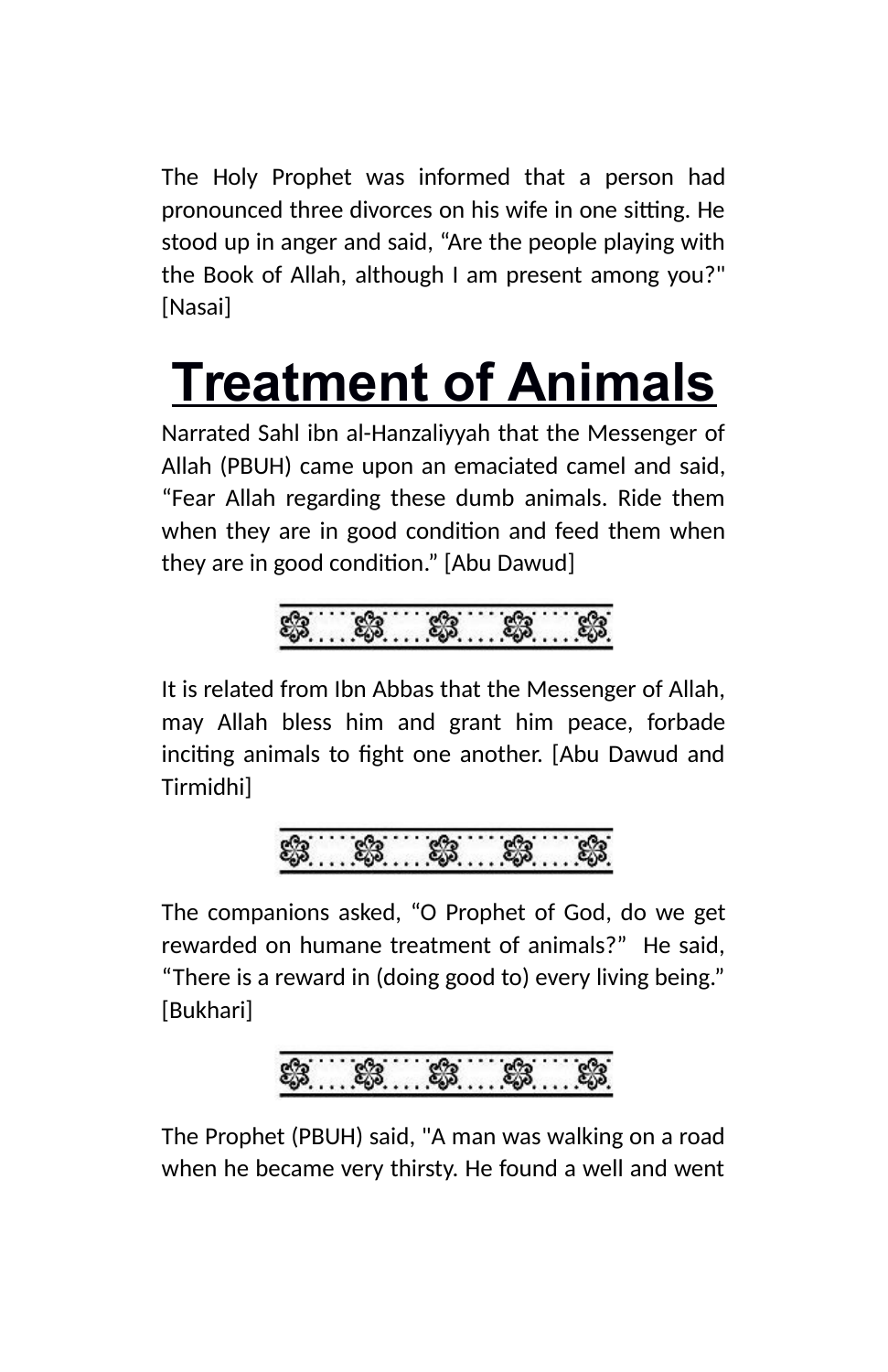into it and drank and came out. There was a dog panting and eating earth out of thirst. The man said, 'This dog has become as thirsty as I was.' He went down into the well and filled his shoe and then held it in his mouth until he climbed out and gave the dog water to drink. Allah thanked him for it and forgave him." [Bukhari]

## **Manners of the Road**

Narrated Abu Said Al-Khudri RA) that the Prophet (PBUH) said, "Beware! Avoid sitting on the roads." They (the people) said, "O Allah's Apostle! We can't help sitting (on the roads) as these are (our places) where we have talks." The Prophet said, "lf you refuse but to sit, then pay the road its right." They said, "What is the right of the road, O Prophet Muhammad (PBUH)?" He said, "Lowering your gaze, refraining from harming others, returning greeting, and enjoining what is good, and forbidding what is evil." [Bukhari]



The Prophet (PBUH) said, "I saw a man going about in paradise (and enjoying himself) as a reward for cutting from the middle of the road, a tree, which was causing inconvenience to the people." [Muslim]

## **Manners of Gathering**

The Prophet (PBUH) said, "It is better to sit alone than in company with the bad; and it is better still to sit with the good than alone. It is better to speak to a seeker of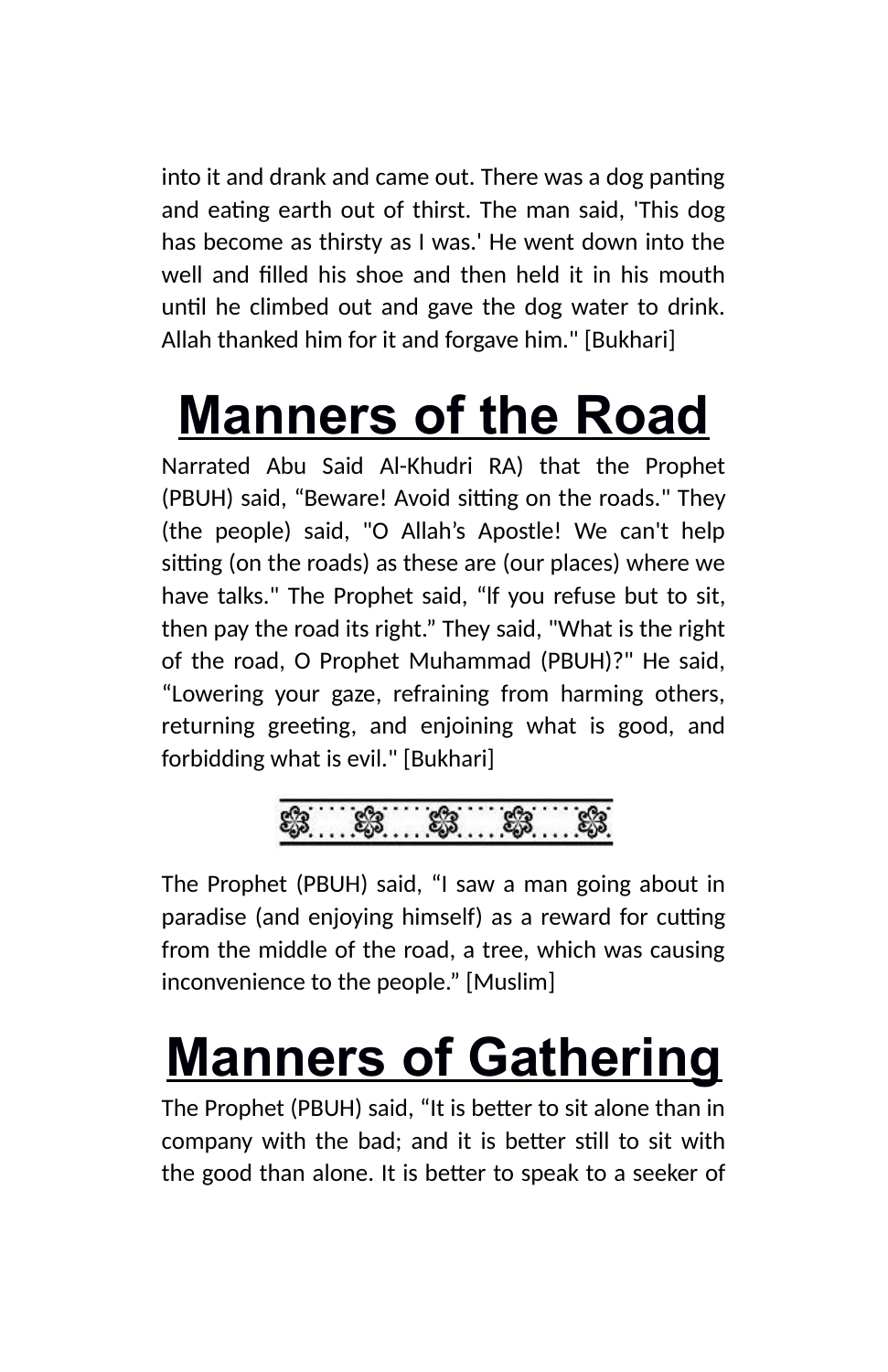knowledge than to remain silent; but silence is better than idle words." [Bukhari]

The Prophet (PBUH) said, "When two persons are together, two of them must not whisper to each other, without letting the third hear; because it would hurt him." [Bukhari, Muslim]

\$ \$ \$ \$ \$

The Prophet (PBUH) said, "It is not permissible for a person to sit between two people without their permission." [Abu Dawud]

Reported by Ibn Umar (RA): Messenger of Allah (PBUH) said, "Do not ask someone to give up his seat in order to take it, but make accommodation wide and sit at ease." [Bukhari, Muslim]

### **Dining Etiquettes and Treating Guests**

The Prophet (peace and blessings of Allah be upon him) forbade drinking whilst standing. [Muslim]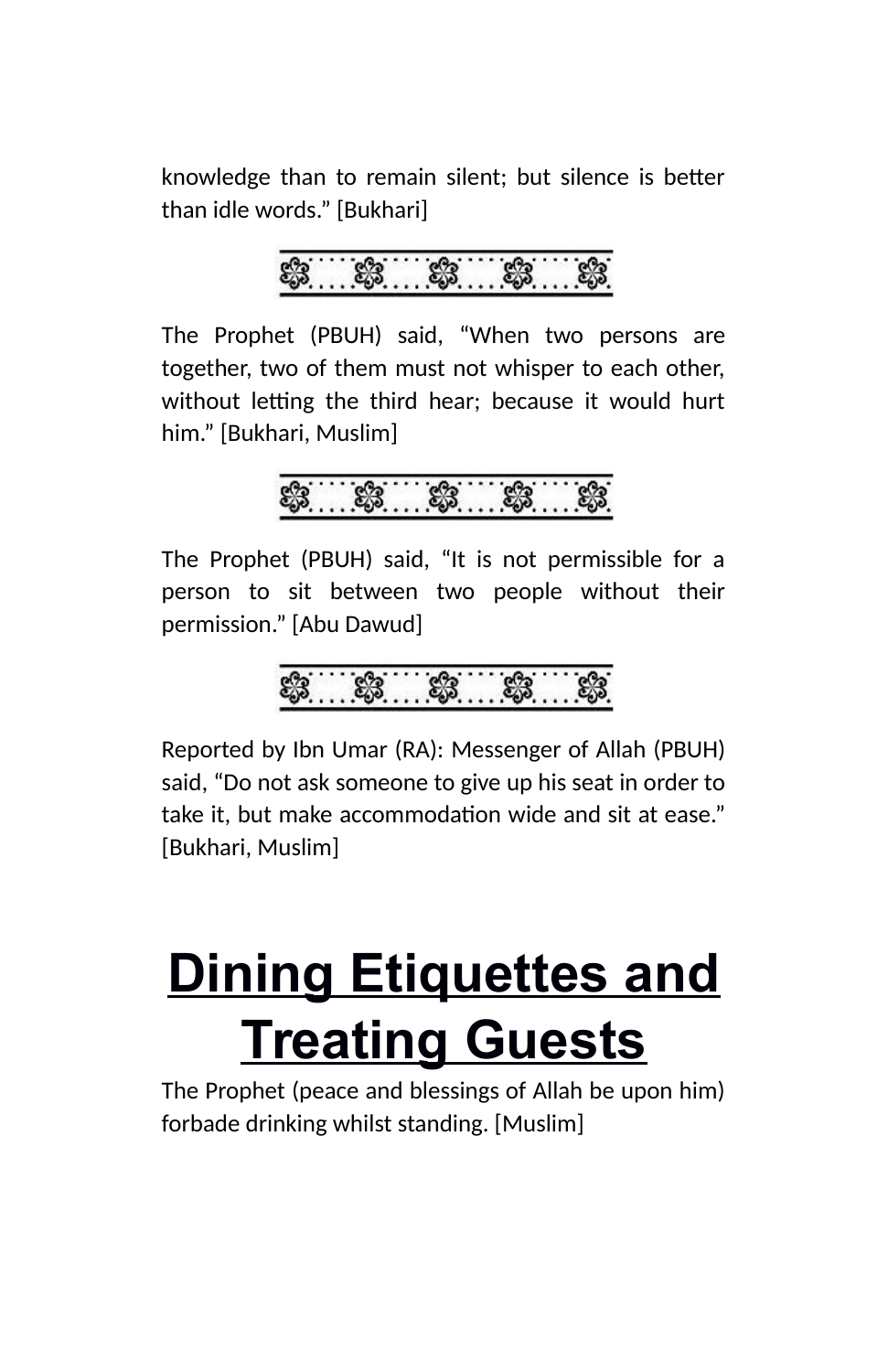

The Prophet (PBUH) prohibited from breathing into the drinking vessel or blowing onto it. [At-Tirmidhi].

Anas (RA) reported that the Messenger of Allah (PBUH) used to breathe three times in the course of a drink (he used to drink in three gulps). [Al-Bukhari and Muslim]

The Prophet (PBUH) prohibited to drink water from the side of the broken part of the bowl. [Abu Dawud]

The Prophet (PBUH) said, "Mention Allah's Name (i.e., say *'Bismillah'* before starting to eat), eat with your right hand, and eat from your side of the dish." [Bukhari, Muslim]

The Messenger of Allah (may Allah bless him and grant him peace) said that, "Eat together and recite *'Bismillah'* (in the name of Allah), there will be blessings for you in this." [Abu Dawud]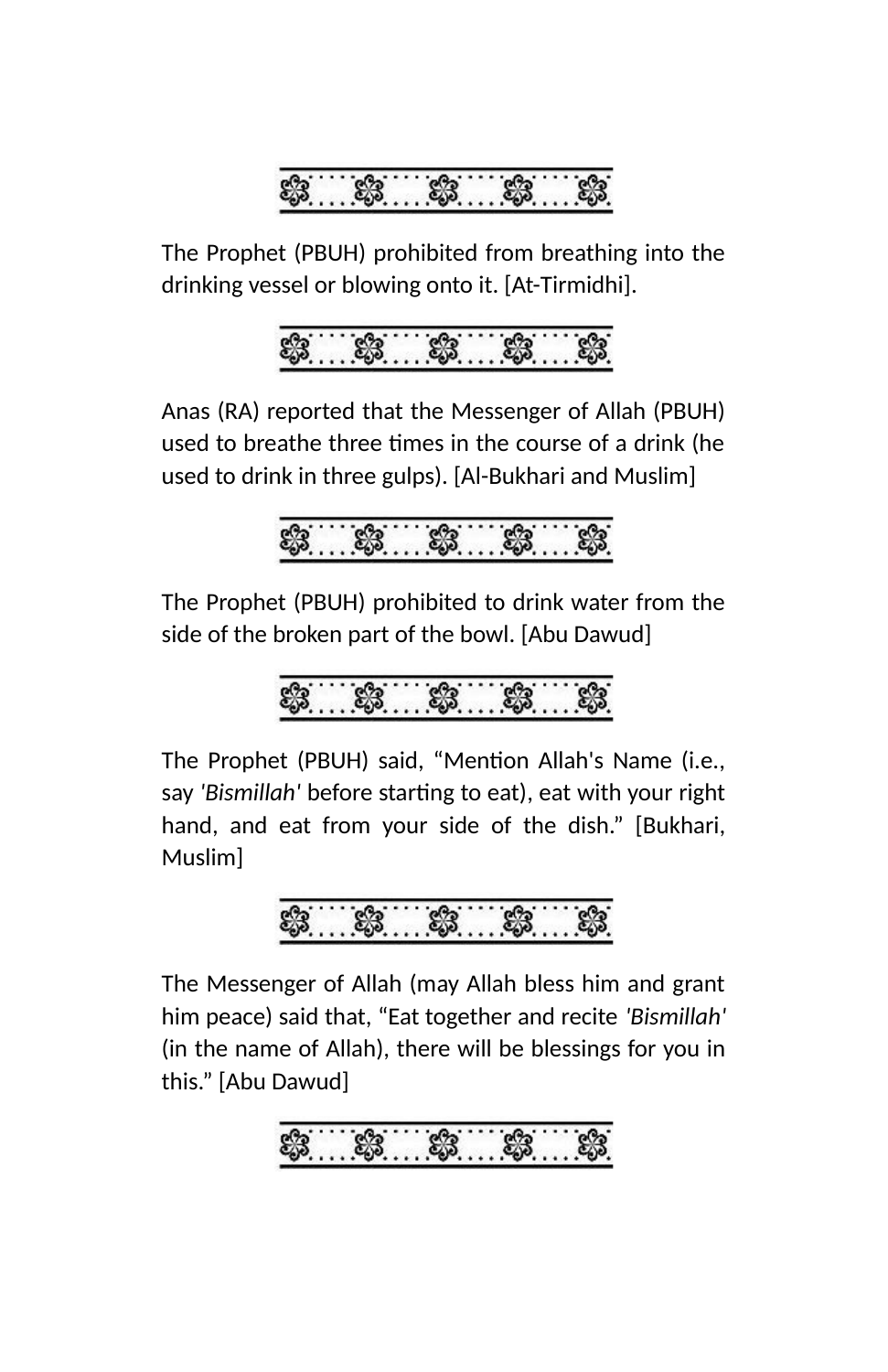The Messenger of Allah (PBUH) would eat the food if he liked, otherwise would leave what he did not want but would never complain about any of the food openly or verbally. [Bukhari, Muslim]



The Prophet (PBUH) said, "Do not combine hunger with lying (meaning if you are feeling hungry then do not hide it out of formality)." [Ibn-e-Majha]



Ibn 'Umar (RA) said that the Messenger of Allah, peace and blessings of Allah be on him, said, "When food is placed (before a company), no one should get up until the food is removed; nor should any one raise up his hand (from the food), though he may have satisfied his hunger, until the people have finished for this causes his companion to become ashamed, so he withholds his hand though he may still need food." [Ibn-e-Majha, Baihaqi]



Abu Huraira (RA) reported that the Messenger of Allah (PBUH) said, "When any of you is invited to a meal, he should accept the invitation. If he is observing *Saum* (fasting), he should supplicate for the betterment of the host and if he is not fasting, he should eat." [Muslim]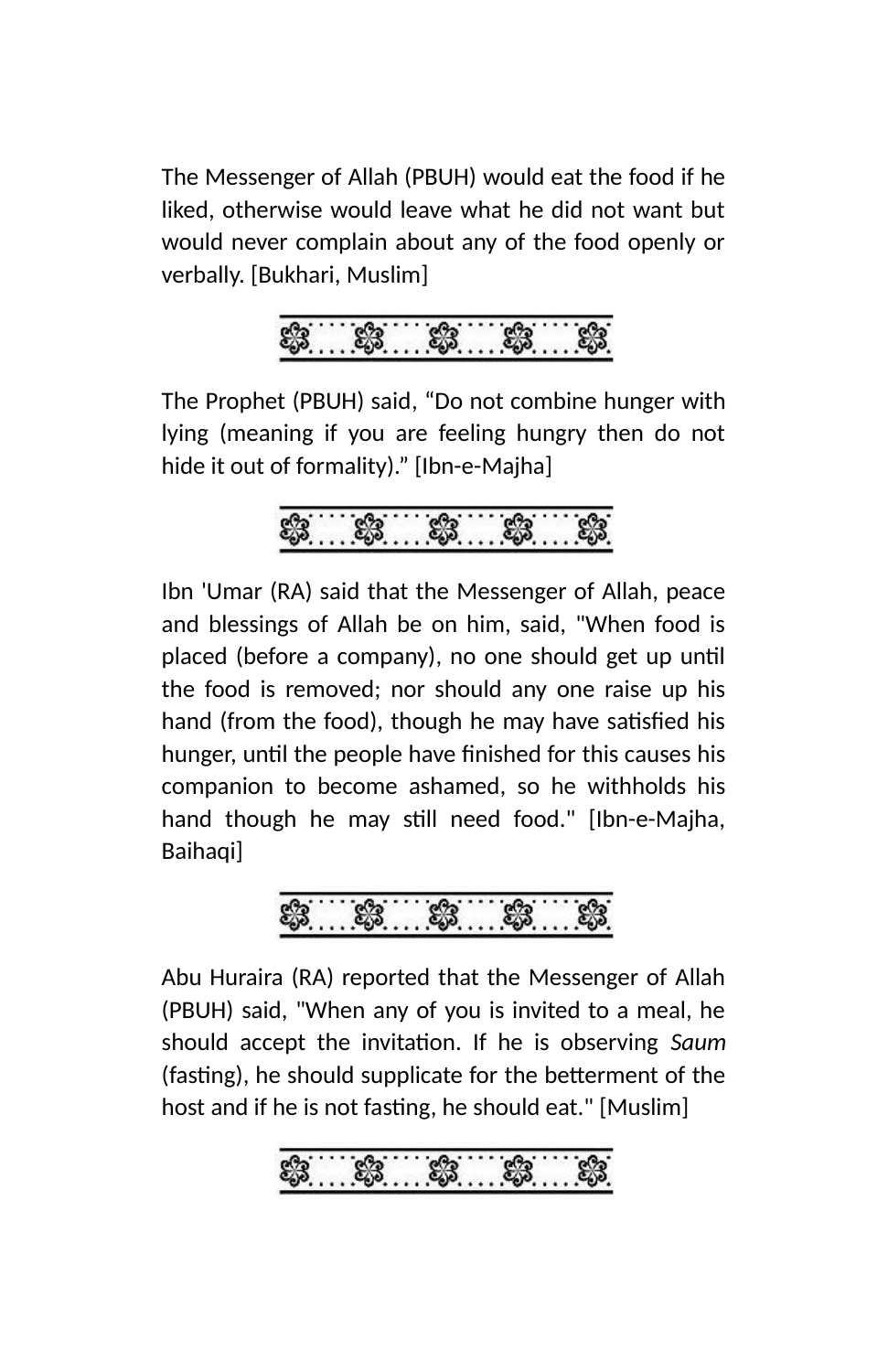The Messenger of Allah (PBUH) said, "Hosting the guest shall last for three days and his gift is one more day and one more night. Whatever is beyond that, it will be an act of *Sadaqah* (charity by the host) to him (the guest)." After three days the guest must not stay, unless he knows that the host is willing to accommodate him. [Bukhari, Saheeh Muslim]

$$
\frac{3}{2}
$$

The Prophet (PBUH) said, "He who does not accept an invitation which he receives, has disobeyed Allah and His Apostle, and he who enters without invitation enters as a thief and goes out as a raider." [Abu Dawud]

Once, Abu Shuaib invited Prophet Muhammad (PBUH) and some of his companions for a meal. Another person, who met them on the way and was not invited, also came along with them. The Prophet (PBUH) said (to Abu Shuaib), "This man followed us, so if you allow him, he will join us, and if you want him to return, he will go back." Abu Shuaib said, "No, I have allowed him (i.e. he, too, was welcomed to the meal)." [Bukhari, Muslim]

3. \$. \$. \$. \$.

Narrated Abdullah ibn Abbas (RA) that the Prophet (PBUH) forbade that the food of two people who were rivaling with one another should be eaten. [Abu Dawud]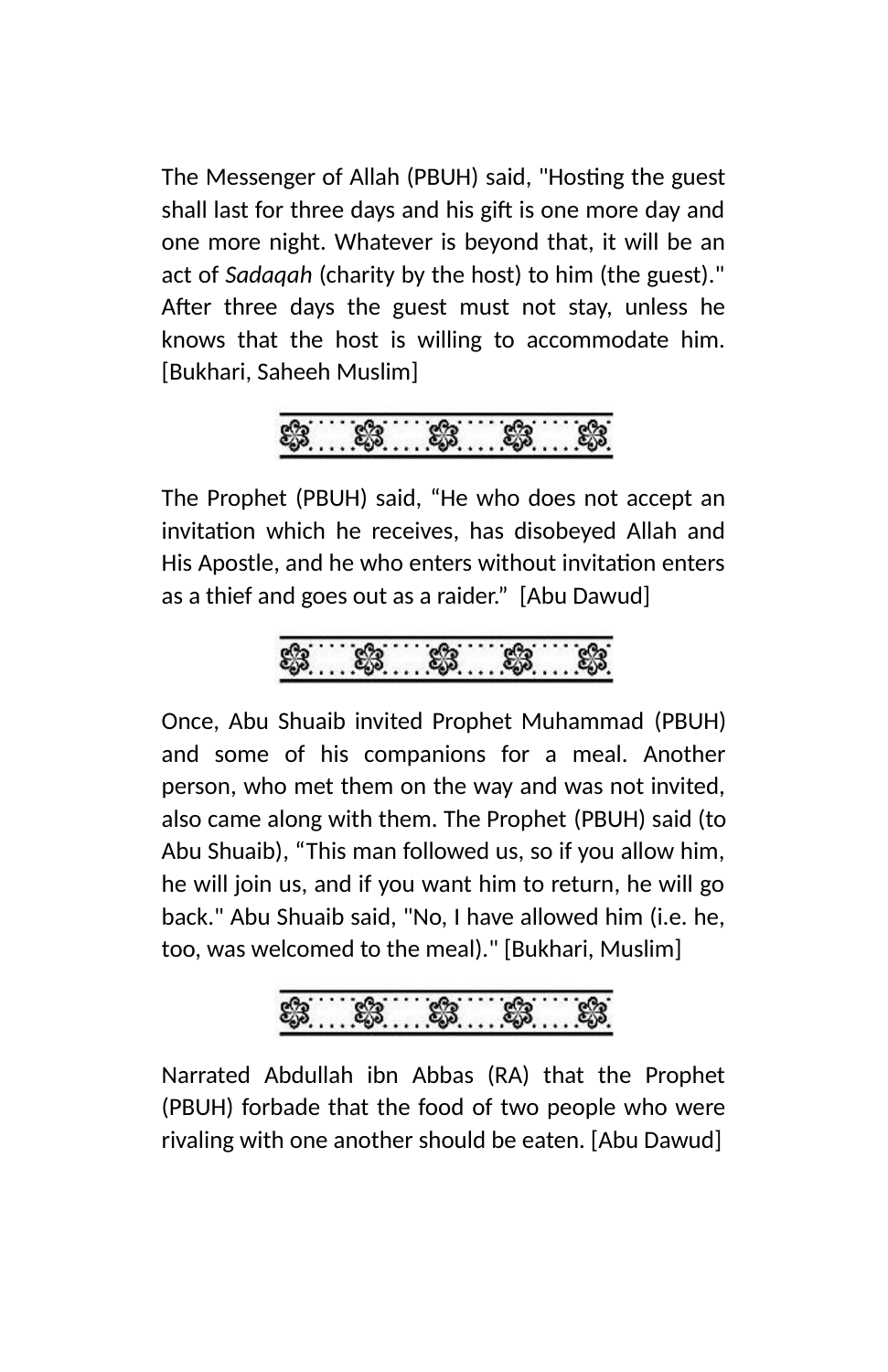

The Prophet (peace and blessings be upon him) said, "The most evil food is that of the walimah (wedding reception) in which the rich are invited but the poor are left out." [Bukhari, Muslim]

### **Karma**

The Prophet (PBUH) said, "The deeds most loved by Allah (are those) done regularly, even if they are small." [Bukhari, Muslim]

The Prophet (PBUH) said, "You are required to take upon yourselves only what you can carry out easily. By Allah, Allah does not withhold His Mercy and forgiveness of you until you neglect and give up (good works). Allah likes the deeds best which a worshipper can carry out constantly." [Bukhari, Muslim]



The Prophet (PBUH) said, "Anyone whose feet are covered with dust in Allah's cause, shall be saved by Allah from the Hell-Fire." [Saheeh Bukhari]

### 

The Messenger of Allah (PBUH) said, "Verily! Setting out in the early morning or in the evening in order to fight in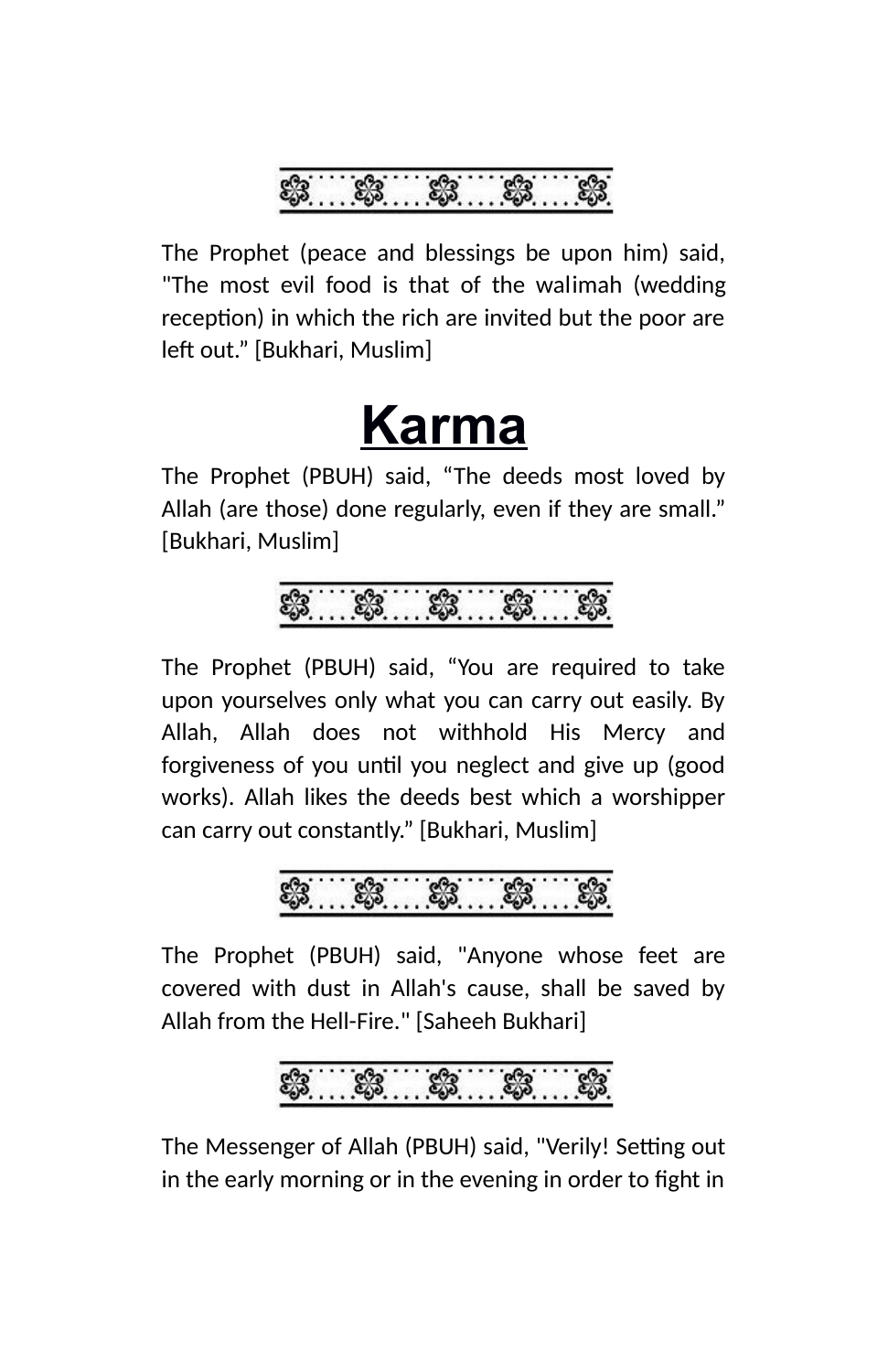Allah's way is better than the world and what it contains." [Bukhari, Muslim]

The Messenger of Allah (PBUH) said, "Whosoever of you sees an evil, let him change it with his hand; and if he is not able to do so, then [let him change it] with his tongue; and if he is not able to do so, then with his heart — and that is the weakest of faith." [Tirmidhi]

### **Middle Path**

Three people came to the house of Prophet Muhammad (PBUH) and were discussing among themselves. One of them said, "As for me, I will pray every night from now on." Another said, "As for me, I will fast for the rest of my life and will never break my fast." The third said, "As for me, I will have nothing to do with women and I will never marry." The Messenger of Allah (peace and blessings of Allah be upon him) came to them and said, "Are you the people who said such-and-such? By Allah, I am the one who fears Allah more than anyone, but I fast and I break my fast, I pray and I rest, and I get married." [Bukhari, Muslim]

8. \$. \$

The Prophet (PBUH) saw an old man walking, supported by his two sons, and asked about him. The people informed him that he had vowed to go on foot (to the Ka`ba). He said, "Allah is not in need of this old man's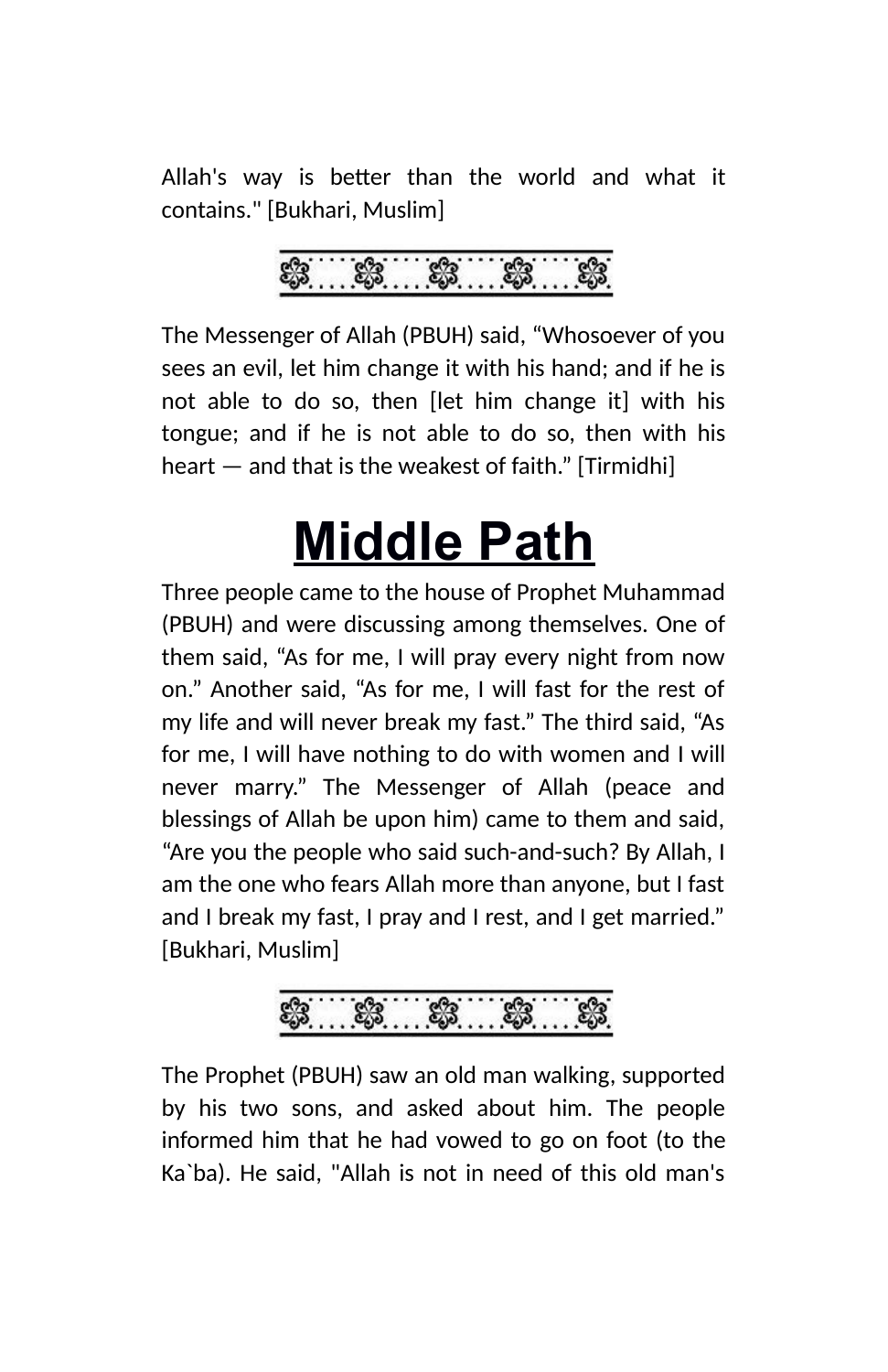torturing himself," and ordered him to ride. [Bukhari, Muslim]

On one of his expeditions, when one of the companions of Prophet Muhammad (PBUH) came upon a mountain path containing a small spring of fresh water, which delighted him, he expressed a desire to withdraw from the people and stay on the path. He mentioned that to Prophet Muhammad who replied, "Do not do it, for when any of you remains on Allah's path it is better than prayer in His house for seventy years. Do you not want Allah to forgive you and bring you into Paradise? [Tirmidhi]



The Prophet (PBUH) said "Remember! Neither have I been sent to you with the religion of (present day) Jews (that I entrap you in this world), nor have I been sent to you with the religion of (present day) Christians (that I let you retract from this world), but I have been sent with eternal and easy religion. [Ahmad]

### **Self-Respect**

The Prophet (PBUH) said, "Nobody has ever eaten a better meal than that which one has earned by working with one's own hands." [Bukhari]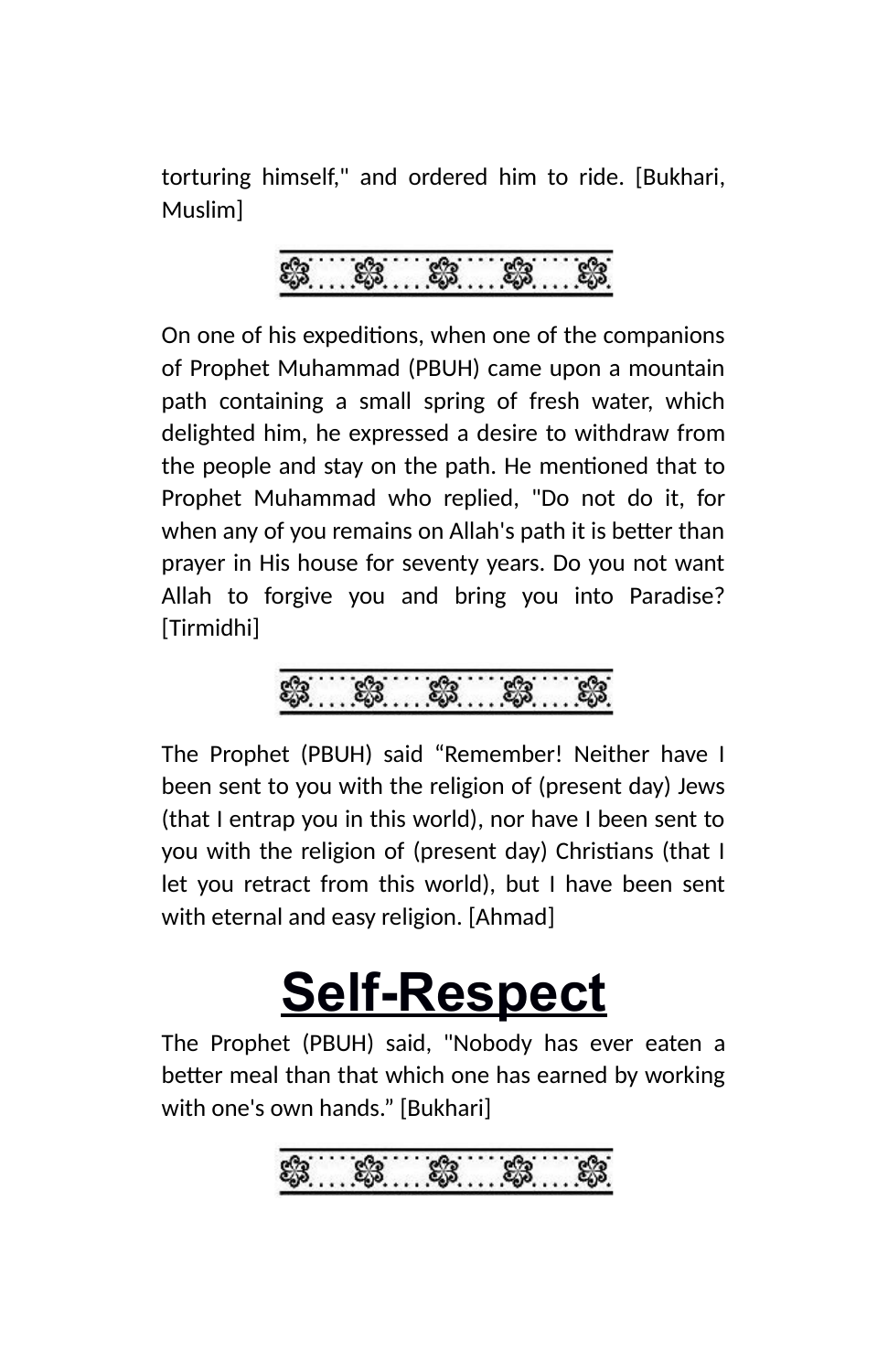The Prophet of Allah (PBUH) said to Abu Dharr, "Would you like to enter into a pledge with me?" Abu Dharr immediately outstretched his hand. He said, "Give me the pledge that you will never ask anyone. Even if a whip falls down, you will not ask anyone to pass it on to you but rather, will descend down the beast to retrieve it." [Ahmad]

The Prophet (PBUH) said, "It is better for anyone of you to take a rope and bring a bundle of wood over his back and sell it, and Allah will save his face because of that, rather than to ask the people who may or may not give." [Bukhari]



The Messenger of Allah (PBUH) said, "When you see those who shower undue praises upon others throw dust upon their faces." [Muslim]

### **Business and Legitimate Earning**

Prophet Muhammad (PBUH) said, "May Allah's mercy be on him who is lenient in his buying, selling, and in demanding back his money." [Bukhari]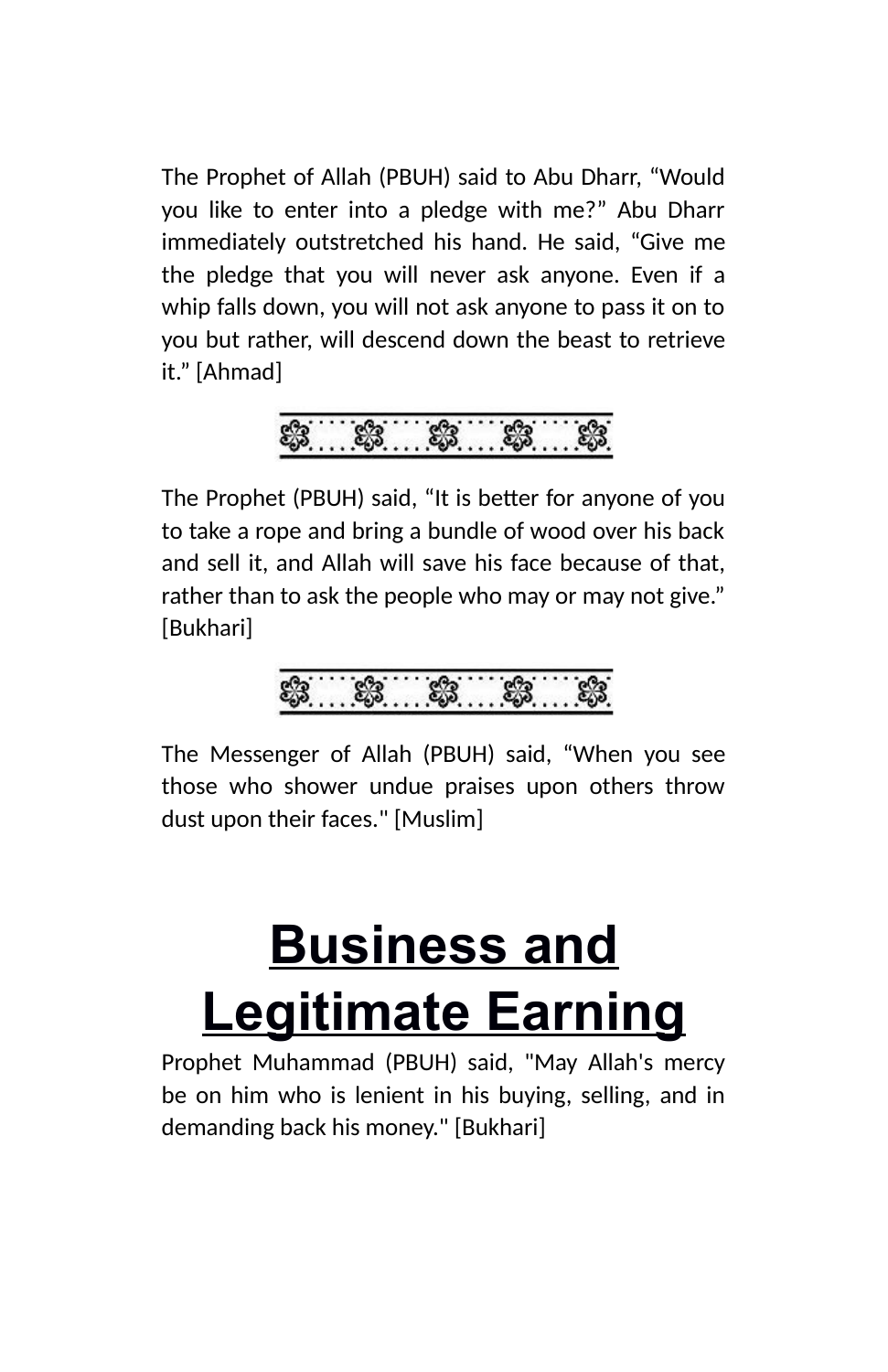

The Messenger of Allah (PBUH) cursed the one who gives a bribe and the one who takes it. [Abu Dawud, Ibn Majha, Tirmidhi, Baihaqi]



Prophet Muhammad (PBUH) mentioned a man who after a long journey is disheveled and dust-colored. [The man] stretches his hands out toward the sky and says, 'O Lord, O Lord', while his food is unlawful, his drink his unlawful, his clothing unlawful and his nourishment is unlawful. How does he expect Almighty God to respond to his prayers?" [Muslim]

Prophet Muhammad (PBUH) said, "O you people who trade, verily trade is such a thing wherein there is much vain talk and oaths are taken. So mix it with *Sadaqah* (charity)". [Abu Dawud, Nasai, Ibn Majha, Tirmidhi]

The Prophet (PBUH) said, "Refrain from swearing excessively in business transactions because swearing produces a ready sale but blots out the blessing." [Muslim]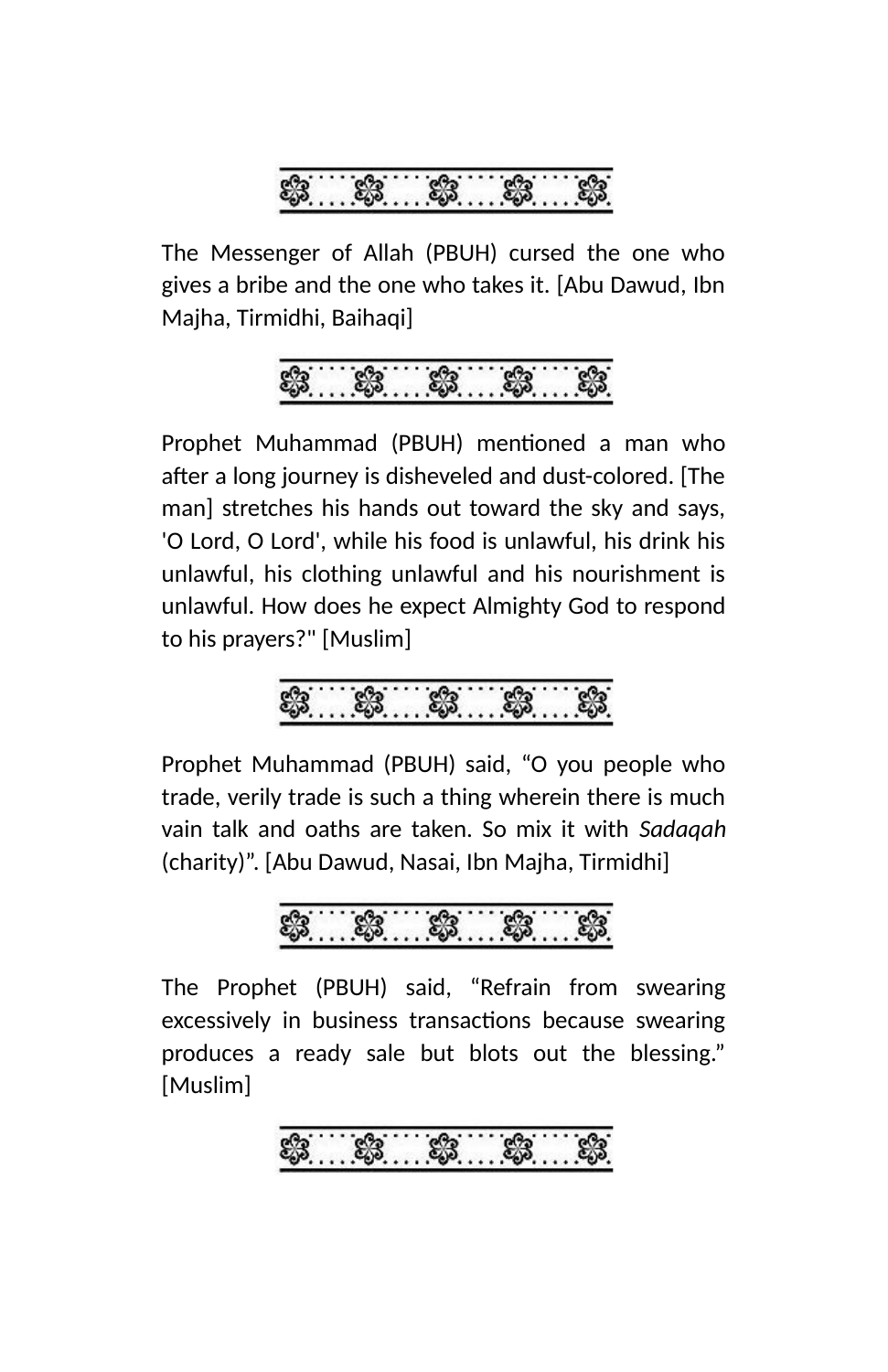Prophet Muhammad (PBUH) said, "Do not go to meet the caravans on the way (for buying their goods without letting them know the market price). If any trader went ahead and bought the goods in this way, the owner would then have the right to cancel the deal, (if he wished), on reaching the market." [Muslim]

Prophet Muhammad (PBUH) said: "Whosoever sells a defective product without disclosing its defect to the purchaser, shall earn the permanent anger of Almighty Allah." [Ibn-e-Majah]

Prophet Muhammad (PBUH) told the owners of measures and weights, "You have been entrusted with affairs over which some nations before you were destroyed" *[It means that there were people who were destroyed by God because of cheating, fraud and forgery in their business. A believer MUST abstain from these].* [Tirmidhi]

Anas bin Malik (RA) reported that Prophet Muhammad (PBUH) forbade the sale of fruits until they are mellow. They (the companions of Anas) said, "What is meant by 'mellow'? He said, "It implies that they become red. *When Allah hinders the growth of fruits, (then) what for*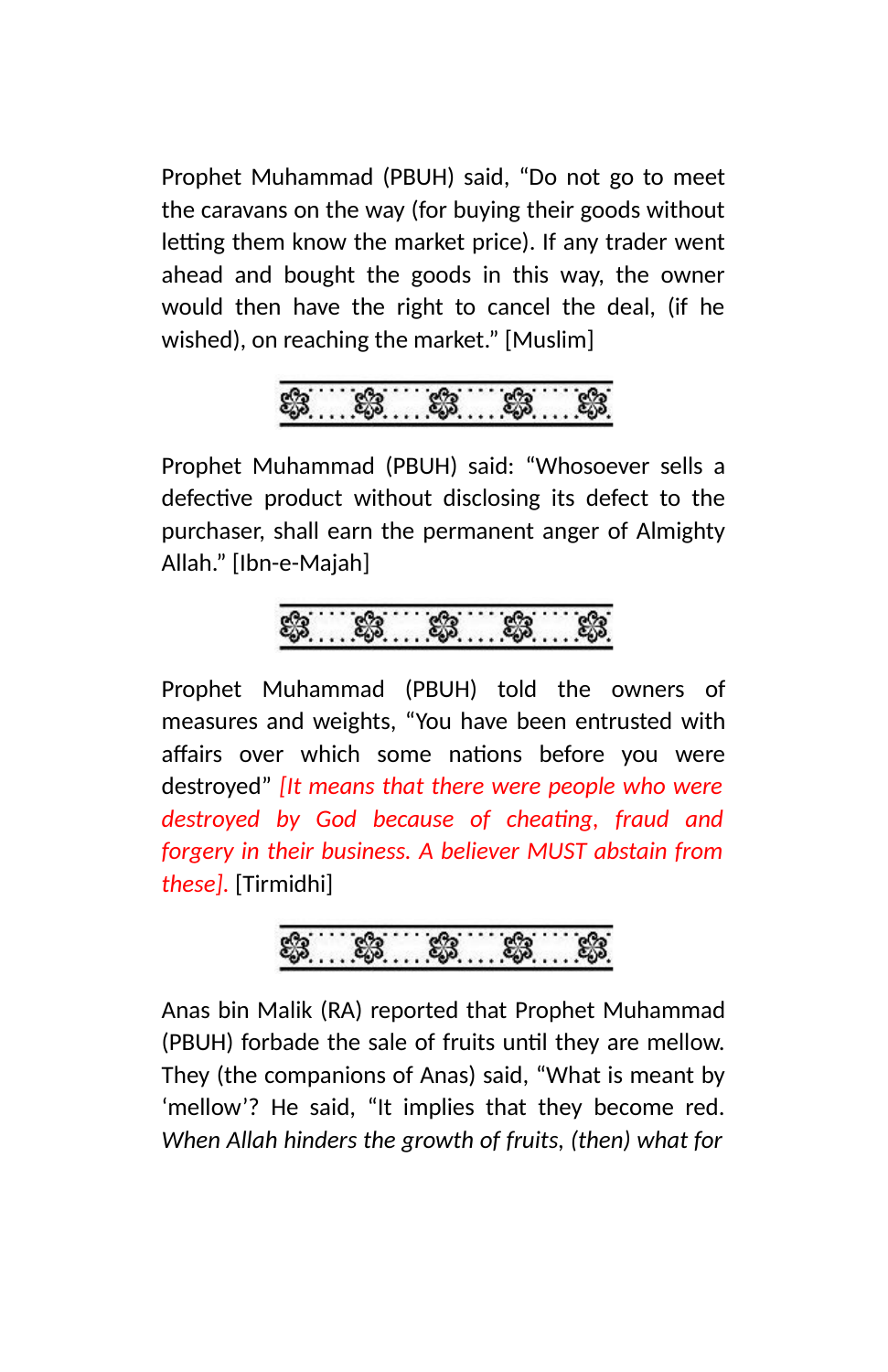*the wealth of your brother would become permissible for you? [Bukhari, Muslim]*

The prophet of Allah (PBUH) has prohibited the bulk sale of crops of a few years and he (PBUH) has ordered to help the one in hardship. [Muslim]

$$
\frac{3}{100}
$$

The Prophet (PBUH) said, "Do not earn profit out of that which you do not possess and do not sell what you do not possess." [Tirmidhi, Abu Dawud, Nasai]

$$
\frac{1}{2}
$$

The Prophet (PBUH) said, "Whoever hoards food for 40 days (in spite of severe shortage) with the objective of hiking its price, then after that, even if he gives it in charity, it will not be sufficient for him to absolve from its sin." [Mishkat Al-Masabeeh]

Prophet Muhammad (PBUH) forbade the sale (not providing for free) of excess water. [Muslim]

The Prophet (PBUH) said, "The owners of the gardens are responsible for guarding them by day, and the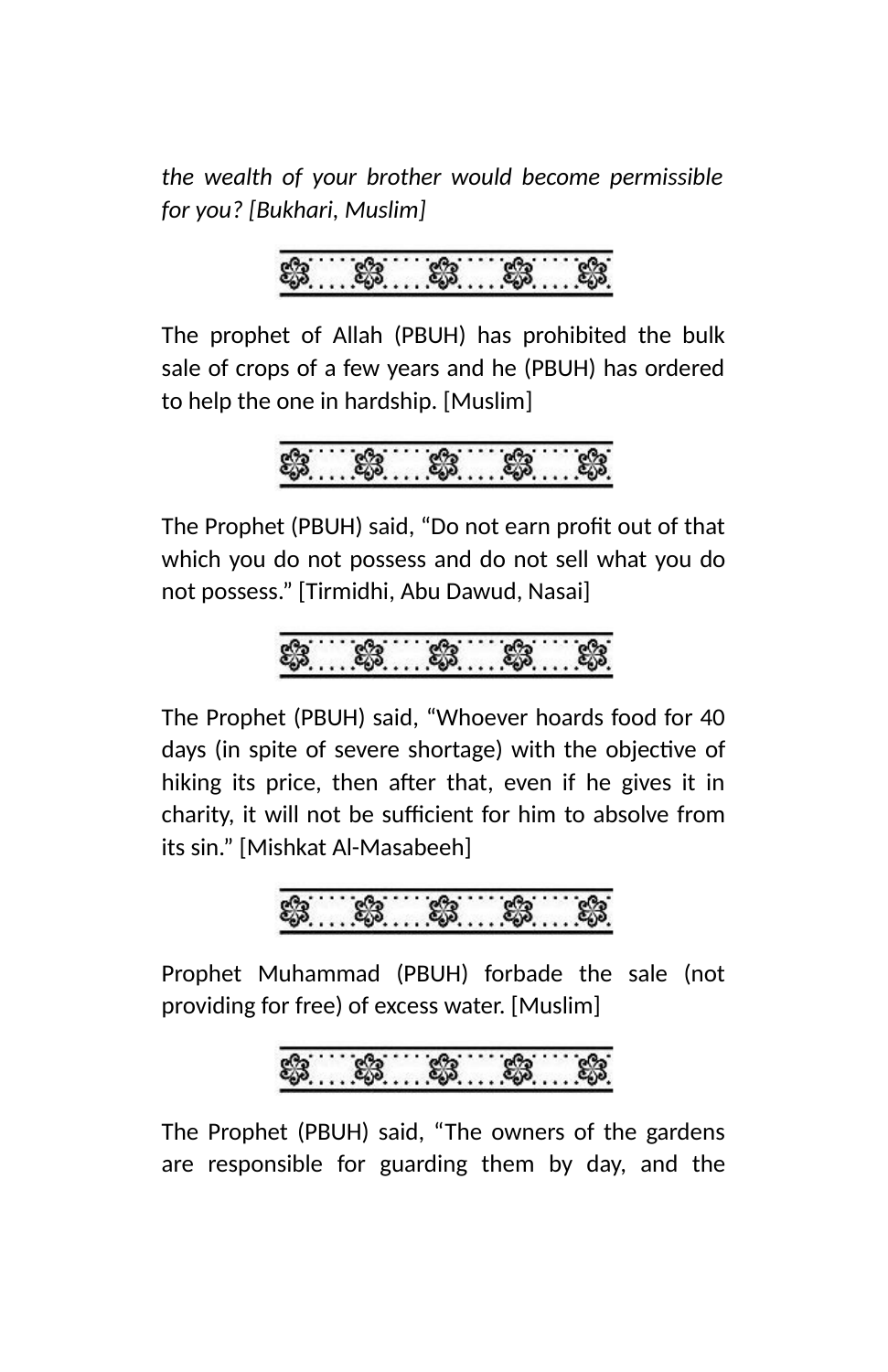owners of the animals are responsible for guarding them by night. Any damage done by animals during the night is a responsibility lying on their owners." [Malik, Abu Dawud, Ibn-e-Majha]



The Prophet (PBUH) forbade taking a price for animal copulation. [Bukhari]

### **Loan and Interest**

Prophet Muhammad (PBUH) said, "Procrastination (delay) in repaying debts by a wealthy person is injustice." [Bukhari, Muslim]

Prophet Muhammad (PBUH) said, "If a man extends a loan to someone, he should not accept a gift (from the debtor)." [Bukhari]

Narrated Jabir (RA), "The Prophet of Allah (PBUH) owed me some money and paid back more than he had borrowed." ( *of his own free will)* [Abu Dawud]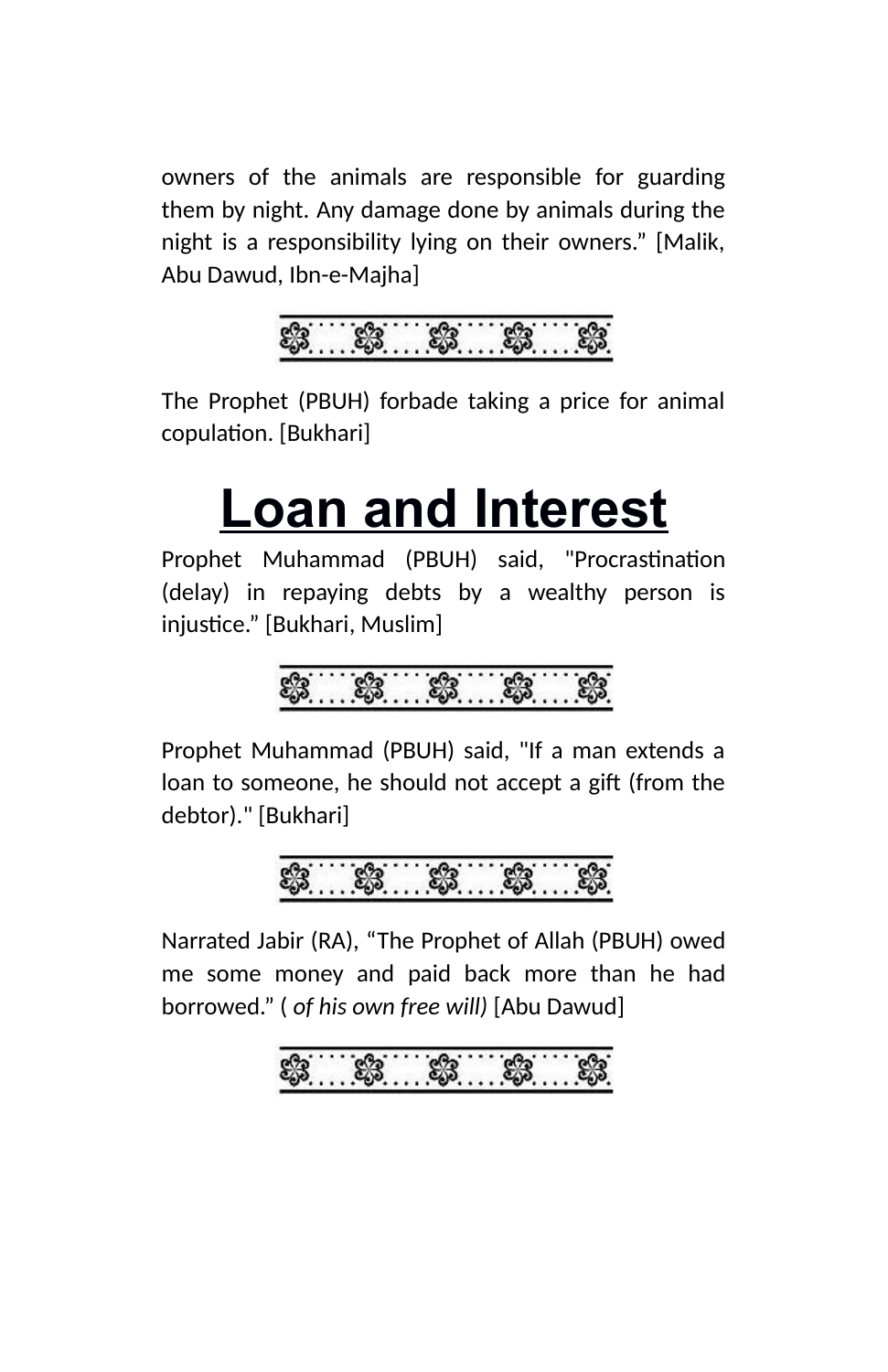The Prophet (PBUH) said, "Even when interest is much, it is bound to end up into paltriness." [Ibn-e-Majha, Baihaqi, Ahmad]

The Prophet (PBUH) said, "There will certainly come a time for mankind when everyone will take *Riba* (interest) and if he does not do so, its dust will reach him." [Abu Dawud, Ahmad, Nasai, Ibn Majha]

The Prophet of Allah (PBUH) cursed the receiver and the payer of interest, the one who records it and the two witnesses to the transaction and said, "They are all alike [in guilt]." [Muslim]

$$
\textcolor{blue}{\textbf{3.163}}\textcolor{blue}{\textbf{3.163}}\textcolor{blue}{\textbf{3.163}}\textcolor{blue}{\textbf{3.163}}
$$

The Prophet (PBUH) said, "Whoever alleviates [the situation of] one in dire straits who cannot repay his debt, Allah will alleviate his lot in both this world and in the Hereafter." [Muslim]

The Prophet (PBUH) said, "There is no *Riba* (interest) in hand-to-hand [spot] transactions." [Bukhari, Muslim]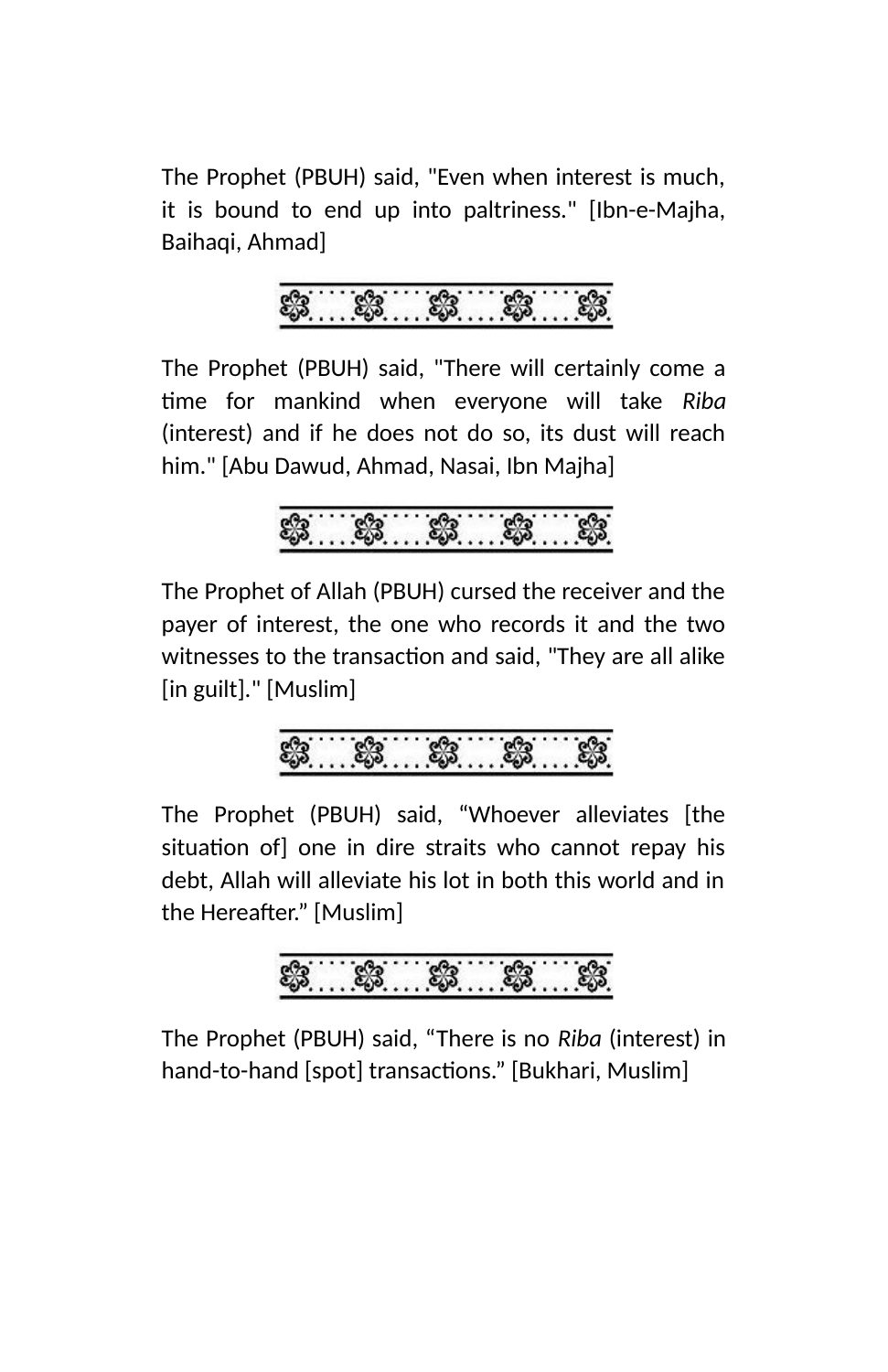# **Charity**

Prophet Muhammad (PBUH) said, "Allah loves more an ignorant man who is generous than a worshiper who is miserly." [Tirmidhi]

$$
\sqrt[3]{\frac{1}{100}} \cdot \sqrt[3]{\frac{1}{100}}
$$

Prophet Muhammad (PBUH) said, "Safeguard yourself against miserliness, for it ruined those who were before you. It incited them to murder and treating the unlawful as lawful." [Muslim]

The Prophet (PBUH) said, "A man giving a *dirham* (name of a currency) as *sadaqah* (charity) during his life is better than giving one hundred dirhams as *sadaqah* (charity) at the moment of his death." [Abu Dawud]

The Prophet (PBUH) said, "I would not like to have gold equal to this mountain of Uhud (a mountain in Medina), unless nothing of it, not even a single Dinar of it remains with me for more than three days, except something which I will keep for repaying debts." [Bukhari]

The Messenger of Allah, peace and blessings be upon him, said, "Charity does not decrease wealth, no one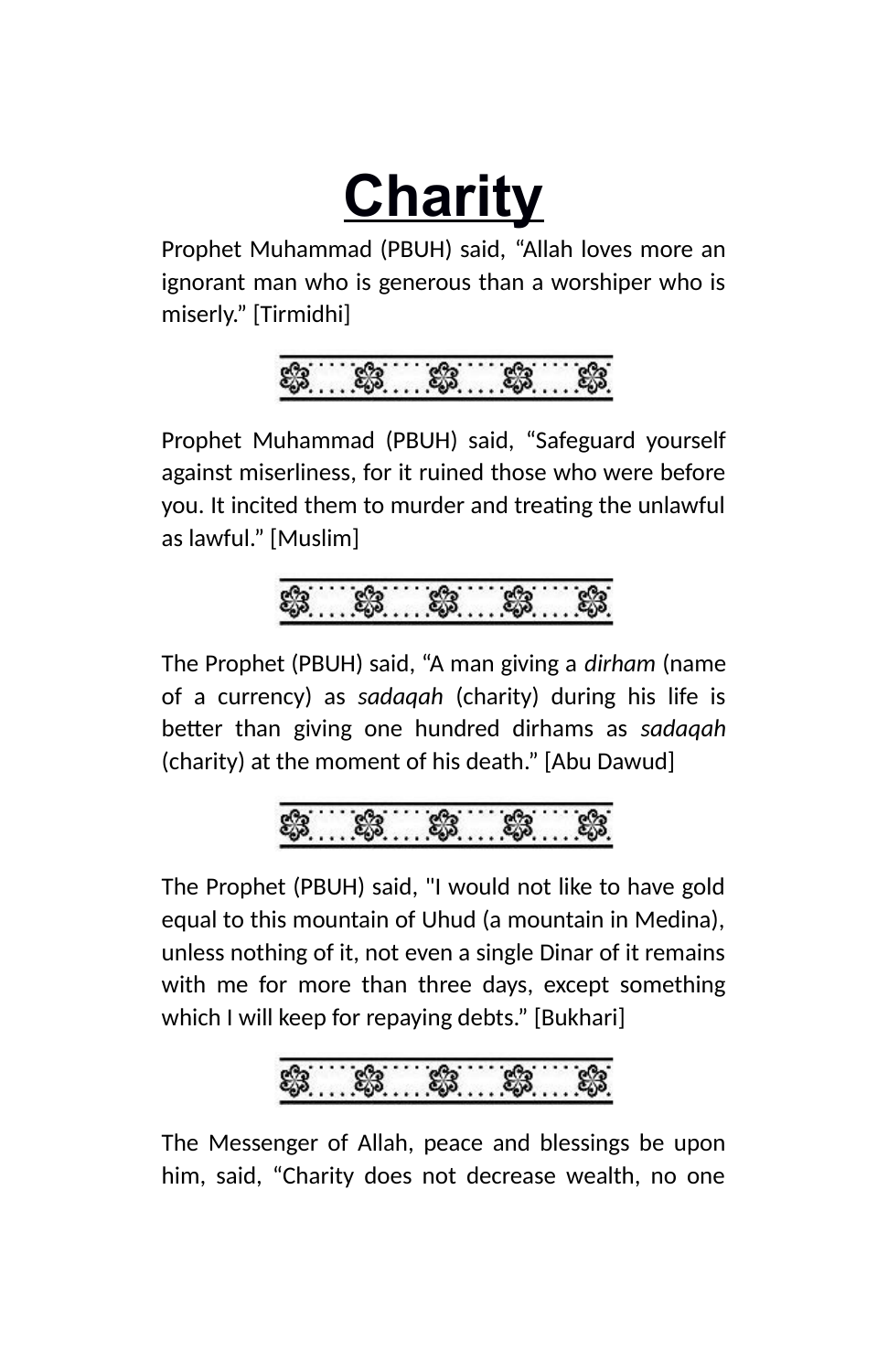forgives except that Allah increases his honor, and no one humbles himself for the sake of Allah except that Allah raises his status." [Muslim]

Prophet Muhammad (PBUH) said, "The upper hand (meaning charity giver's hand) is better than the lower hand (receiver's hand)." [Bukhari]

$$
\frac{2}{3}
$$

Prophet Muhammad (PBUH) said, "Feed the hungry, visit the sick, and set the captives free." [Bukhari]

$$
\frac{1}{3}
$$

Prophet Muhammad (PBUH) said, "The one who strives to sponsor a widow or a poor person (who hides his poverty out of self-respect) is like the one who strives in *Jihad* (holy war) in the cause of Allah." [Bukhari, Muslim]



Abu Huraira (RA) asked the Prophet (PBUH), "O Prophet Muhammad which charity is the best?" He replied: "The one with less money striving to give more. Give charity first to those who are dependent on you." [Abu Dawud]

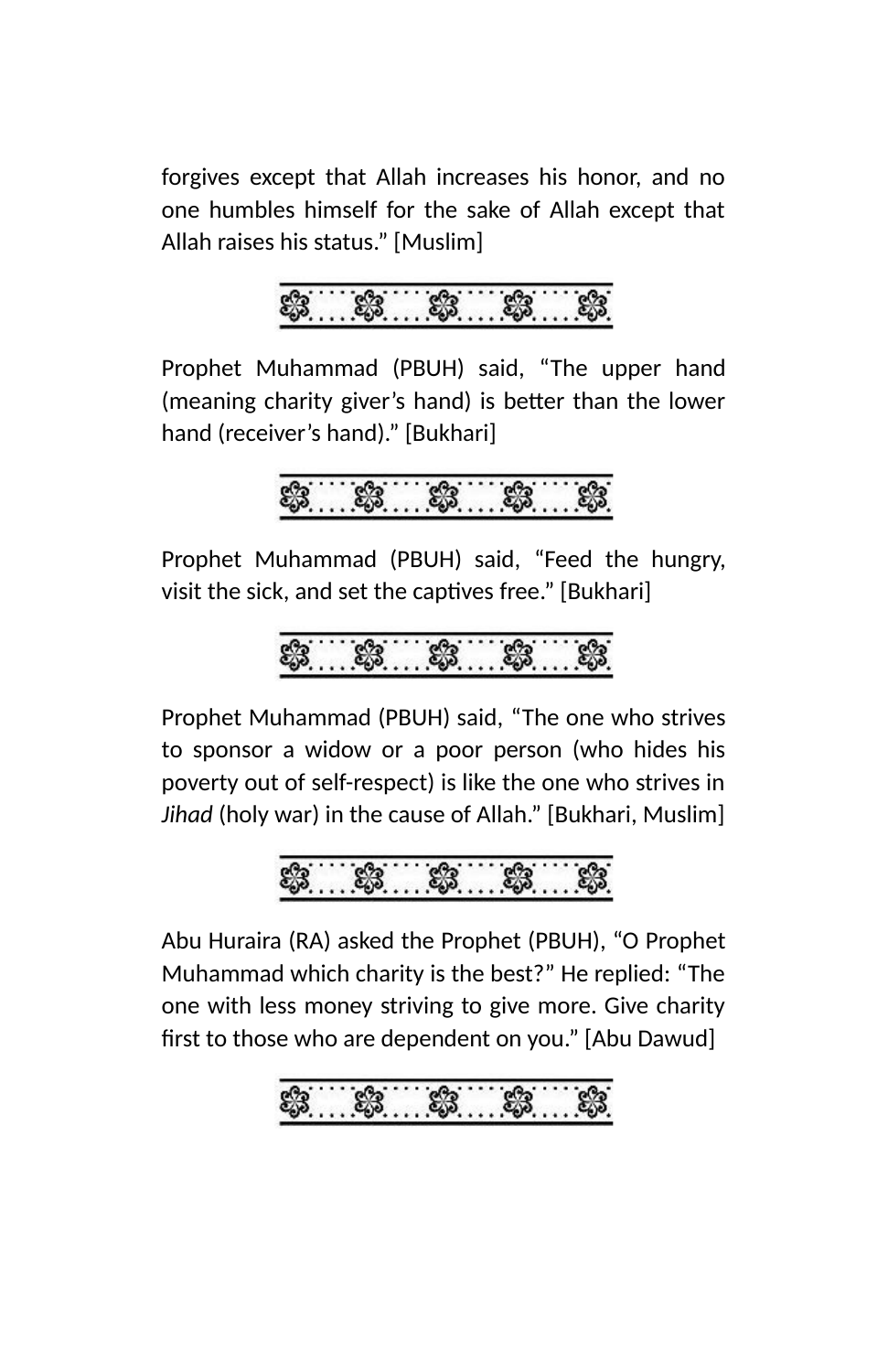Aisha (RA) narrated that they slaughtered a goat and the Prophet (PBUH) asked, "How much of its meat remains?" They replied, "Nothing remains except the shoulder piece." The Prophet (PBUH) said, "Everything remains except the shoulder piece." *(Meaning that everything other than the shoulder piece has been given in charity and therefore will be rewarded by Allah)* [Tirmidhi]

Abu Musa narrated that the Prophet (PBUH) said, "Every Muslim has to give in *sadaqa* (charity)." The people asked, "O Prophet Muhammad (PBUH)! If someone has nothing to give, what will he do?" He said, "He should work with his hands and benefit himself and also give in charity (from what he earns)." The people further asked, "If he cannot do even that?" He replied, "Then he should help the needy who appeal for help." Then the people asked, "If he cannot do that?" He replied, "Then he should perform all that is good and keep away from all that is evil and this will be regarded as charitable deeds." [Bukhari]

Prophet Muhammad (PBUH) said, "Do not buy it and do not get back your charity." [Tirmidhi]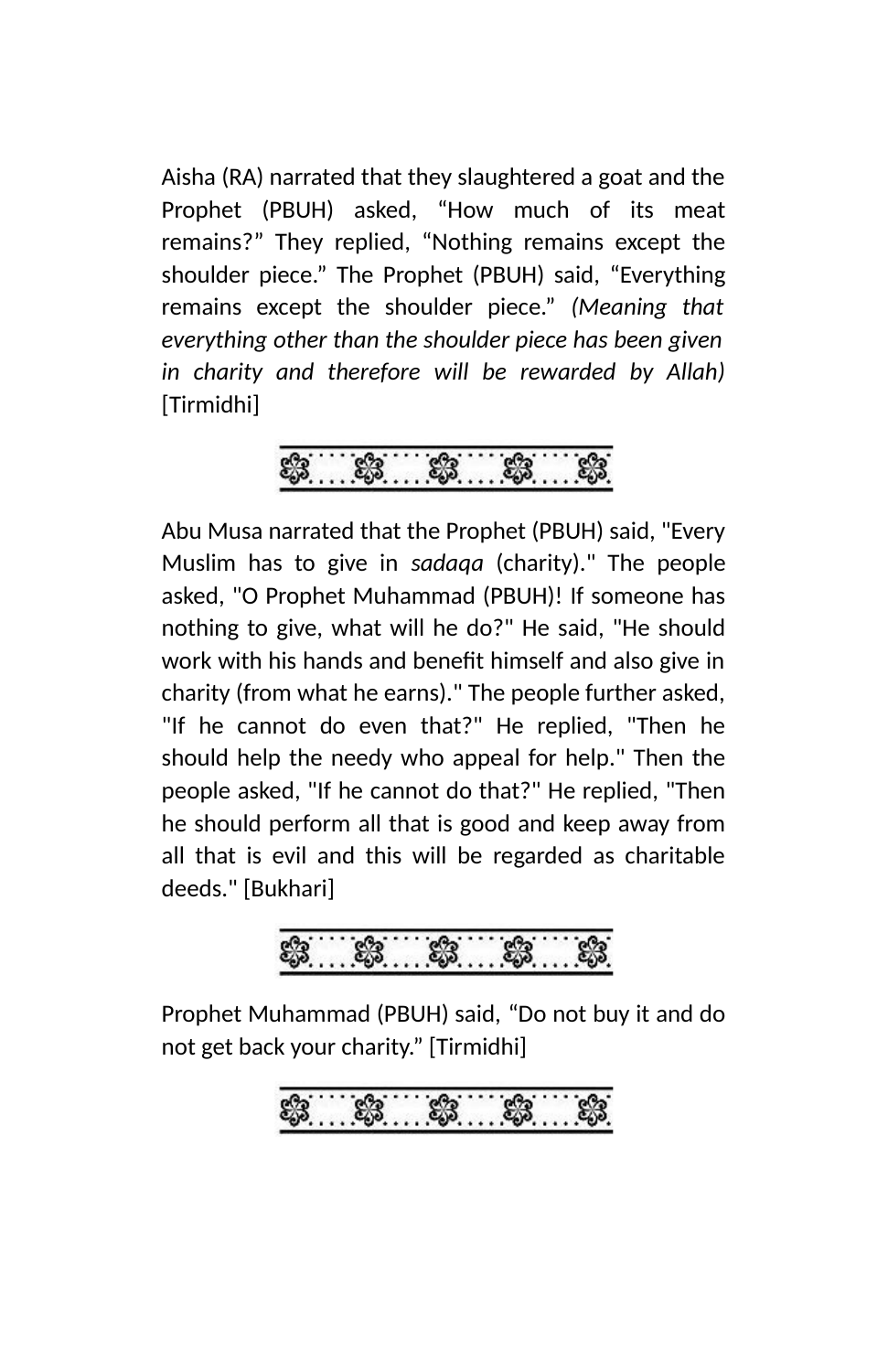Prophet Muhammad (PBUH) said, "It is not permissible to give charity to a rich man (or the one who is independent of means) or to the one who is strong and healthy (or can earn by himself)." [Tirmidhi, Abu Dawud, Darmi, Ahmad, Nasai, Ibn-e-Majha]



*Prophet Muhammad (PBUH) said, "Accepting charity is legal neither for Muhammad nor for the family of Muhammad." [Abu Dawud]*



Prophet Muhammad (PBUH) said, "Every good deed is charity". [Bukhari, Muslim]

.... \$ .... \$ ...

Prophet Muhammad (PBUH) said, "Feeding an animal which is hungry is an excellent charity." [Baihaqi]

$$
\textcolor{blue}{\textbf{3.33}}\textcolor{blue}{\textbf{3.4}}\textcolor{blue}{\textbf{3.4}}\textcolor{blue}{\textbf{3.4}}\textcolor{blue}{\textbf{3.4}}\textcolor{blue}{\textbf{3.4}}\textcolor{blue}{\textbf{3.4}}\textcolor{blue}{\textbf{3.4}}\textcolor{blue}{\textbf{3.4}}\textcolor{blue}{\textbf{3.4}}\textcolor{blue}{\textbf{3.4}}\textcolor{blue}{\textbf{3.4}}\textcolor{blue}{\textbf{3.4}}\textcolor{blue}{\textbf{3.4}}\textcolor{blue}{\textbf{3.4}}\textcolor{blue}{\textbf{3.4}}\textcolor{blue}{\textbf{3.4}}\textcolor{blue}{\textbf{3.4}}\textcolor{blue}{\textbf{3.4}}\textcolor{blue}{\textbf{3.4}}\textcolor{blue}{\textbf{3.4}}\textcolor{blue}{\textbf{3.4}}\textcolor{blue}{\textbf{3.4}}\textcolor{blue}{\textbf{3.4}}\textcolor{blue}{\textbf{3.4}}\textcolor{blue}{\textbf{3.4}}\textcolor{blue}{\textbf{3.4}}\textcolor{blue}{\textbf{3.4}}\textcolor{blue}{\textbf{3.4}}\textcolor{blue}{\textbf{3.4}}\textcolor{blue}{\textbf{3.4}}\textcolor{blue}{\textbf{3.4}}\textcolor{blue}{\textbf{3.4}}\textcolor{blue}{\textbf{3.4}}\textcolor{blue}{\textbf{3.4}}\textcolor{blue}{\textbf{3.4}}\textcolor{blue}{\textbf{3.4}}\textcolor{blue}{\textbf{3.4}}\textcolor{blue}{\textbf{3.4}}\textcolor{blue}{\textbf{3.4}}\textcolor{blue}{\textbf{3.4}}\textcolor{blue}{\textbf{3.4}}\textcolor{blue}{\textbf{3.4}}\textcolor{blue}{\textbf{3.4}}\textcolor{blue}{\textbf{3.4}}\textcolor{blue}{\textbf{3.4}}\textcolor{blue}{\textbf{3.4}}\textcolor{blue}{\textbf{3.4}}\textcolor{blue}{\textbf{3.4}}\textcolor{blue}{\textbf{3.4}}\textcolor{blue}{\textbf{3.4}}\textcolor{blue}{\textbf{3.4}}\textcolor{blue}{\textbf{3.4}}\textcolor{blue}{\textbf{3.4}}\textcolor
$$

Abu Dharr reported that the Prophet (PBUH) said, "Smiling at your brother is a *Sadaqah* (charity), enjoining the good is a *Sadaqah*, forbidding the wrong is a *Sadaqah*, guiding someone to the right path is a *Sadaqah*, leading the blind is a *Sadaqah* and removing harmful things, thorns, bones from road is regarded as a *Sadaqah*, and pouring out from your bucket into your brother's bucket is *Sadaqah*." [Tirmidhi]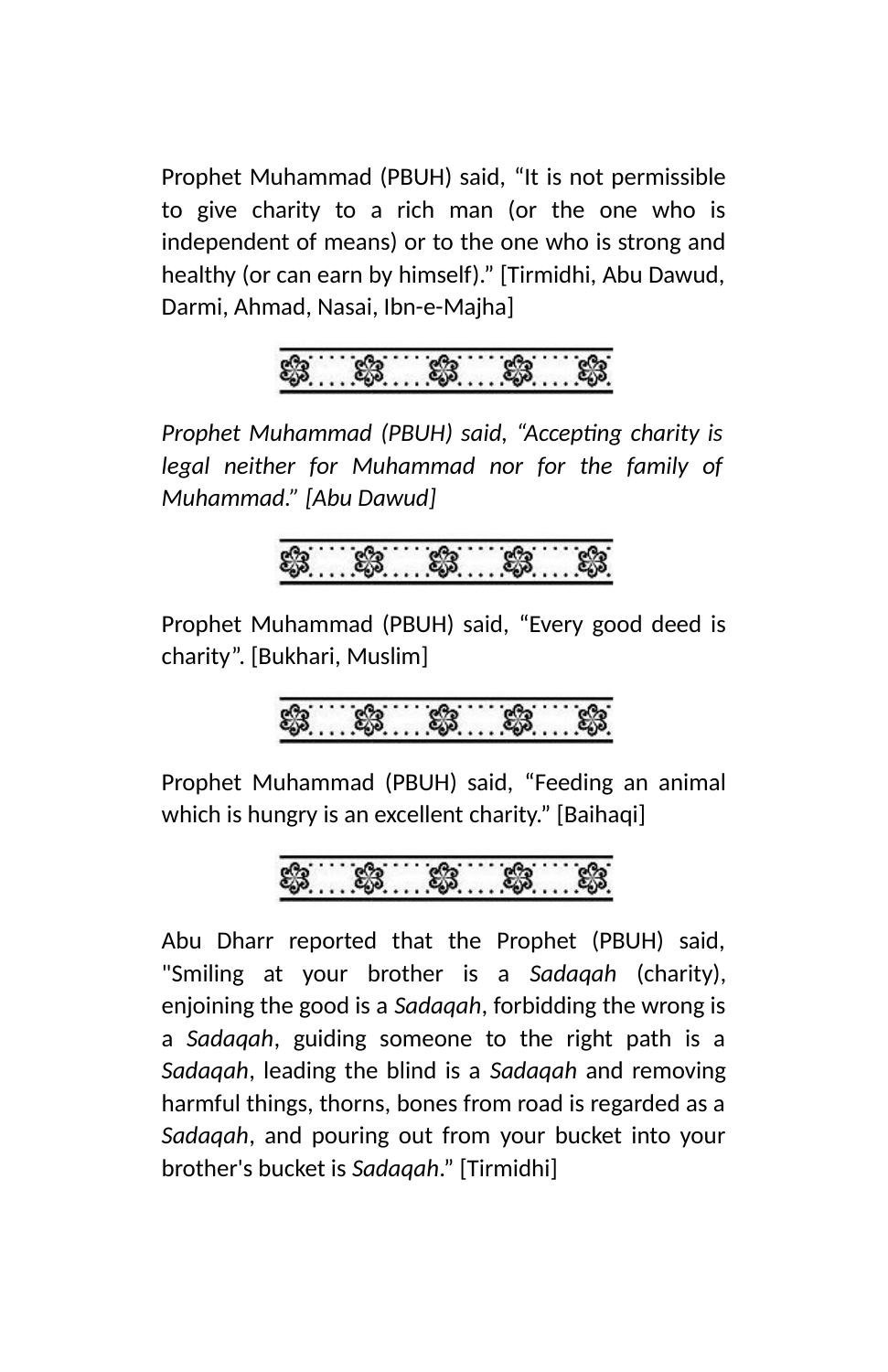

Anas (RA) reported that the Prophet (PBUH) said, "If a Muslim plants a tree or sows seeds, and then a bird, or a person or an animal eats from it, it is regarded as a charitable gift (*sadaqah*) for him." [Bukhari, Muslim]

# **Objects Lying on the Way**

Prophet Muhammad (PBUH) said, "Whoever finds any lost item, should have one or two trustworthy people witness it, and he should not conceal and hide it. So if its owner comes, let him return it to him, otherwise it is the wealth of Allah which He brings to whomever He pleases." [Ahmad, Abu Dawud, Darmi]

Prophet Muhammad (PBUH) was asked about the lost item that is found. He said: "Announce it for a year, and if the one who wants it comes for it, give it to him. Otherwise, be familiar with its pouch & drawstring, then consume it. And if the one seeking it comes, then give it to him." [Bukhari, Muslim]



Rafi' bin 'Amr al Ghaffari (RA) said, "When I was a boy I threw stones at the Ansars' date-palms, and so they brought me before the prophet of God. 'Boy,' said he,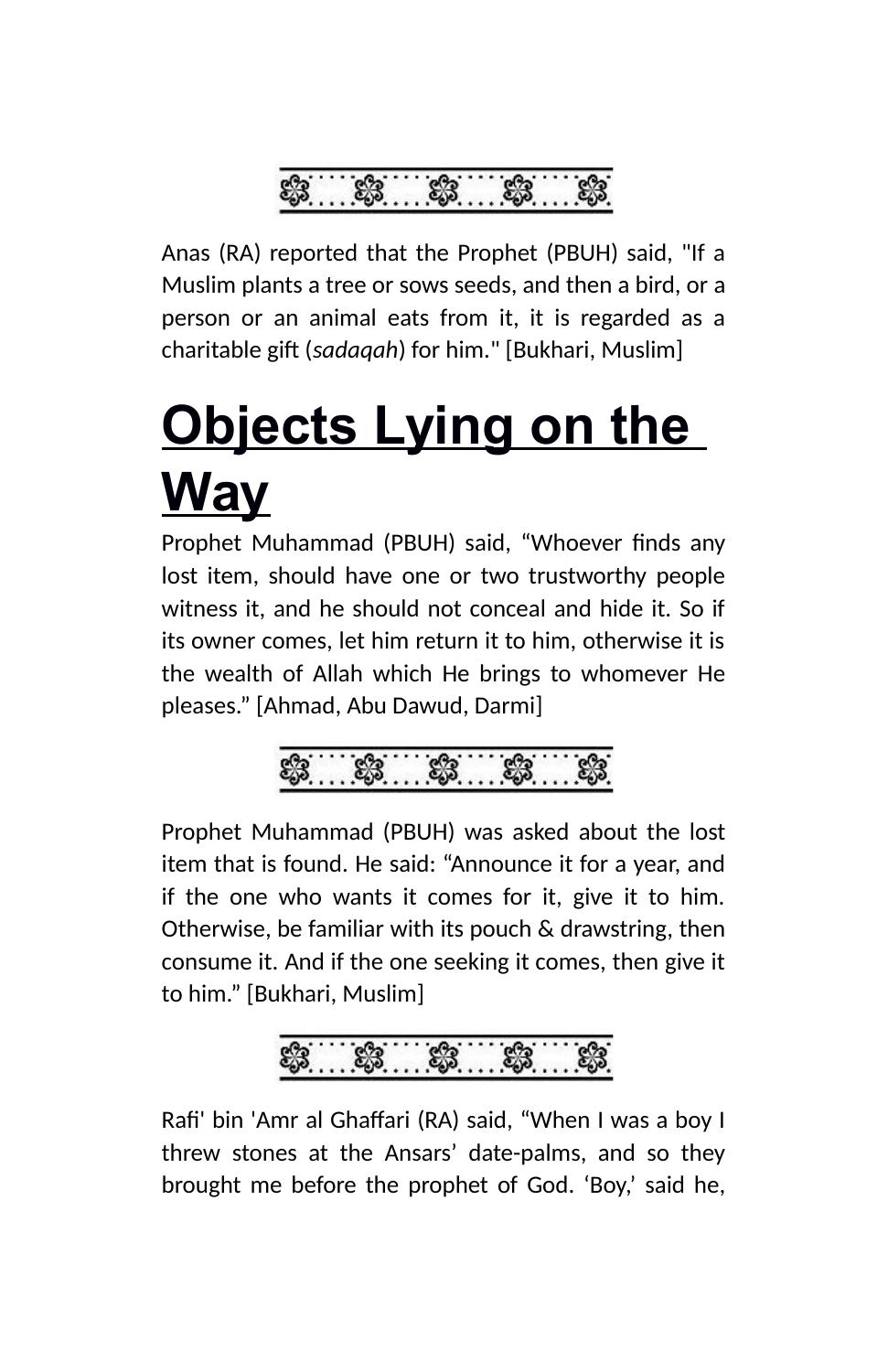'why did you throw stones at the date-palms?' 'So that I might eat dates,' I said. 'Don't throw stones,' said he, 'but eat the ones lying on the ground.' Then he touched my head and prayed, 'O God, satisfy him with food.'" [Tirmidhi, Abu Dawud, Ibn-e-Majha]

### **Will**

The Prophet (PBUH) said, "It is the duty of a Muslim man who has something which is to be given as a bequest, not to have it for two nights without having his will written regarding it." [Bukhari, Muslim]

Prophet Muhammad (PBUH) said, "Allah has Himself given everyone, who has a right, his right. So, there is no will for any inheritor." [Abu Dawud, Ibn-e-Majha, Tirmidhi]

Amir bin Sa'd reported on the authority of his father (Sa'd bin Abi Waqqas): Prophet Muhammad (PBUH) visited me in my illness which brought me near death in the year of Hajjat-ul-Wada' (Farewell Pilgrimage). I said: Prophet Muhammad, you can well see the pain with which I am afflicted and I am a man possessing wealth, and there is none to inherit me except only one daughter. Should I give two-thirds of my property as *Sadaqa* (charity)? He said: No. I said: Should I give half (of my property) as *Sadaqa*? He said: No. He (further)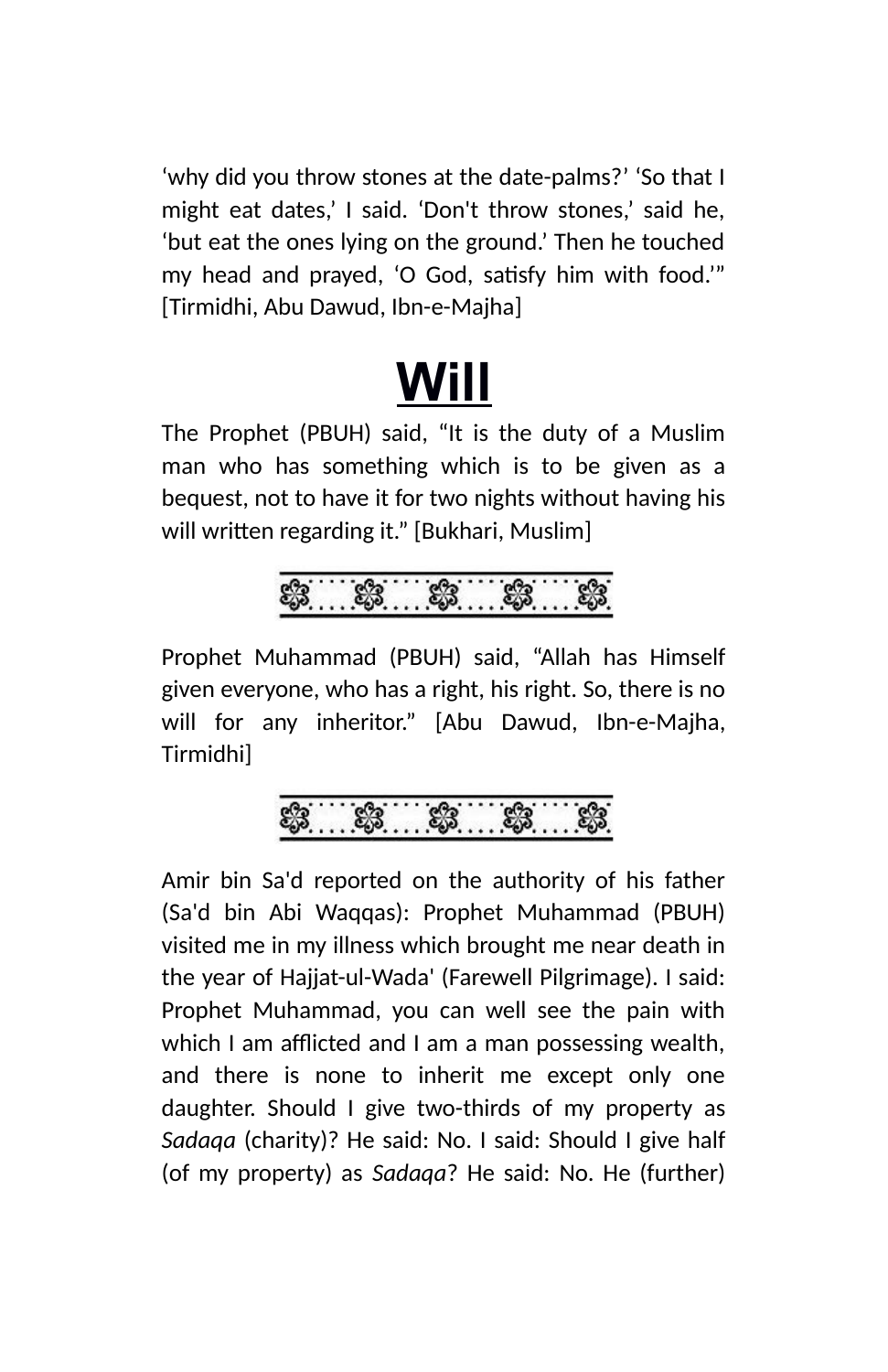said: Give one-third (in charity) and that is quite enough. To leave your heirs rich is better than to leave them poor, begging from people; that you would never incur an expense seeking therewith the pleasure of Allah, but you would be rewarded therefor, even for a morsel of food that you put in the mouth of your wife. [Bukhari, Muslim]

### **Alcohol**

Prophet Muhammad (PBUH) said, "Anything which intoxicates is prohibited." [Muslim]

The Prophet (PBUH) cursed 10 kinds of people associated with alcoholic beverages:

- 1. Those who make it themselves
- 2. Those who help to make it
- 3. Those who use it
- 4. Those who carry it
- 5. Those to whom it is carried
- 6. Those who give it to others
- 7. Those who sell it
- 8. Those who use the money made from it
- 9. Those who purchase it
- 10. Those from whom it is purchased

[Tirmidhi, Ibn-e-Majha]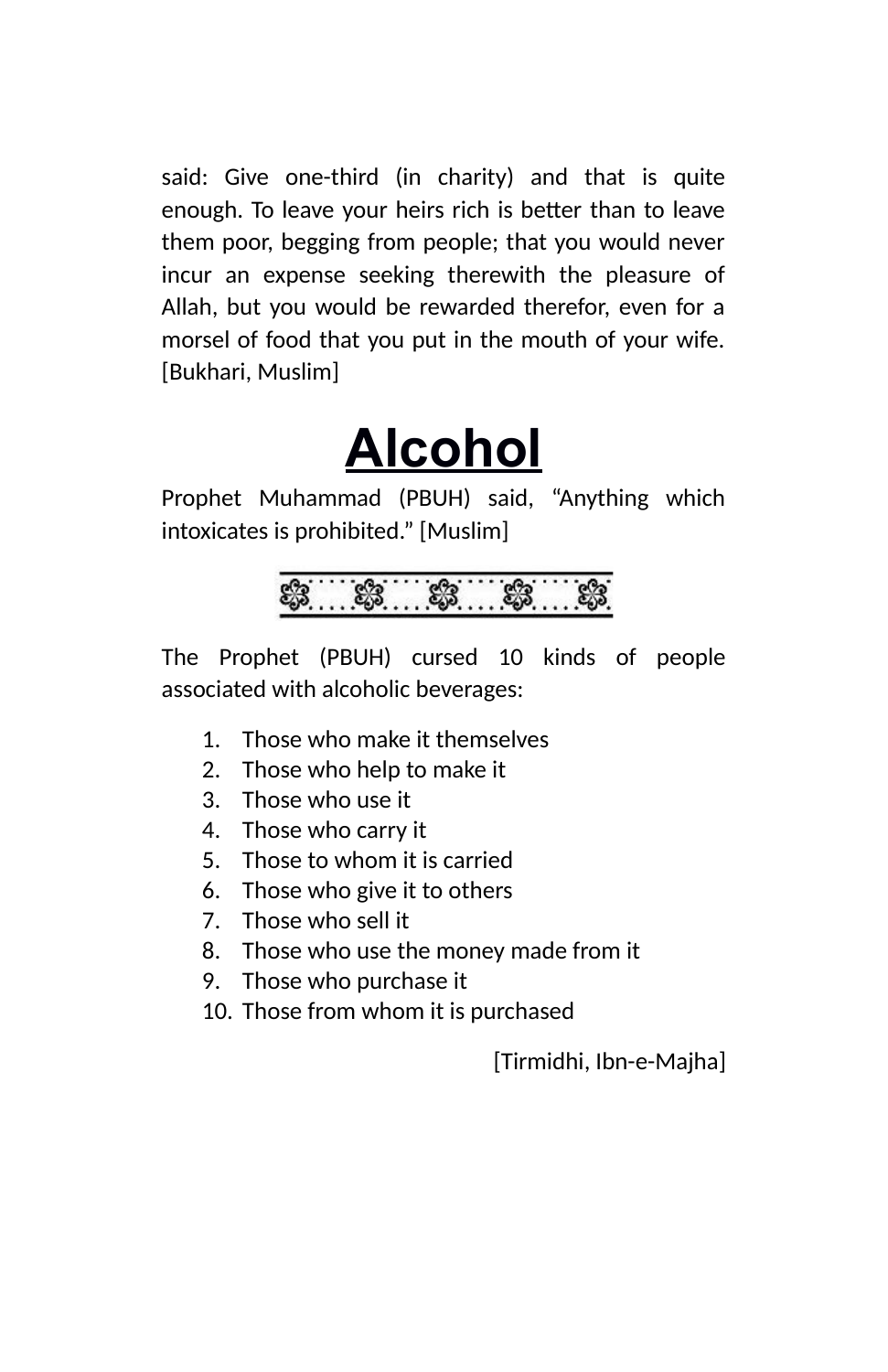## **Legal and Illegal Male-Female Relationship**

Prophet Muhammad (PBUH) said, "Do not cast a second look (at a woman), for the first look (which happens by chance) is pardonable but the second is prohibited." [Ahmad, Tirmidhi, Abu Dawud, Darmi]



Prophet Muhammad (PBUH) said, "Whenever a man is alone with a woman, the Devil makes a third." [Tirmidhi]

Prophet Muhammad (PBUH) said, "Allah curses men who imitate women and women who imitate men." [Bukhari]

Prophet Muhammad (PBUH) said, "The perfume for men is that whose odour is apparent but whose colour is hidden, and the perfume for women is that whose colour is apparent but whose odour is hidden." [Abu Dawud]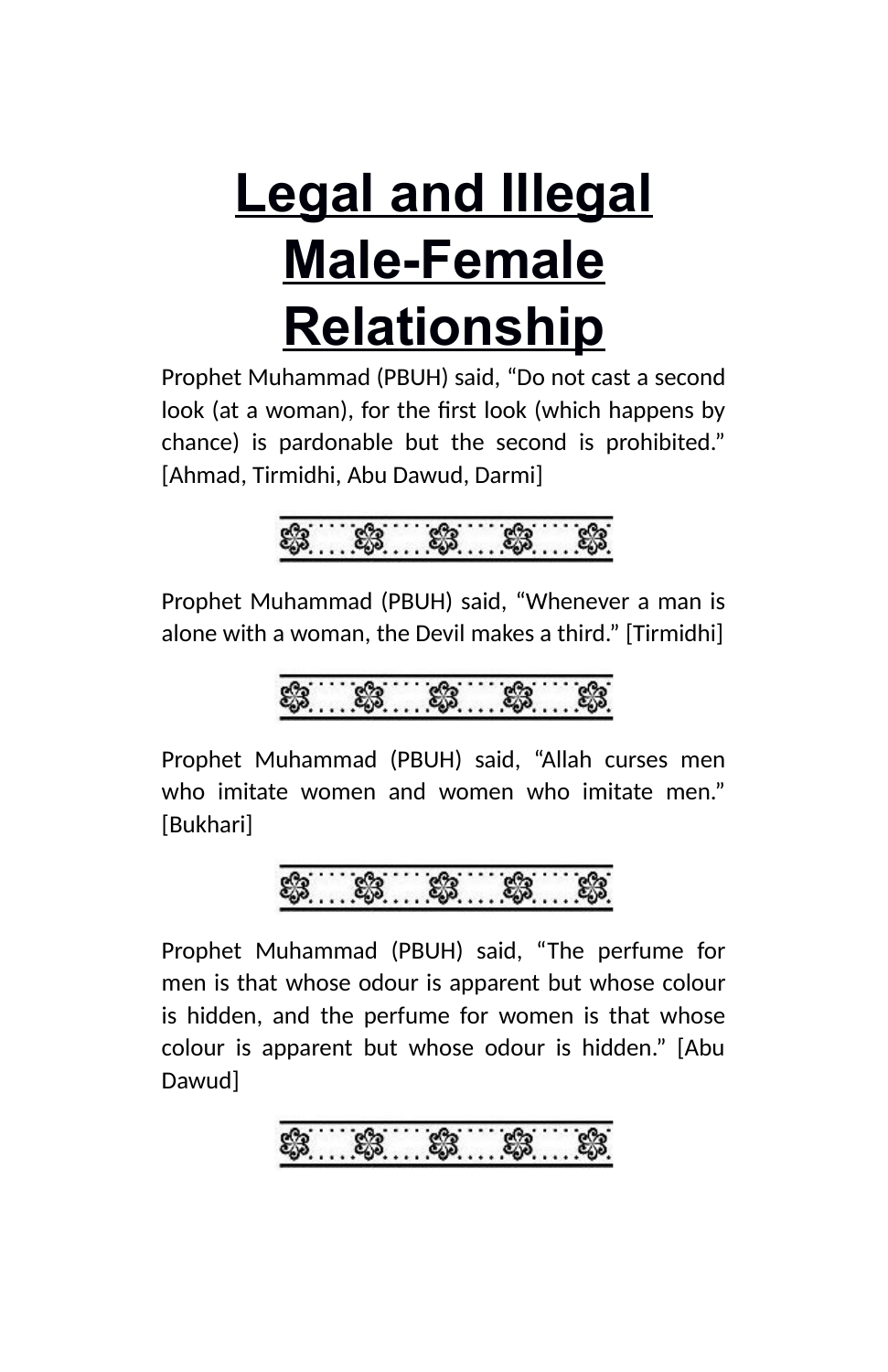Prophet Muhammad (PBUH) said, "Wearing silk and gold has been made unlawful for the men of my people and lawful for the women." [Tirmidhi, Nasai]

### **Ambassador**

Abu Rafe (RA) reported, "The Quraysh (who were the hardcore enemies of Islam) sent me [as a Meccan emissary] to Prophet Muhammad (in Medina). As soon as I saw the Prophet, Islam was cast in my heart. Then I said, "O Messenger of Allah, I shall never return to them." The Prophet said, "I do neither break a treaty, nor do I make messengers prisoners. Therefore return, and if there remains in you what is now in you, come back." Then I returned [to Mecca]. Afterwards I came to the Prophet and accepted Islam." [Abu Dawud]

### **Superstitions**

Prophet Muhammad (PBUH) said, "Bad omens have no basis." [Bukhari]

Mu'aawiyah ibn al-Hakam al-Salami (RA) reported that he said to the Messenger of Allah (peace and blessings of Allah be upon him), "O Messenger of Allah, we used to do some things in the age of Ignorance. One of them is that we used to go to soothsayers. The Noble Prophet stated, 'Do not go to soothsayers anymore.' I said, 'Some of us believe in *tiyarah* (bad omen).' He said, 'That is something that any of you may feel in himself,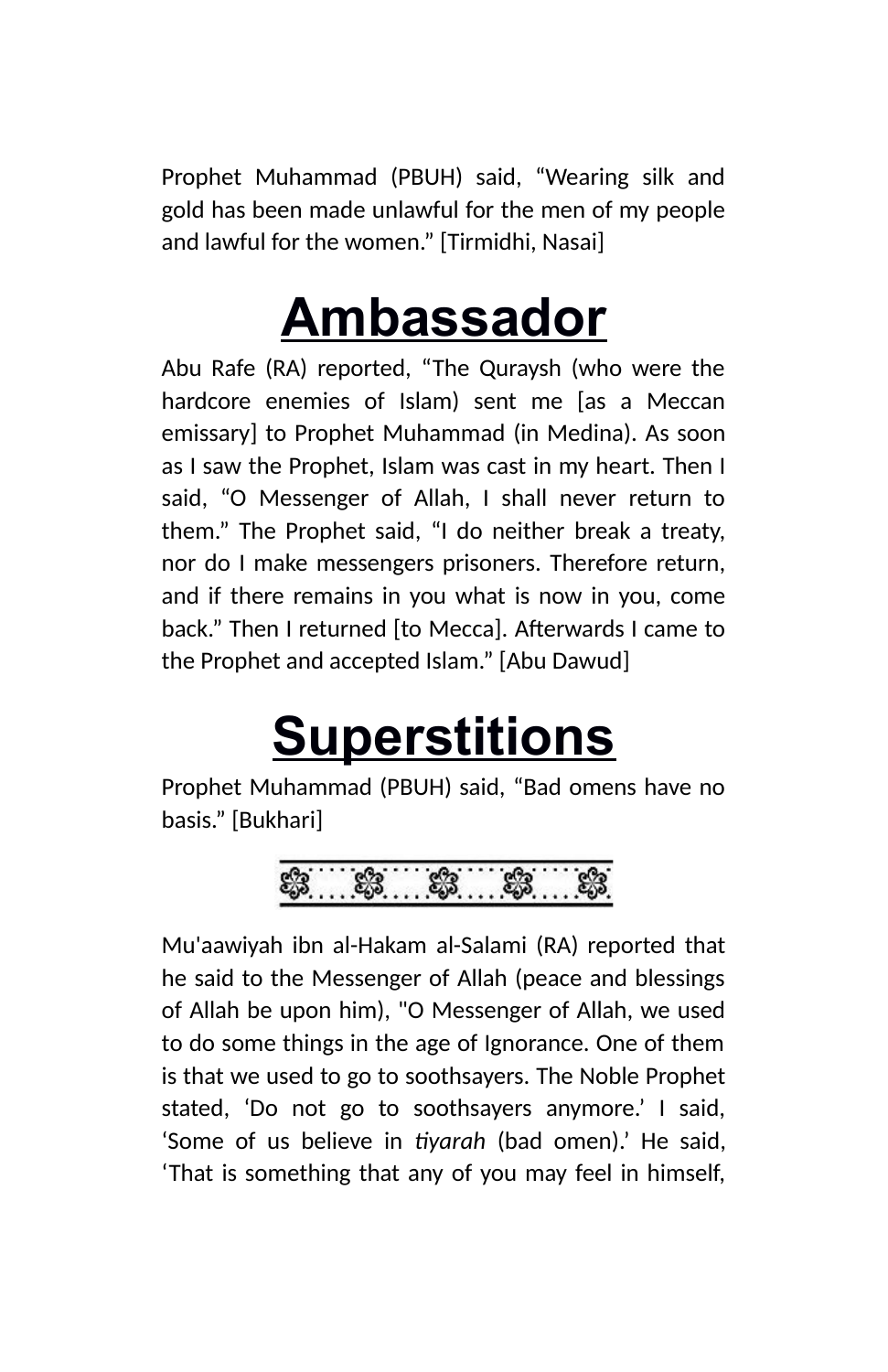but it should not stop you from doing anything.'" [Muslim]

Zaid Ibn Khalid Al-Juhani (RA) said, "Prophet Muhammad (PBUH) prayed the morning prayer with us in Al-Hudaibiyyah after it had rained during the night, and when he had finished, he addressed the people, saying, 'Do you know what your *Rabb* (God) said?' They said, 'Allah and His Messenger (PBUH) know best!' He (PBUH) said, (Allah the Exalted said) 'Some of My slaves this morning are true Believers in Me and others are disbelievers: As for those who say: "We have received rain from the Bounty of Allah and His Mercy," they are Believers in Me and disbelievers in the stars, while those who say: "We have received rain from the movements of such-and-such a star," are disbelievers in Me and believers in the stars.'"[Bukhari, Muslim]



Prophet Muhammad (PBUH) said, "The sun and the moon are two signs amongst the signs of Allah. They do not eclipse because of someone's death or birth." [Bukhari, Muslim]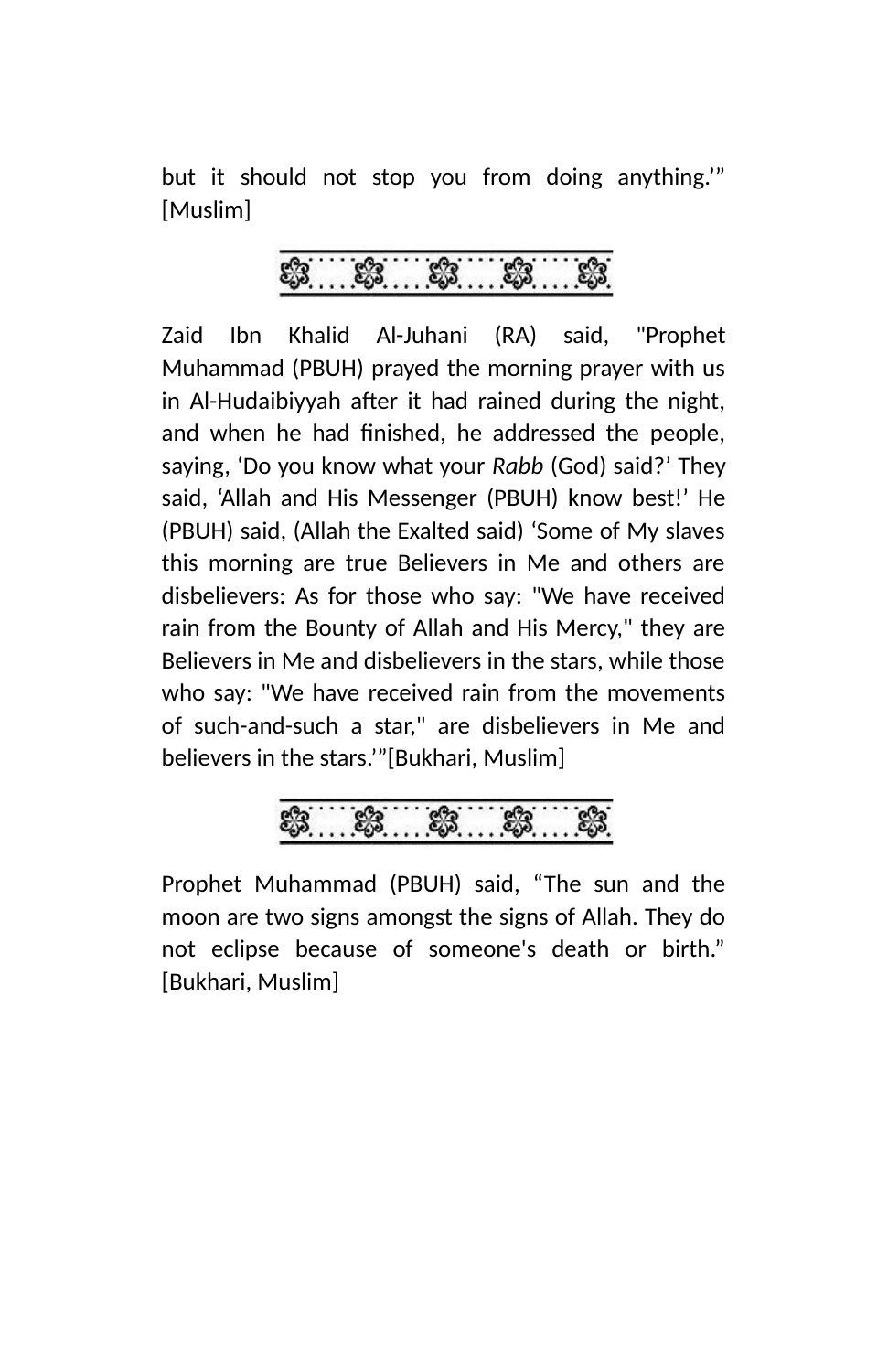# **Invaluable Instructions**

Prophet Muhammad (PBUH) said, "When Allah provides for you a means for earning your livelihood, then do not retract from it until circumstances change or losses start incurring." [Ahmad, Ibn-e-Majha]

Prophet Muhammad (PBUH) said, "A slave becomes nearest to his *Rabb* (Sustainer) when he is in prostration. So invoke (supplicate) Allah much while prostrating." [Muslim]

Prophet Muhammad (PBUH) said, "Moderateness in spending (money) is half the sustenance, friendship with people is half the wisdom and asking questions properly is half the knowledge." [Muslim]

Prophet Muhammad (PBUH) said, "There are two blessings which many people lose: (They are) Health and free time." [Bukhari]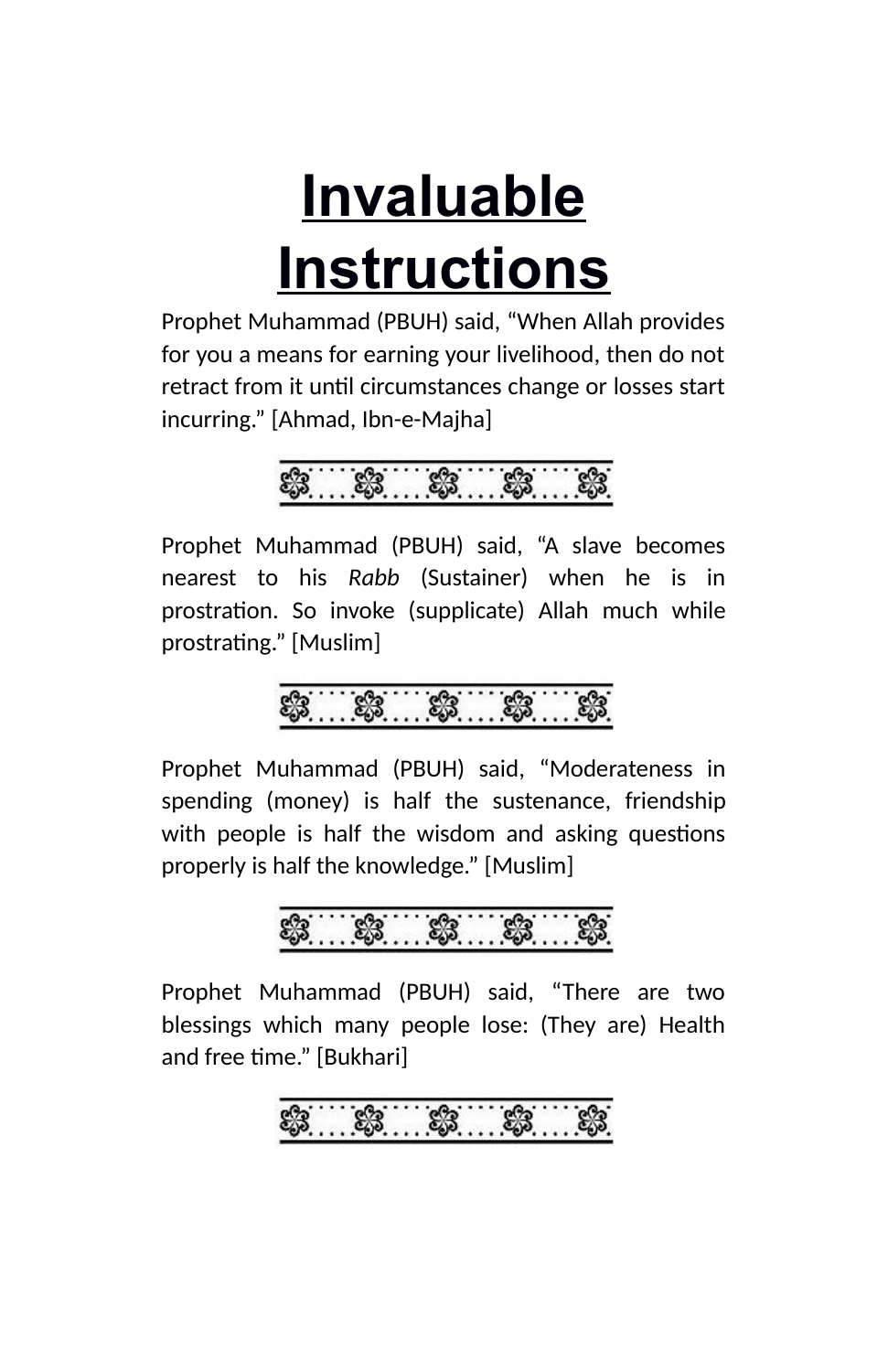Prophet Muhammad (PBUH) said, "A believer is not bitten from the same hole twice." [Bukhari, Muslim]

$$
\textcolor{blue}{\textbf{3.33}}\textcolor{blue}{\textbf{3.4}}\textcolor{blue}{\textbf{3.4}}\textcolor{blue}{\textbf{3.4}}\textcolor{blue}{\textbf{3.4}}\textcolor{blue}{\textbf{3.4}}\textcolor{blue}{\textbf{3.4}}\textcolor{blue}{\textbf{3.4}}\textcolor{blue}{\textbf{3.4}}\textcolor{blue}{\textbf{3.4}}\textcolor{blue}{\textbf{3.4}}\textcolor{blue}{\textbf{3.4}}\textcolor{blue}{\textbf{3.4}}\textcolor{blue}{\textbf{3.4}}\textcolor{blue}{\textbf{3.4}}\textcolor{blue}{\textbf{3.4}}\textcolor{blue}{\textbf{3.4}}\textcolor{blue}{\textbf{3.4}}\textcolor{blue}{\textbf{3.4}}\textcolor{blue}{\textbf{3.4}}\textcolor{blue}{\textbf{3.4}}\textcolor{blue}{\textbf{3.4}}\textcolor{blue}{\textbf{3.4}}\textcolor{blue}{\textbf{3.4}}\textcolor{blue}{\textbf{3.4}}\textcolor{blue}{\textbf{3.4}}\textcolor{blue}{\textbf{3.4}}\textcolor{blue}{\textbf{3.4}}\textcolor{blue}{\textbf{3.4}}\textcolor{blue}{\textbf{3.4}}\textcolor{blue}{\textbf{3.4}}\textcolor{blue}{\textbf{3.4}}\textcolor{blue}{\textbf{3.4}}\textcolor{blue}{\textbf{3.4}}\textcolor{blue}{\textbf{3.4}}\textcolor{blue}{\textbf{3.4}}\textcolor{blue}{\textbf{3.4}}\textcolor{blue}{\textbf{3.4}}\textcolor{blue}{\textbf{3.4}}\textcolor{blue}{\textbf{3.4}}\textcolor{blue}{\textbf{3.4}}\textcolor{blue}{\textbf{3.4}}\textcolor{blue}{\textbf{3.4}}\textcolor{blue}{\textbf{3.4}}\textcolor{blue}{\textbf{3.4}}\textcolor{blue}{\textbf{3.4}}\textcolor{blue}{\textbf{3.4}}\textcolor{blue}{\textbf{3.4}}\textcolor{blue}{\textbf{3.4}}\textcolor{blue}{\textbf{3.4}}\textcolor{blue}{\textbf{3.4}}\textcolor{blue}{\textbf{3.4}}\textcolor{blue}{\textbf{3.4}}\textcolor{blue}{\textbf{3.4}}\textcolor
$$

Prophet Muhammad (PBUH) said, "Allah has not made a disease without appointing a remedy for it, with the exception of one disease, namely old age." [Ahmad, Tirmidhi, Abu Dawud]

 $3.33.33$ 

Narrated 'Aisha (RA), "The Prophet (PBUH) used to change a bad name (with the one having a good meaning)." [Tirmidhi]

Prophet Muhammad (PBUH) said, "When the darkness of the night envelops–or it becomes nightfall – withhold your children (from going outside). And lock the doors whilst mentioning Allah's name, cover your utensils and mention the name of Allah and extinguish your lamps." [Muslim]

### **Islamic Manners**

Prophet Muhammad (PBUH) said, "When one of you seeks permission to enter someone else's home three times (for example, by knocking the door thrice) and if he does not gain such permission, he should not try a fourth time and he should return." [Bukhari, Muslim]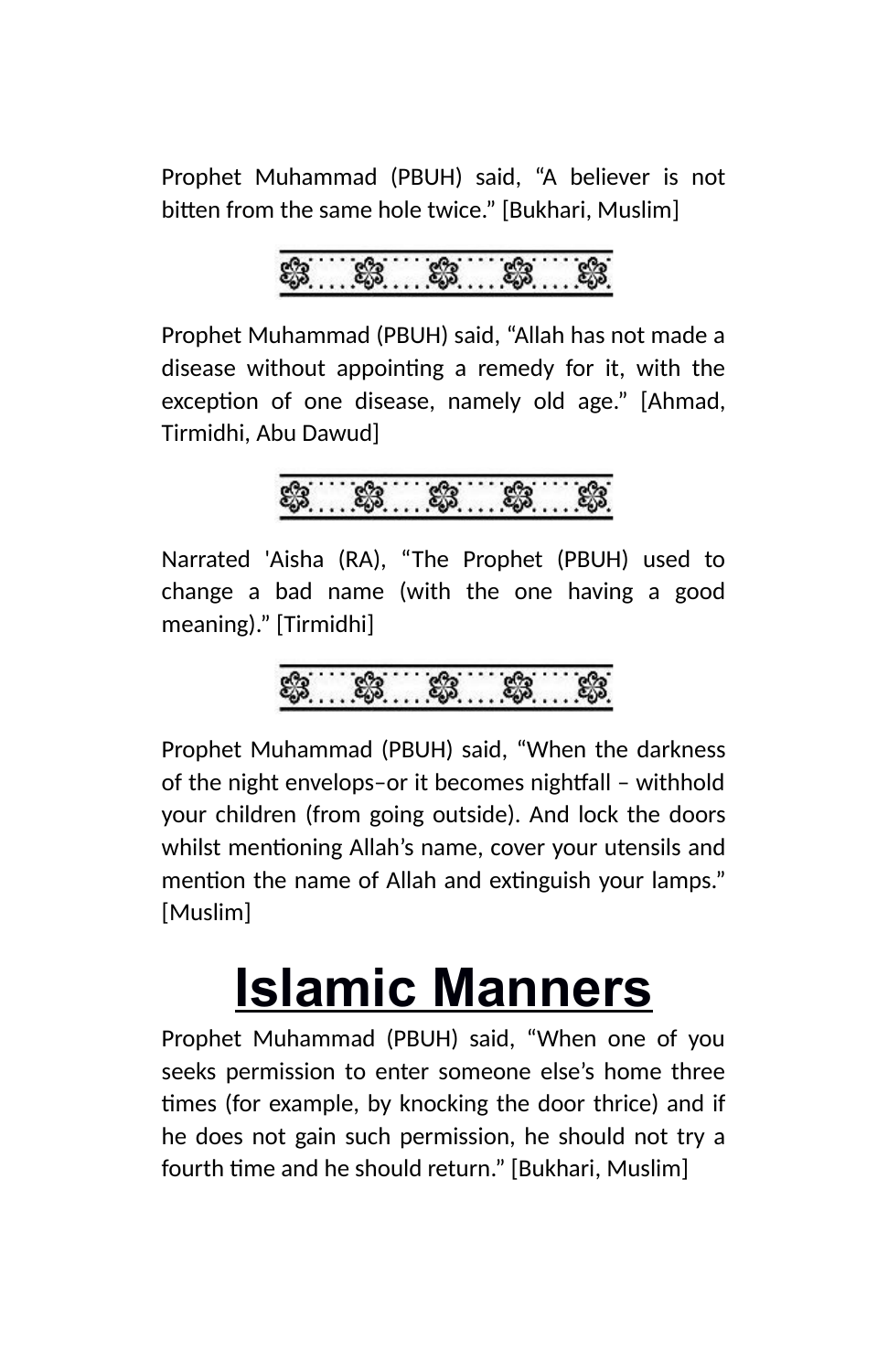Prophet Muhammad (PBUH) said, "If anybody amongst you yawns, he should put his hand on his mouth." [Muslim]



Whenever the Messenger of Allah (PBUH) sneezed, he would cover his mouth with his hand or a piece of cloth, suppressing the sound this way. [Abu Dawud and At-Tirmidhi]

The Messenger of Allah (PBUH) said, "He who is favoured by another and says to his benefactor, `*Jazak-Allah khairan* (may Allah reward you well)' indeed praised (the benefactor) satisfactorily." [At-Tirmidhi]

### ... \$3. ... \$3. ... \$3.

Prophet Muhammad (PBUH) said, "When someone among you sneezes and says, '*Alhamdulillah*' (All praise to Allah [for relieving me]), it is essential for all those who hear him to say, '*yarhamukallah*' (may Allah have mercy on you)." [Bukhari]

The prophet's (PBUH) beloved wife Ayesha (RA) reported, "I have never seen Messenger of Allah (PBUH)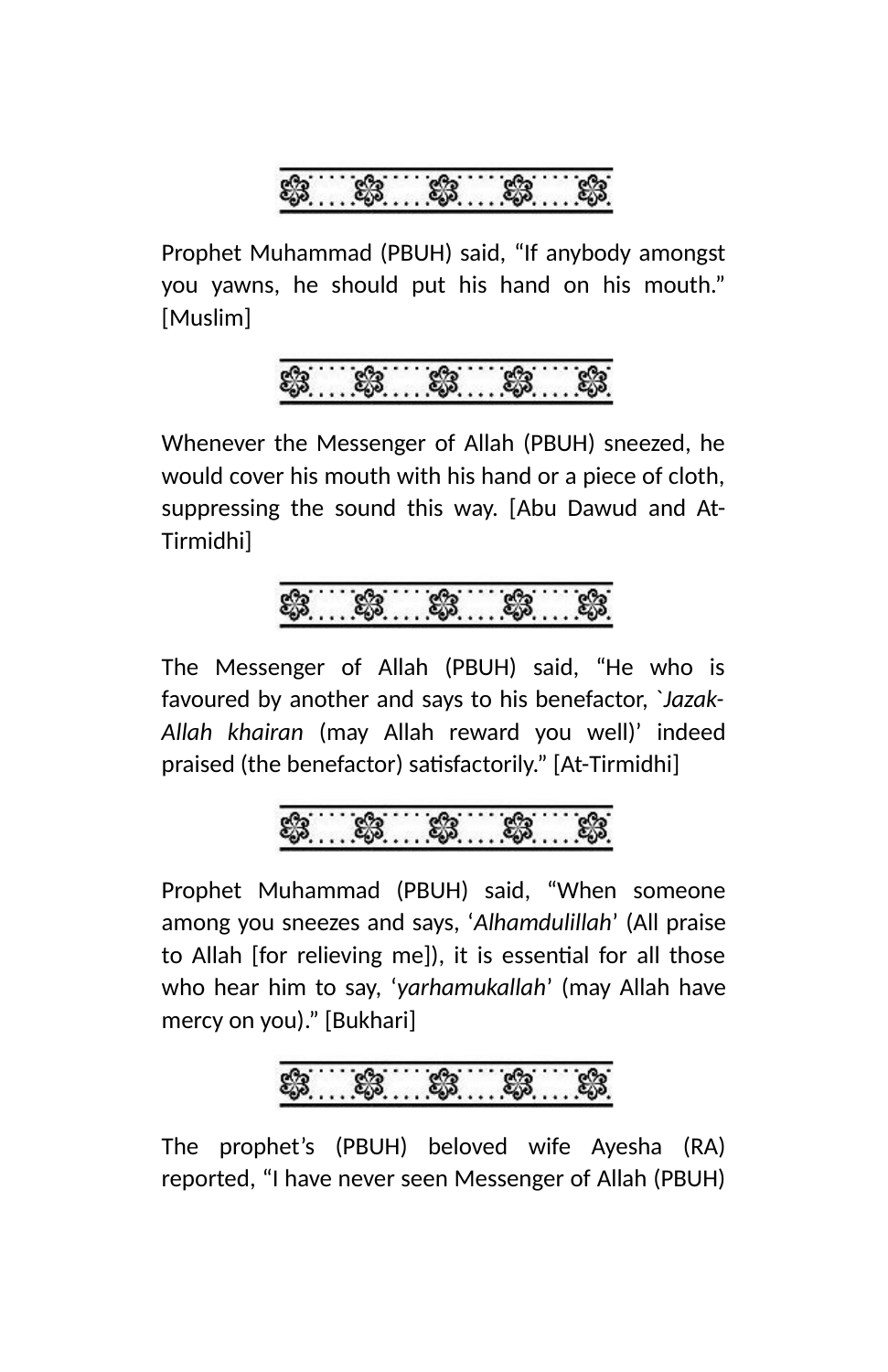laughing so heartily that his uvula could be seen. He used to smile only." [Al-Bukhari and Muslim]

$$
\sqrt[3]{3}
$$

"When the Prophet (PBUH) would shake someone's hand, he wouldn't withdraw his hand until the other person withdrew his hand first." [Tirmidhi]

$$
\frac{1}{100}
$$

The prophet Muhammad (PBUH) used to speak slowly; it was so slow that if someone were to count the words, he could do so. [Bukhari]

$$
\frac{1}{3}
$$

The Messenger of Allah (may Allah bless him and grant him peace) saw a man lying on his stomach. He nudged him with his feet and said, "To lie down like this is disliked by Allah (The Exalted)." [Tirmidhi]

## **Way of Life of Prophet Muhammad (PBUH)**

Anas ibn Malik (RA) said, "No person was dearer to the companions than the Prophet (peace and blessings of Allah be upon him), but when they saw him they did not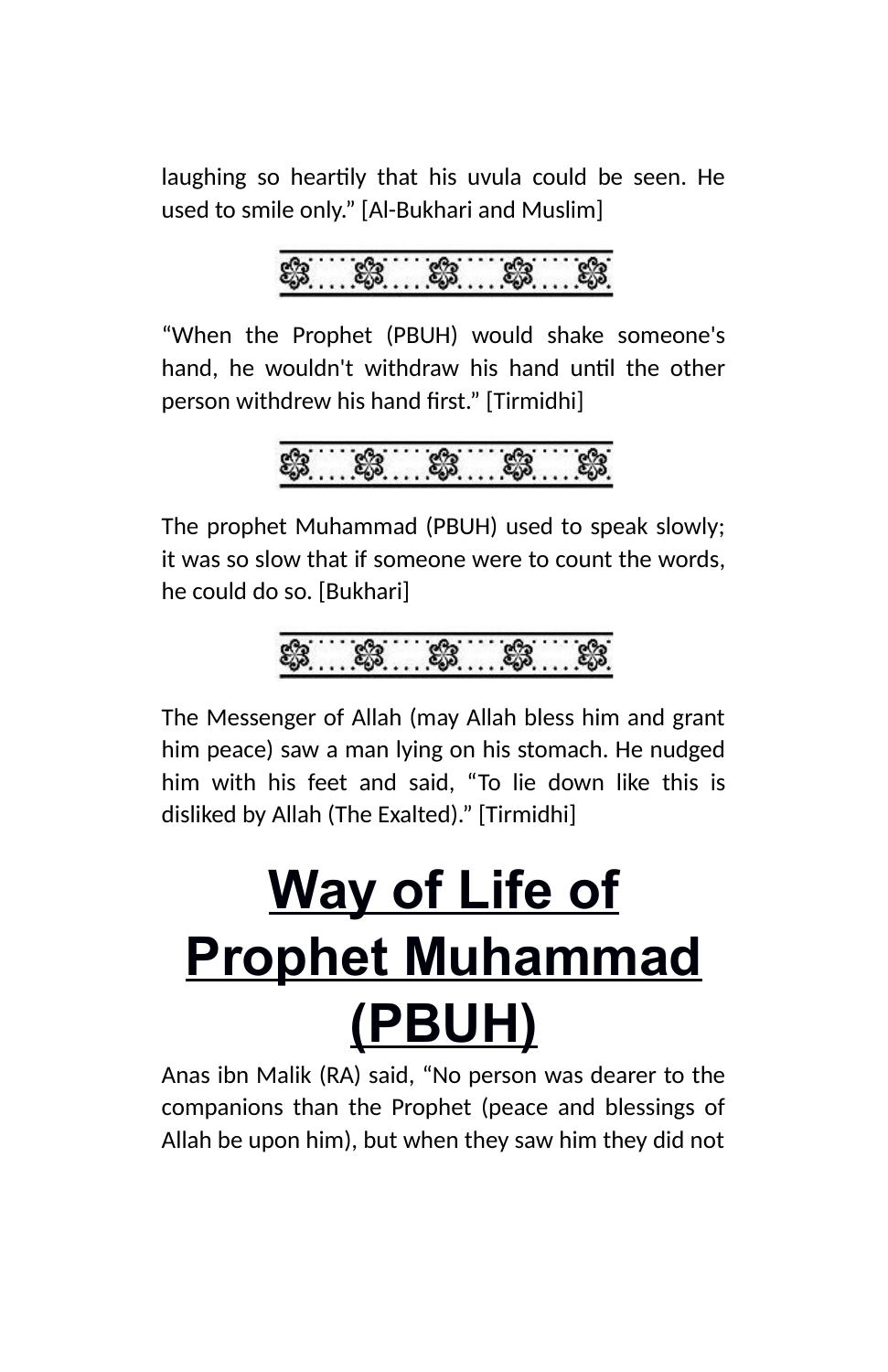stand up for him because they knew that he disliked that." [Tirmidhi]

Narrated his wife Ayesha (RA) that the Prophet (PBUH) used to accept gifts and used to give (whenever he could get a chance) something in return. [Bukhari]

Narrated Abu Huraira (RA), "Whenever a meal was brought to Prophet Muhammad [PBUH], he would ask whether it was a gift or *sadaqa* (something given in charity). If he was told that it was *sadaqa*, he would tell his companions to eat it, but if it was a gift, he would extend his hand and eat with them."(Bukhari, Muslim)

Whenever the Prophet (peace and blessings be upon him and his house) was given the first of the harvest of fruits, he used to put it on his eyes, then on his lips and say "Oh Allah! Like you have made us see its beginning (of the season), allow us to see its end." Then he would give it to any child sitting around him. [Baihaqi]

His wife Aisha (RA) narrates, "Allah's Prophetic Messenger (may Allah's blessings and PBUH) would mend his shoes, darn his clothes and do household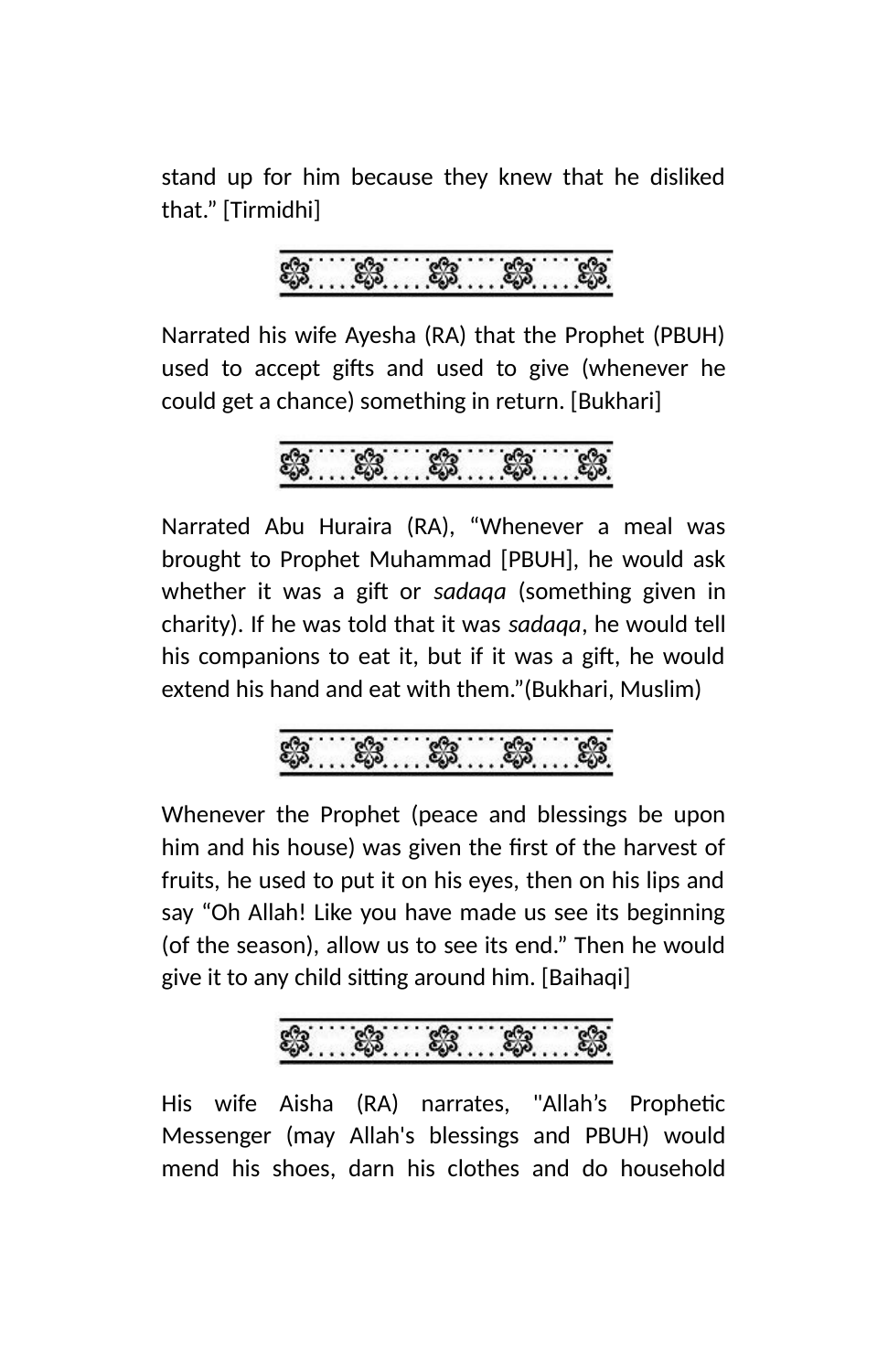work like any ordinary person. He was a man among men and he would milk his goat and do all his personal work himself." [Tirmidhi]

Narrated Aisha (RA) that the bed mattress of the Prophet (PBUH) was made of a leather case stuffed with palm fibers. [Bukhari, Muslim]

Narrated Abu Burda (RA), "Aisha (may Allahbe pleased with her) brought out to us a *Kisa* and an *Izar* and said, 'The Prophet died while wearing these two.'" (Kisa, a square black piece of woolen cloth. Izar, a sheet cloth garment covering the lower half of the body). [Bukhari]

Ayesha (RA) says, "Till the demise of Apostle of Allah (PBUH), his family never ate a full stomach of bread made of barley for two consecutive days". [Al-Bukhari, Muslim]

Ayesha (RA) reported that never could the family of Muhammad (PBUH) (afford to eat) the bread of wheat for two days successively. [Bukhari, Muslim]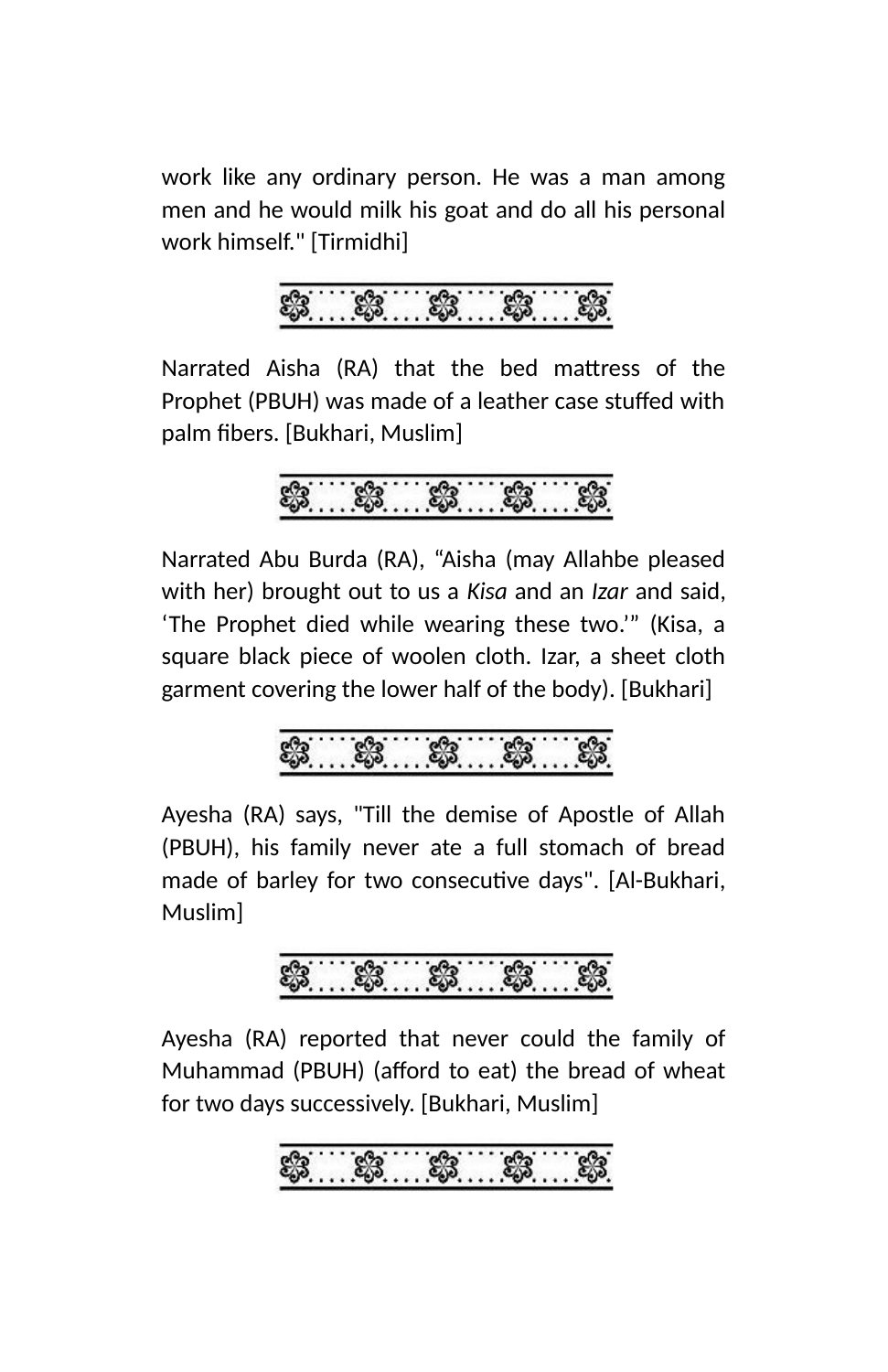Prophet's wife, Ayesha (RA) said, "Sometimes the stove in our house didn't smoke for a month (they did not cook anything). All we had were dates and water. Yes, sometimes people gave us meat (as a gift)." [Bukhari, Muslim]

Prophet's wife, Ayesha (RA) reported that the apostle of Allah never took revenge upon anyone for the wrong done to him, but of course, he exacted retribution for the sake of Allah in case the injunctions of Allah about unlawful acts were violated. [Muslim]

$$
\textcolor{red}{\textbf{3.63}}\textcolor{white}{\textbf{3.65}}\textcolor{white}{\textbf{3.66}}\textcolor{white}{\textbf{3.66}}\textcolor{white}{\textbf{3.66}}\textcolor{white}{\textbf{3.66}}\textcolor{white}{\textbf{3.66}}\textcolor{white}{\textbf{3.66}}\textcolor{white}{\textbf{3.66}}\textcolor{white}{\textbf{3.66}}\textcolor{white}{\textbf{3.66}}\textcolor{white}{\textbf{3.66}}\textcolor{white}{\textbf{3.66}}\textcolor{white}{\textbf{3.66}}\textcolor{white}{\textbf{3.66}}\textcolor{white}{\textbf{3.66}}\textcolor{white}{\textbf{3.66}}\textcolor{white}{\textbf{3.66}}\textcolor{white}{\textbf{3.66}}\textcolor{white}{\textbf{3.66}}\textcolor{white}{\textbf{3.66}}\textcolor{white}{\textbf{3.66}}\textcolor{white}{\textbf{3.66}}\textcolor{white}{\textbf{3.66}}\textcolor{white}{\textbf{3.66}}\textcolor{white}{\textbf{3.66}}\textcolor{white}{\textbf{3.66}}\textcolor{white}{\textbf{3.66}}\textcolor{white}{\textbf{3.66}}\textcolor{white}{\textbf{3.66}}}\textcolor{white}{\textbf{3.66}}\textcolor{white}{\textbf{3.66}}}\textcolor{white}{\textbf{3.66}}\textcolor{white}{\textbf{3.66}}}\textcolor{white}{\textbf{3.66}}}\textcolor{white}{\textbf{3.66}}}\textcolor{white}{\textbf{3.66}}}\textcolor{white}{\textbf{3.66}}}\textcolor{white}{\textbf{3.66}}}\textcolor{white}{\textbf{3.66}}}\textcolor{white}{\textbf{3.66}}}\textcolor{white}{\textbf{3.66}}}\textcolor{white}{\textbf{3.66}}}\textcolor{white}{\textbf{3.66}}}\textcolor{white}{\textbf{3.66}}}\textcolor{white}{\textbf{3.66}}}\textcolor{white}{\textbf{3.66}}}\textcolor{white}{\textbf{3.66}}}\textcolor{white}{\textbf{3.66}}}\textcolor{white}{\textbf{3.66}}}\textcolor{white}{\textbf{
$$

When the Prophet's (PBUH) opponents greatly increased their persecution, his Companions asked him to curse them. At this the Prophet replied, "I have not been sent to lay a curse upon men but to be a blessing to them." [Muslim]

The Messenger of Allah (PBUH) said, "My Lord has commanded me nine qualities:

1. Fearing Allah both secretly and openly

2. Saying only the words of justice both when angry and when happy

3. Maintaining moderation both during poverty and affluence